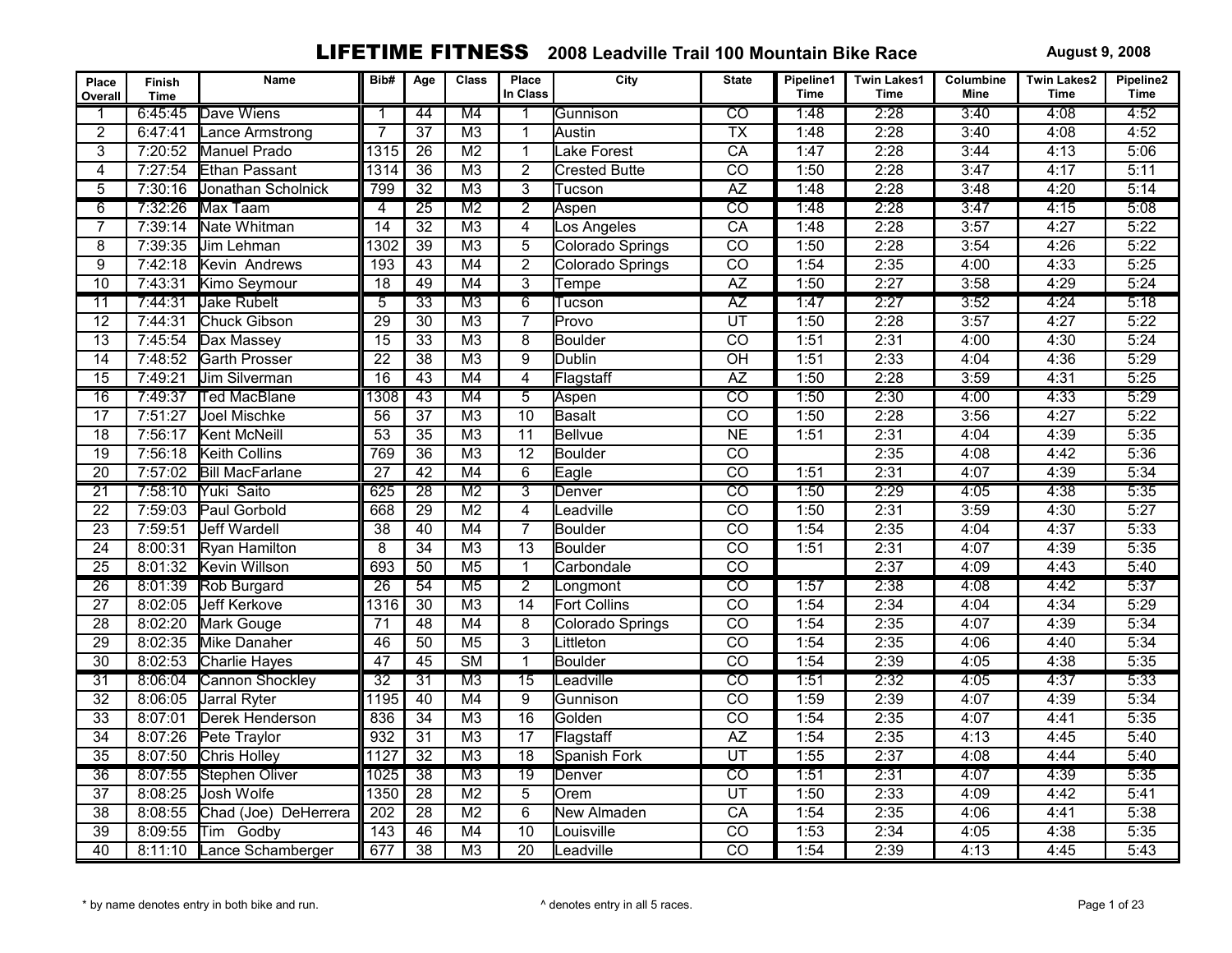| Place<br>Overall | <b>Finish</b><br>Time | Name                   | Bib#             | Age             | <b>Class</b>           | Place<br>In Class | City                   | <b>State</b>           | Pipeline1<br><b>Time</b> | <b>Twin Lakes1</b><br><b>Time</b> | Columbine<br><b>Mine</b> | <b>Twin Lakes2</b><br><b>Time</b> | Pipeline2<br><b>Time</b> |
|------------------|-----------------------|------------------------|------------------|-----------------|------------------------|-------------------|------------------------|------------------------|--------------------------|-----------------------------------|--------------------------|-----------------------------------|--------------------------|
| 41               | 8:12:02               | <b>Ward Baker</b>      | $\overline{20}$  | 38              | M <sub>3</sub>         | $\overline{21}$   | Boulder                | $\overline{co}$        | 1:54                     | 2:38                              |                          | 4:44                              | 5:40                     |
| $\overline{42}$  | 8:12:53               | Theodore Fleming       | $\overline{37}$  | 44              | M4                     | $\overline{11}$   | Lone Tree              | $\overline{co}$        | 1:59                     | 2:40                              | 4:13                     | 4:44                              | 5:41                     |
| 43               | 8:13:39               | Aaron Stites           | 758              | $\overline{31}$ | M3                     | $\overline{22}$   | Provo                  | $\overline{UT}$        |                          | 2:37                              | 4:08                     | 4:41                              | 5:38                     |
| 44               | 8:13:40               | Jason Asay             | 632              | $\overline{30}$ | M3                     | $\overline{23}$   | Orem                   | $\overline{UT}$        | 1:54                     | 2:34                              | 4:08                     | 4:42                              | 5:37                     |
| 45               | 8:14:40               | Adam Stepanovic        | 140              | $\overline{24}$ | M <sub>2</sub>         | $\overline{7}$    | Santa Fe               | <b>NM</b>              | 1:55                     | 2:38                              | 4:13                     | 4:44                              | 5:41                     |
| 46               | 8:15:24               | Lance Loehding         | 101              | $\overline{37}$ | $\overline{M3}$        | $\overline{24}$   | Littleton              | $\overline{co}$        | 1:59                     | 2:39                              | 4:16                     | 4:49                              | 5:43                     |
| $\overline{47}$  | 8:16:52               | Steven Yore            | $\overline{52}$  | 39              | M3                     | $\overline{25}$   | Santa Fe               | <b>NM</b>              | 1:54                     | 2:39                              | 4:17                     | 4:48                              | 5:45                     |
| $\overline{48}$  | 8:16:53               | Aaron Gulley           | 119              | 33              | M <sub>3</sub>         | 26                | Santa Fe               | <b>NM</b>              | 1:54                     | 2:39                              | 4:15                     | 4:47                              | 5:43                     |
| 49               | 8:17:16               | <b>Steve Marolt</b>    | 40               | 43              | M4                     | $\overline{12}$   | Aspen                  | CO                     | 1:59                     | 2:41                              | 4:14                     | 4:45                              | 5:42                     |
| 50               | 8:18:55               | Zeppelin Tittensor     | 684              | 34              | M <sub>3</sub>         | $\overline{27}$   | <b>American Fork</b>   | UT                     | 2:04                     | 2:45                              | 4:19                     | 4:52                              | 5:46                     |
| 51               | 8:19:44               | <b>Mike Young</b>      | $\overline{35}$  | 44              | M4                     | $\overline{13}$   | <b>l</b> Orem          | ण                      | 1:54                     | 2:36                              | 4:11                     | 4:44                              | 5:42                     |
| $\overline{52}$  | 8:20:36               | <b>Terry Wickland</b>  | 49               | 44              | M4                     | $\overline{14}$   | Evergreen              | $\overline{co}$        | 1:59                     | 2:39                              | 4:17                     | 4:51                              | 5:47                     |
| $\overline{53}$  | 8:20:47               | Phil Schweizer         | 104              | 50              | M <sub>5</sub>         | $\overline{4}$    | Colorado Springs       | $\overline{co}$        | 1:54                     | 2:40                              | 4:17                     | 4:51                              | 5:49                     |
| $\overline{54}$  | 8:23:28               | Steve Peterson         | $\overline{57}$  | 44              | M4                     | $\overline{15}$   | Louisville             | $\overline{co}$        | 1:54                     | 2:40                              | 4:17                     | 4:51                              | 5:48                     |
| $\overline{55}$  | 8:24:36               | Dan Knight             | 42               | 47              | M4                     | $\overline{16}$   | Colorado Springs       | $\overline{co}$        | 1:54                     | 2:38                              | 4:13                     | 4:48                              | 5:45                     |
| $\overline{56}$  | 8:24:57               | <b>Scott Patterson</b> | 74               | $\overline{38}$ | M3                     | $\overline{28}$   | <b>Manitou Springs</b> | $\overline{co}$        |                          | 2:39                              | 4:18                     | 4:52                              | 5:49                     |
| $\overline{57}$  | 8:25:17               | Michael Chavez         | $\overline{317}$ | $\overline{28}$ | M <sub>2</sub>         | $\overline{8}$    | Leadville              | $\overline{co}$        | 1:59                     | 2:40                              | 4:17                     | 4:51                              | 5:48                     |
| $\overline{58}$  | 8:26:44               | <b>Rick McDonald</b>   | 199              | 46              | M4                     | $\overline{17}$   | Denver                 | $\overline{co}$        | 1:59                     | 2:38                              | 4:10                     | 4:45                              | 5:41                     |
| 59               | 8:27:05               | <b>Wooch Graff</b>     | 60               | $\overline{33}$ | M <sub>3</sub>         | $\overline{29}$   | Houston                | $\overline{TX}$        | 1:54                     | 2:37                              | 4:21                     | 4:55                              | 5:49                     |
| 60               | 8:27:09               | Mark Johansen          | 144              | $\overline{30}$ | M <sub>3</sub>         | $\overline{30}$   | Springville            | $\overline{UT}$        | 1:57                     | 2:41                              | 4:18                     | 4:52                              | 5:50                     |
| 61               | 8:27:17               | <b>Andrew Yates</b>    | 84               | 45              | M4                     | $\overline{18}$   | Austin                 | $\overline{\text{TX}}$ | 1:54                     | 2:37                              | 4:18                     | 4:52                              | 5:50                     |
| 62               | 8:27:58               | <b>Brian Bennett</b>   | 923              | $\overline{34}$ | M3                     | $\overline{31}$   | Phoenix                | $\overline{AZ}$        | 1:54                     | 2:38                              | 4:15                     | 4:49                              | 5:46                     |
| 63               | 8:30:41               | Dan Dittmer            | $\overline{30}$  | 31              | M <sub>3</sub>         | $\overline{32}$   | Shakopee               | <b>MN</b>              | 1:54                     | 2:36                              | 4:16                     | 4:49                              | 5:46                     |
| 64               | 8:30:57               | Rob Westermann         | 702              | 50              | M <sub>5</sub>         | 5                 | Salt Lake City         | $\overline{UT}$        | 1:59                     | 2:40                              | 4:18                     | 4:50                              | 5:52                     |
| 65               | 8:31:19               | <b>Todd Murray</b>     | 69               | 45              | M4                     | $\overline{19}$   | Colorado Springs       | $\overline{co}$        | 1:54                     | 2:38                              | 4:22                     | 4:55                              | 5:52                     |
| 66               | 8:31:31               | <b>Kenny Jones</b>     | 54               | 44              | $\overline{\text{SM}}$ | $\overline{2}$    | Provo                  | $\overline{UT}$        | 1:57                     | 2:42                              | 4:20                     | 4:53                              | 5:52                     |
| 67               | 8:37:31               | <b>Brian Blair</b>     | 971              | $\overline{30}$ | $\overline{M3}$        | $\overline{33}$   | Anaheim                | $\overline{CA}$        | 1:59                     | 2:40                              | 4:18                     | 4:52                              | 5:52                     |
| 68               | 8:37:35               | Mark Llinares          | 1194             | 44              | M4                     | $\overline{20}$   | Jackson                | WY                     |                          | 3:00                              | 4:43                     | 5:20                              | 6:11                     |
| 69               | 8:38:22               | <b>Jason Poole</b>     | $\overline{24}$  | 36              | M <sub>3</sub>         | 34                | Evergreen              | $\overline{co}$        | 1:54                     | 2:38                              | 4:32                     | 5:07                              | 6:04                     |
| $\overline{70}$  | 8:38:48               | Mike Marolt            | 130              | 43              | M4                     | $\overline{21}$   | Aspen                  | $\overline{co}$        | 1:54                     | 2:41                              | 4:19                     | 4:54                              | 5:55                     |
| $\overline{71}$  | 8:39:38               | <b>Andy Applegate</b>  | 1088             | 42              | M4                     | $\overline{22}$   | <b>Black Mountain</b>  | $\overline{\text{NC}}$ | 1:54                     | 2:38                              | 4:19                     | 4:53                              | 5:53                     |
| $\overline{72}$  | 8:40:33               | <b>Todd Fox</b>        | 178              | 48              | M4                     | $\overline{23}$   | Southlake              | $\overline{TX}$        | 1:59                     | 2:42                              | 4:21                     | 4:56                              | 5:55                     |
| $\overline{73}$  | 8:40:59               | <b>Susan Williams</b>  | 1216             | $\overline{39}$ | F3                     | $\mathbf{1}$      | Littleton              | $\overline{co}$        | 2:11                     | 2:58                              | 4:31                     | 5:09                              | 6:10                     |
| $\overline{74}$  | 8:41:15               | <b>Mathew Davis</b>    | 50               | 30              | M <sub>3</sub>         | $\overline{35}$   | Shreveport             | LA                     | 2:26                     | 3:06                              | 4:39                     | 5:12                              | 6:04                     |
| 75               | 8:42:19               | Keri Nelson            | $\overline{73}$  | $\overline{27}$ | F <sub>2</sub>         | $\mathbf{1}$      | <b>Grand Junction</b>  | $\overline{CO}$        | 1:57                     | 2:40                              | 4:13                     | 4:49                              | 5:51                     |
| 76               | 8:42:23               | Mark Hershberger       | 690              | $\overline{50}$ | M <sub>5</sub>         | $\overline{6}$    | Wilson                 | $\overline{WY}$        | 2:06                     | 2:48                              | 4:30                     | 5:04                              | 6:04                     |
| 77               | 8:43:05               | Daniel Murray          | 17               | $\overline{29}$ | M <sub>2</sub>         | $\overline{9}$    | Telluride              | $\overline{co}$        | 1:54                     | 2:36                              | 4:25                     | 5:00                              | 6:03                     |
| 78               | 8:43:18               | <b>Brian Wiens</b>     | 43               | 47              | M4                     | $\overline{24}$   | Littleton              | $\overline{CO}$        | 2:00                     | 2:45                              | 4:23                     | 4:57                              | 5:55                     |
| 79               | 8:43:45               | <b>Ty Hall</b>         | 82               | 42              | M4                     | $\overline{25}$   | Leadville              | $\overline{co}$        |                          | 2:38                              | 4:23                     | 5:03                              | 6:06                     |
| 80               |                       | 8:44:36 Gary Phillips  | 1186             | $\overline{29}$ | M <sub>2</sub>         | $\overline{10}$   | Flagstaff              | $\overline{AZ}$        |                          | 2:40                              | 4:22                     | 4:59                              | 6:03                     |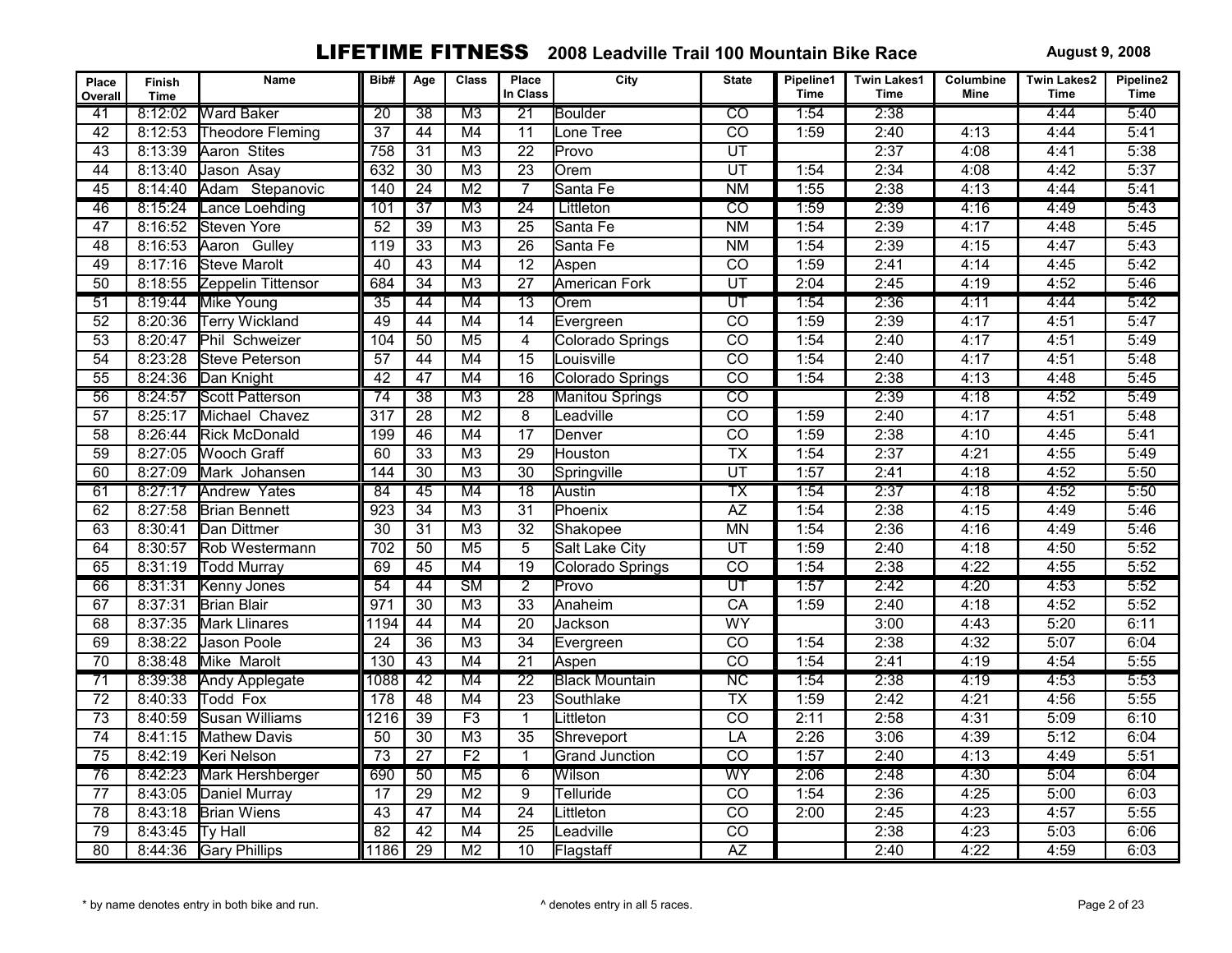| Place<br>Overall | <b>Finish</b><br><b>Time</b> | Name                       | Bib#             | Age             | <b>Class</b>           | Place<br>In Class | City                 | <b>State</b>            | Pipeline1<br><b>Time</b> | <b>Twin Lakes1</b><br><b>Time</b> | Columbine<br>Mine | <b>Twin Lakes2</b><br><b>Time</b> | Pipeline2<br><b>Time</b> |
|------------------|------------------------------|----------------------------|------------------|-----------------|------------------------|-------------------|----------------------|-------------------------|--------------------------|-----------------------------------|-------------------|-----------------------------------|--------------------------|
| 81               | 8:45:28                      | John Callahan              | 68               | 45              | M4                     | $\overline{26}$   | Aspen                | $\overline{\text{co}}$  | 2:02                     | 2:43                              | 4:23              | 4:57                              | 5:56                     |
| 82               | 8:45:56                      | <b>Chris</b><br>Carmichael | 116              | $\overline{48}$ | M4                     | $\overline{27}$   | Colorado Springs     | $\overline{co}$         | 1:59                     | 2:42                              | 4:27              | 5:02                              | 6:03                     |
| 83               | 8:45:57                      | Michael Durner             | 1297             | $\overline{31}$ | $\overline{M3}$        | $\overline{36}$   | Colorado Springs     | $\overline{co}$         | 2:00                     | 2:45                              | 4:29              | 5:04                              | 6:04                     |
| $\overline{84}$  | 8:46:48                      | David Hassinger            | $\overline{128}$ | $\overline{39}$ | M <sub>3</sub>         | $\overline{37}$   | <b>Boise</b>         | $\overline{ID}$         | 2:04                     | 2:45                              | 4:32              | 5:07                              | 6:06                     |
| 85               | 8:47:30                      | Sam Clark                  | 1254             | 33              | M <sub>3</sub>         | $\overline{38}$   | Draper               | UT                      | 2:02                     | 2:44                              | 4:26              | 5:00                              | 6:05                     |
| 86               | 8:48:36                      | Stephen Jarret             | 1239             | 42              | M4                     | $\overline{28}$   | Omaha                | NE                      | 2:02                     | 2:44                              | 4:28              | 5:04                              | 6:05                     |
| 87               | 8:48:40                      | <b>Jeff Dickey</b>         | $\overline{915}$ | $\overline{32}$ | M <sub>3</sub>         | $\overline{39}$   | Arllington           | <b>VA</b>               | 2:02                     | 2:50                              | 4:35              | 5:11                              | 6:10                     |
| 88               | 8:48:43                      | Annie<br>Gonzales          | 125              | $\overline{47}$ | F4                     | $\mathbf{1}$      | Aspen                | $\overline{co}$         | 2:04                     | 2:47                              | 4:25              | 5:00                              | 6:03                     |
| $\overline{89}$  | 8:49:02                      | Stani Bohac                | $\frac{1}{1182}$ | $\overline{37}$ | M <sub>3</sub>         | $\overline{40}$   | Ann Arbor            | $\overline{M}$          | 1:59                     | 2:42                              | 4:30              | 5:12                              | 6:12                     |
| 90               | 8:49:21                      | Mark Smith                 | 167              | 49              | M4                     | $\overline{29}$   | Thornton             | $\overline{CO}$         | 2:04                     | 2:45                              | 4:26              | 5:00                              | 6:03                     |
| 91               | 8:49:37                      | <b>Rich Weis</b>           | 1318             | $\overline{36}$ | M <sub>3</sub>         | $\overline{41}$   | Gilbert              | $\overline{AZ}$         | 1:54                     | 2:43                              | 4:29              | 5:04                              | 6:07                     |
| 92               | 8:50:35                      | Carlos Vulgamott           | 1227             | $\overline{38}$ | $\overline{\text{SM}}$ | $\overline{3}$    | Littleton            | $\overline{co}$         | 2:07                     | 2:55                              | 4:36              | 5:08                              | 6:11                     |
| 93               | 8:51:00                      | Bryan Bunch                | 1123             | $\overline{37}$ | $\overline{M3}$        | 42                | Austin               | TX                      | 1:57                     | 2:43                              | 4:36              | 5:14                              | 6:15                     |
| 94               | 8:52:08                      | Mark Wallace               | 244              | $\overline{46}$ | $\overline{M4}$        | $\overline{30}$   | Leadville            | $\overline{co}$         | 1:59                     | 2:43                              | 4:27              | 5:00                              | 6:03                     |
| $\overline{95}$  | 8:52:49                      | Andy Fox                   | 170              | 49              | M4                     | $\overline{31}$   | Evergreen            | $\overline{co}$         | 2:06                     | 2:52                              | 4:34              | 5:07                              | 6:12                     |
| 96               | 8:52:55                      | <b>Eric Kutter</b>         | 1266             | 41              | M4                     | $\overline{32}$   | Sammamish            | Wa                      | 2:07                     | 2:50                              | 4:38              | 5:13                              | 6:13                     |
| 97               | 8:53:01                      | Vince Adams                | 1240             | 42              | $\overline{\text{SM}}$ | $\overline{4}$    | Springville          | $\overline{UT}$         | 2:07                     | 2:52                              | 4:33              | 5:07                              | 6:07                     |
| 98               | 8:53:19                      | Aaron McCombs              | 974              | $\overline{26}$ | M <sub>2</sub>         | $\overline{11}$   | Peoria               | $\overline{\mathbb{L}}$ | 2:06                     | 2:49                              | 4:36              | 5:09                              | 6:10                     |
| 99               | 8:53:38                      | <b>James Becker</b>        | 683              | $\overline{31}$ | M <sub>3</sub>         | $\overline{43}$   | <b>Newport Coast</b> | $\overline{CA}$         | 2:00                     | 2:48                              | 4:31              | 5:08                              | 6:08                     |
| 100              | 8:53:48                      | <b>Blake Mourer</b>        | 837              | $\overline{36}$ | M <sub>3</sub>         | 44                | Denver               | $\overline{co}$         | 2:07                     | 2:54                              | 4:42              | 5:17                              | 6:21                     |
| 101              | 8:54:02                      | Stephen Mabry              | 1117             | 41              | M4                     | 33                | <b>Crested Butte</b> | $\overline{CO}$         | 2:08                     | 2:53                              | 4:34              | 5:08                              | 6:08                     |
| 102              | 8:54:13                      | <b>Jared Nelson</b>        | 86               | $\overline{32}$ | M3                     | $\overline{45}$   | Flagstaff            | $\overline{AZ}$         | 1:59                     | 2:42                              | 4:30              |                                   | 6:10                     |
| 103              | 8:54:16                      | Christopher Bellona        | 45               | $\overline{31}$ | M3                     | 46                | Lakewood             | $\overline{CO}$         | 2:00                     | 2:44                              | 4:34              | 5:11                              | 6:12                     |
| 104              | 8:54:48                      | Chad Wassmer               | 806              | $\overline{36}$ | M <sub>3</sub>         | $\overline{47}$   | Park City            | $\overline{UT}$         | 2:07                     | 2:51                              | 4:31              | 5:11                              | 6:12                     |
| 105              | 8:55:32                      | Jonathan Harrach           | 1139             | $\overline{27}$ | M <sub>2</sub>         | $\overline{12}$   | Erie                 | $\overline{co}$         | 2:06                     | 2:49                              | 4:39              | 5:15                              | 6:16                     |
| 106              | 8:55:34                      | <b>Mark Bingham</b>        | 307              | 45              | M4                     | $\overline{34}$   | Phoenix              | AZ                      | 2:04                     | 2:48                              | 4:29              | 5:06                              | 6:07                     |
| 107              | 8:55:44                      | Paul Deninger              | 1052             | $\overline{38}$ | M <sub>3</sub>         | 48                | <b>Iowa City</b>     | $\overline{IA}$         | 2:00                     | 2:46                              | 4:34              | 5:12                              | 6:14                     |
| 108              | 8:56:55                      | Dan Durland                | $\overline{200}$ | 39              | $\overline{\text{SM}}$ | $\overline{5}$    | Colorado Springs     | $\overline{co}$         | 2:07                     | 2:56                              | 4:36              | 5:16                              | 6:21                     |
| 109              | 8:57:06                      | Matthew Lorenz             | 1257             | 36              | M <sub>3</sub>         | 49                | Colorado Springs     | $\overline{co}$         | 2:10                     | 2:56                              | 4:40              | 5:21                              | 6:20                     |
| 110              | 8:57:33                      | Tom Walton                 | 1066             | $\overline{24}$ | M <sub>2</sub>         | $\overline{13}$   | Denver               | $\overline{co}$         | 2:08                     | 2:51                              | 4:37              | 5:14                              | 6:15                     |
| 111              | 8:58:11                      | Michael Naughton           | 975              | $\overline{38}$ | M3                     | $\overline{50}$   | <b>Crystal Lake</b>  | IL                      | 2:07                     | 2:51                              | 4:39              | 5:15                              | 6:15                     |
| 112              | 8:58:41                      | <b>Eric Davis</b>          | 155              | 49              | M4                     | $\overline{35}$   | Denver               | $\overline{CO}$         | 2:10                     | 2:53                              | 4:40              | 5:14                              | 6:13                     |
| $\overline{113}$ | 8:58:48                      | Dan Busse                  | 145              | $\overline{39}$ | M3                     | $\overline{51}$   | <b>Boulder</b>       | $\overline{co}$         | 2:04                     | 2:47                              | 4:35              | 5:11                              | 6:13                     |
| 114              | 8:58:58                      | Randy Guymer               | 181              | $\overline{47}$ | M4                     | $\overline{36}$   | <b>Hickory</b>       | $\overline{NC}$         | 2:06                     | 2:49                              | 4:39              | 5:13                              | 6:14                     |
| $\overline{115}$ | 9:01:13                      | <b>Kelly McGrew</b>        | $\overline{59}$  | $\overline{51}$ | $\overline{M5}$        | $\overline{7}$    | Frisco               | $\overline{co}$         | 2:04                     | 2:49                              | 4:37              | 5:13                              | 6:16                     |
| 116              | 9:01:19                      | Nathan Means               | 352              | $\overline{37}$ | $\overline{M3}$        | $\overline{52}$   | Columbia             | <b>MD</b>               | 2:13                     | 3:00                              | 4:44              | 5:24                              | 6:23                     |
| 117              | 9:02:14                      | <b>Jeff Carter</b>         | 94               | $\overline{36}$ | M3                     | $\overline{53}$   | Denver               | $\overline{CO}$         | 2:04                     | 2:48                              | 4:37              | 5:13                              | 6:14                     |
| 118              | 9:02:26                      | <b>Warrick Jervis</b>      | 1241             | $\overline{36}$ | $\overline{\text{SM}}$ | $\overline{6}$    | Golden               | $\overline{co}$         | 2:06                     | 2:50                              | 4:39              | 5:20                              | 6:18                     |
| 119              | 9:03:32                      | Richard Rollins            | 1228             | 40              | M4                     | $\overline{37}$   | Orem                 | $\overline{UT}$         | 2:07                     | 2:51                              | 4:33              | 5:09                              | 6:11                     |
| 120              | 9:04:10                      | D.J. Nechrony              | 742              | $\overline{38}$ | M <sub>3</sub>         | $\overline{54}$   | Denver               | $\overline{CO}$         |                          | 2:50                              | 4:40              | 5:20                              | 6:21                     |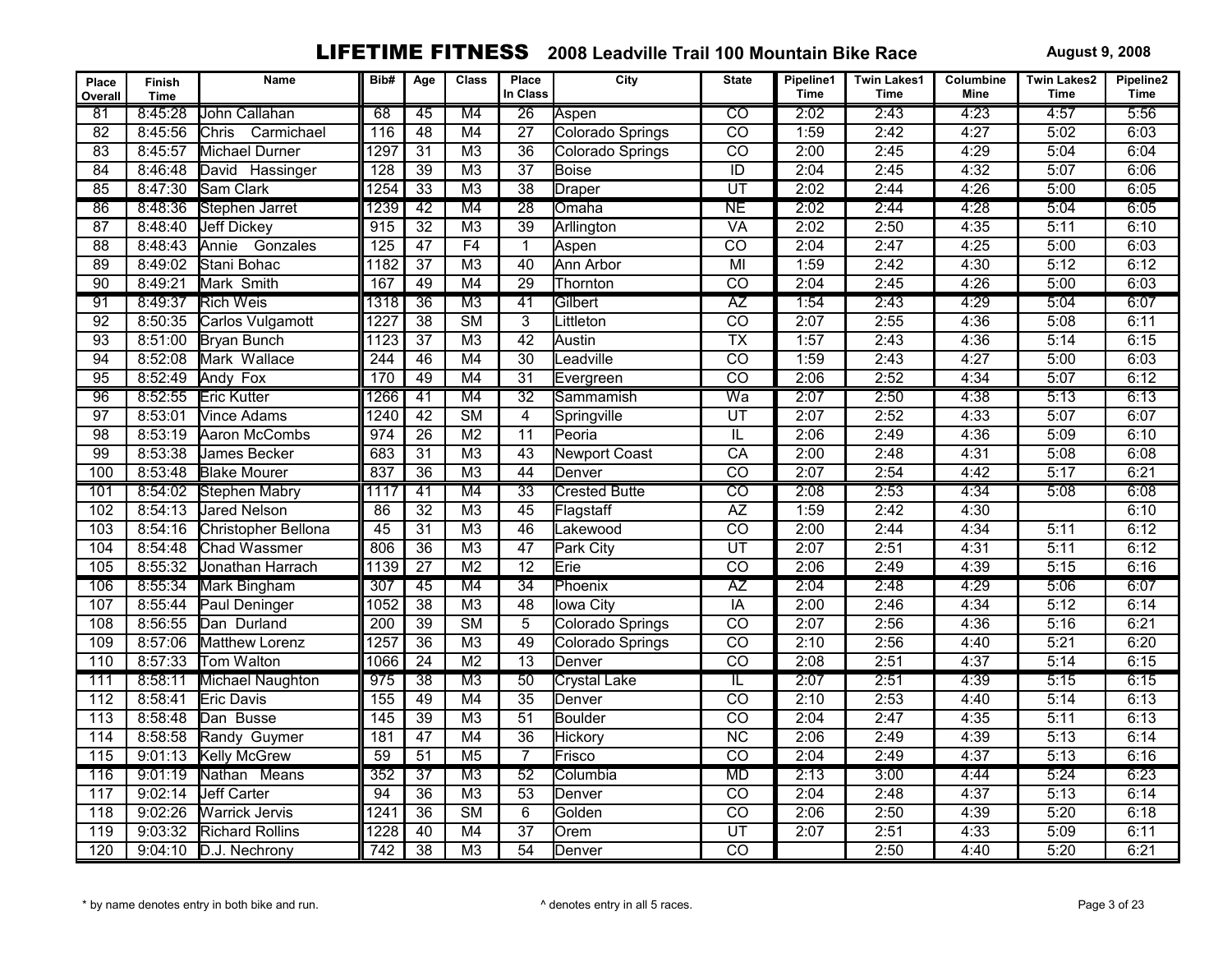| Place<br>Overall | Finish<br><b>Time</b> | Name                   | Bib#             | Age             | <b>Class</b>           | Place<br>In Class | City                     | <b>State</b>                         | Pipeline1<br><b>Time</b> | <b>Twin Lakes1</b><br>Time | Columbine<br>Mine | <b>Twin Lakes2</b><br>Time | Pipeline2<br><b>Time</b> |
|------------------|-----------------------|------------------------|------------------|-----------------|------------------------|-------------------|--------------------------|--------------------------------------|--------------------------|----------------------------|-------------------|----------------------------|--------------------------|
| 121              | 9:04:12               | Jon Gibans             | 151              | 49              | M4                     | $\overline{38}$   | Aspen                    | $\overline{co}$                      | 2:10                     | 2:47                       | 4:39              | 5:14                       | 6:16                     |
| 122              | 9:04:38               | lSean Donovan          | 798              | 40              | M4                     | $\overline{39}$   | Boise                    | $\overline{ID}$                      | 2:12                     | 2:58                       | 4:37              | 5:16                       | 6:16                     |
| $\overline{123}$ | 9:04:50               | David Saurman          | $\overline{947}$ | 45              | M4                     | 40                | Wilson                   | WY                                   | 2:07                     | 2:51                       | 4:40              | 5:17                       | 6:19                     |
| 124              | 9:05:08               | John Grover            | 1106             | $\overline{33}$ | M <sub>3</sub>         | $\overline{55}$   | El Cerrito               | CA                                   | 2:02                     | 2:50                       | 4:34              | 5:14                       | 6:16                     |
| 125              | 9:06:38               | Craig Zediker          | 81               | 40              | M4                     | 41                | Little Rock              | <b>AR</b>                            | 2:04                     | 2:47                       | 4:36              | 5:12                       | 6:15                     |
| 126              | 9:06:41               | Jeff Williams          | 179              | $\overline{36}$ | M3                     | 56                | Austin                   | ТX                                   | 2:04                     | 2:51                       | 4:39              | 5:15                       | 6:17                     |
| 127              | 9:06:58               | Jon Russell Hanson     | $\overline{912}$ | $\overline{30}$ | M <sub>3</sub>         | $\overline{57}$   | St George                | $\overline{UT}$                      | 2:07                     | 2:52                       | 4:46              | 5:21                       | 6:24                     |
| 128              | 9:07:25               | Mark Landeck           | 183              | 46              | M4                     | 42                | Houston                  | $\overline{TX}$                      | 2:10                     | 2:52                       | 4:45              | 5:21                       | 6:24                     |
| 129              | 9:07:29               | Craig Upton            | 1107             | $\overline{38}$ | M <sub>3</sub>         | $\overline{58}$   | Tiburon                  | CA                                   |                          | 2:37                       | 4:28              | 5:05                       | 6:16                     |
| 130              | 9:07:54               | George Tollett         | 1092             | 43              | M4                     | 43                | Lookout Mountain         | $\overline{T}N$                      | 2:17                     | 3:03                       | 4:46              | 5:28                       | 6:30                     |
| 131              | 9:08:10               | Michael Minneti        | 1328             | $\overline{37}$ | $\overline{M3}$        | $\overline{59}$   | <b>St Paul</b>           | <b>MN</b>                            | 2:00                     | 2:43                       | 4:32              | 5:08                       | 6:07                     |
| $\overline{132}$ | 9:08:11               | Lyn Simon              | 159              | $\overline{37}$ | F3                     | $\overline{2}$    | Silverton                | $\overline{CO}$                      | 2:07                     | 2:51                       | 4:45              | 5:22                       | 6:26                     |
| 133              | 9:08:37               | Rich Digeronimo        | 112              | $\overline{31}$ | $\overline{M3}$        | 60                | Denver                   | $\overline{CO}$                      | 2:00                     | 2:43                       | 4:29              | 5:03                       | 6:04                     |
| $\overline{134}$ | 9:08:55               | David Grauer           | 150              | 52              | M <sub>5</sub>         | $\overline{8}$    | Niwot                    | $\overline{CO}$                      | 2:10                     | 2:59                       | 4:45              | 5:20                       | 6:24                     |
| 135              | 9:09:29               | David Meissner         | 710              | $\overline{38}$ | M3                     | 61                | <b>Steamboat Springs</b> | $\overline{co}$                      | 2:12                     | 2:56                       | 4:42              | 5:20                       | 6:23                     |
| 136              | 9:09:54               | Colin Trueman          | 1279             | 42              | M4                     | 44                | Carbondale               | $\overline{co}$                      | 2:07                     | 2:52                       | 4:42              | 5:21                       | 6:24                     |
| 137              | 9:10:02               | Boomer Leopold         | 1035             | $\overline{37}$ | M <sub>3</sub>         | 62                | Germantown               | $\overline{T}N$                      | 2:10                     | 2:55                       | 4:44              | 5:21                       | 6:22                     |
| 138              | 9:10:24               | Russell Griffin        | 1033             | $\overline{33}$ | M <sub>3</sub>         | 63                | Memphis                  | $\overline{T}N$                      | 2:04                     | 2:48                       | 4:43              | 5:20                       | 6:22                     |
| 139              | 9:11:03               | David Huntley          | 877              | $\overline{26}$ | M <sub>2</sub>         | $\overline{14}$   | Duncan, British Columbia | Canada                               | 2:04                     | 2:48                       | 4:44              | 5:24                       | 6:28                     |
| 140              | 9:11:22               | Dean Cahow             | 292              | $\overline{51}$ | M <sub>5</sub>         | $\overline{9}$    | Evergreen                | $\overline{CO}$                      | 2:06                     | 2:54                       | 4:35              | 5:11                       | 6:21                     |
| 141              | 9:11:33               | Randy Coddington       | 857              | $\overline{38}$ | M3                     | 64                | Indianapolis             | $\overline{\mathsf{I}^{\mathsf{N}}}$ | 2:06                     | 2:56                       | 4:45              | 5:22                       | 6:21                     |
| 142              | 9:11:43               | Matthew Maienza        | 640              | $\overline{29}$ | M <sub>2</sub>         | 15                | Santa Fe                 | $N$ M                                | 2:07                     | 2:51                       | 4:44              | 5:26                       | 6:29                     |
| 143              | 9:12:33               | Randy Knoche           | 1179             | 47              | M4                     | 45                | Colorado Springs         | $\overline{co}$                      | 2:07                     | 2:53                       | 4:47              | 5:25                       | 6:28                     |
| 144              | 9:13:05               | Steve Vander Burgh     | 1138             | 47              | M4                     | 46                | Golden                   | $\overline{co}$                      | 2:07                     | 2:52                       | 4:46              | 5:23                       | 6:27                     |
| 145              | 9:13:23               | <b>Bruce Kelly</b>     | 192              | $\overline{56}$ | M <sub>5</sub>         | $\overline{10}$   | Leadville                | $\overline{co}$                      | 2:08                     | 2:53                       | 4:40              | 5:22                       | 6:26                     |
| 146              | 9:13:28               | <b>Jim Rutberg</b>     | 83               | $\overline{32}$ | M3                     | 65                | Colorado Springs         | $\overline{co}$                      | 2:04                     | 2:46                       | 4:47              | 5:21                       | 6:25                     |
| 147              | 9:13:34               | <b>Charles Wheeler</b> | $\overline{773}$ | $\overline{47}$ | M4                     | $\overline{47}$   | Scottsdale               | $\overline{AZ}$                      | 2:10                     | 2:57                       | 4:43              | 5:21                       | 6:24                     |
| $\overline{148}$ | 9:14:54               | Sean Hassinger         | 76               | $\overline{37}$ | M <sub>3</sub>         | 66                | Albuquerque              | N <sub>M</sub>                       | 2:04                     | 2:47                       | 4:35              | 5:10                       | 6:15                     |
| 149              | 9:15:24               | Mike Sutter            | 1108             | 39              | M <sub>3</sub>         | 67                | Lafayette                | $\overline{CO}$                      | 2:00                     | 2:45                       | 4:44              | 5:23                       | 6:27                     |
| 150              | 9:16:36               | John Hansen            | 898              | 44              | M4                     | 48                | Evergreen                | $\overline{CO}$                      | 2:10                     | 2:51                       | 4:44              | 5:23                       | 6:27                     |
| 151              | 9:16:43               | <b>Scott Parsons</b>   | 1177             | $\overline{35}$ | $\overline{\text{SM}}$ | 7                 | Corona Del Mar           | CA                                   | 2:11                     | 2:57                       | 4:45              | 5:21                       | 6:27                     |
| 152              | 9:16:58               | Dave Green             | 139              | $\overline{39}$ | M3                     | 68                | <b>Pleasant Grove</b>    | UT                                   | 2:02                     | 2:58                       | 4:49              | 5:25                       | 6:30                     |
| 153              | 9:17:00               | <b>Brad Cobb</b>       | $\overline{148}$ | $\overline{40}$ | M4                     | 49                | Lookout Mtn              | $\overline{T}N$                      | 2:08                     | 2:54                       | 4:43              | 5:18                       | 6:22                     |
| 154              | 9:17:07               | Steven Riggle          | 72               | $\overline{57}$ | M4                     | 50                | Denver                   | $\overline{CO}$                      | 2:13                     | 2:58                       | 4:44              | 5:18                       | 6:19                     |
| 155              | 9:17:46               | Leo Hansen             | 1346             | $\overline{27}$ | M <sub>2</sub>         | $\overline{16}$   | Denver                   | $\overline{co}$                      | 1:54                     | 2:41                       | 4:39              | 5:20                       | 6:31                     |
| 156              | 9:17:58               | <b>Jeff Rhodes</b>     | 67               | 48              | M4                     | $\overline{51}$   | Lone Tree                | $\overline{\text{co}}$               | 2:12                     | 2:56                       | 4:46              | 5:24                       | 6:28                     |
| 157              | 9:18:28               | Mike<br>Maple          | 122              | 49              | M <sub>4</sub>         | $\overline{52}$   | Aspen                    | $\overline{co}$                      |                          | 2:44                       | 4:35              | 5:09                       | 6:16                     |
| 158              | 9:18:53               | Mark Quist             | 248              | 40              | M4                     | $\overline{53}$   | <b>Grand Junction</b>    | $\overline{co}$                      | 2:10                     | 2:55                       | 4:48              | 5:29                       | 6:32                     |
| 159              | 9:19:04               | Mike McHargue          | 180              | 48              | M4                     | 54                | Leadville                | $\overline{CO}$                      | 2:13                     | 3:02                       | 4:49              | 5:26                       | 6:31                     |
| 160              | 9:19:19               | Anthony Mannina        | 136              | $\overline{50}$ | M <sub>5</sub>         | $\overline{11}$   | Bloomingdale             | $\overline{\mathsf{IL}}$             | 2:13                     | 3:03                       | 4:53              | 5:31                       | 6:33                     |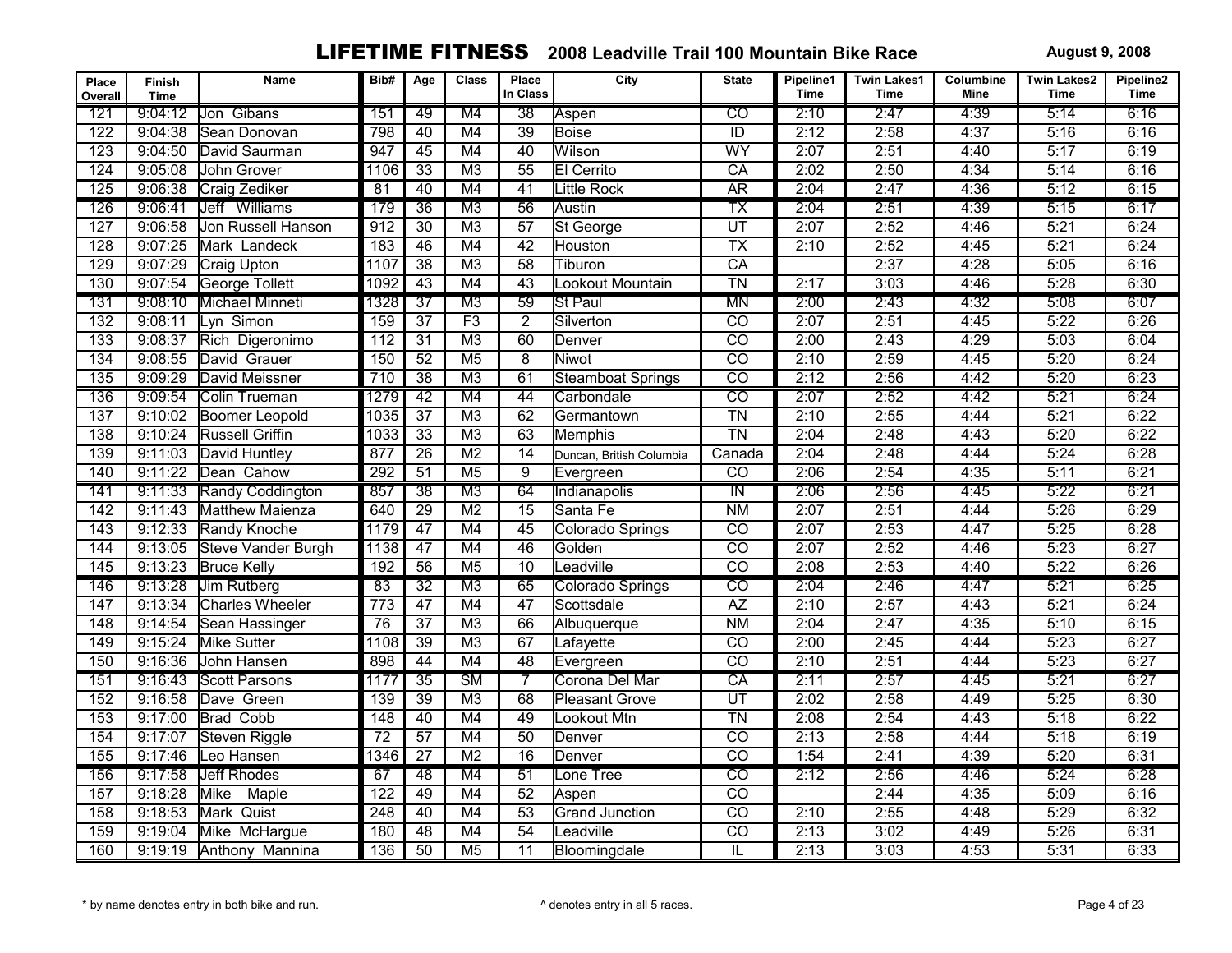| Place<br>Overall | <b>Finish</b><br><b>Time</b> | Name                 | Bib#            | Age             | <b>Class</b>           | Place<br>In Class | City               | <b>State</b>             | Pipeline1<br>Time | <b>Twin Lakes1</b><br>Time | Columbine<br><b>Mine</b> | <b>Twin Lakes2</b><br>Time | Pipeline2<br><b>Time</b> |
|------------------|------------------------------|----------------------|-----------------|-----------------|------------------------|-------------------|--------------------|--------------------------|-------------------|----------------------------|--------------------------|----------------------------|--------------------------|
| 161              | 9:19:38                      | <b>Jeff Vierling</b> | 201             | $\overline{37}$ | M <sub>3</sub>         | 69                | Durango            | $\overline{co}$          | 2:13              | 2:59                       | 4:49                     | 5:24                       | 6:26                     |
| 162              | 9:20:38                      | Nate Adams           | 1174            | 40              | M4                     | 55                | <b>I</b> Denver    | $\overline{co}$          | 2:13              | 3:00                       | 4:50                     | 5:27                       | 6:31                     |
| 163              | 9:21:11                      | Rick Sunderlage      | 173             | $\overline{36}$ | M <sub>3</sub>         | $\overline{70}$   | Draper             | $\overline{UT}$          | 2:02              | 2:45                       | 4:37                     | 5:14                       | 6:21                     |
| 164              | 9:21:11                      | <b>Brad Keyes</b>    | $\overline{78}$ | 40              | $\overline{\text{SM}}$ | 8                 | Sandy              | $\overline{UT}$          | 2:00              | 2:46                       | 4:34                     | 5:14                       | 6:24                     |
| 165              | 9:21:34                      | Jan Bear             | 633             | 52              | M <sub>5</sub>         | $\overline{12}$   | Santa Fe           | <b>NM</b>                | 2:12              | 2:57                       | 4:47                     | 5:25                       | 6:29                     |
| 166              | 9:22:23                      | Mike Lewis           | 132             | 40              | M4                     | 56                | <b>Cedar Hills</b> | $\overline{\mathtt{UT}}$ | 2:04              | 2:49                       | 4:43                     | 5:19                       | 6:24                     |
| 167              | 9:23:15                      | Puntenney<br>Casey   | 90              | $\overline{26}$ | M <sub>2</sub>         | $\overline{17}$   | Leadville          | $\overline{co}$          | 2:04              | 2:46                       | 4:43                     | 5:18                       | 6:27                     |
| 168              | 9:23:20                      | Ken Kreidl           | 622             | 35              | M <sub>3</sub>         | $\overline{71}$   | Boulder            | $\overline{co}$          | 2:10              | 2:56                       | 4:53                     | 5:31                       | 6:34                     |
| 169              | 9:23:32                      | Mike Doody           | 835             | $\overline{34}$ | M <sub>3</sub>         | 72                | Westminster        | CO                       |                   | 2:52                       | 4:42                     | 5:20                       | 6:25                     |
| 170              | 9:23:35                      | St Pierre<br>Sam     | 236             | 52              | M <sub>5</sub>         | $\overline{13}$   | Golden Valley      | <b>MN</b>                | 2:12              | 3:00                       | 4:50                     | 5:29                       | 6:33                     |
| 171              | 9:24:14                      | Michael Koppen       | 161             | $\overline{37}$ | $\overline{M3}$        | $\overline{73}$   | Frisco             | $\overline{\mathrm{co}}$ | 2:07              | 2:54                       | 4:47                     | 5:25                       | 6:27                     |
| 172              | 9:25:16                      | David Sprinkle       | 1091            | 42              | M4                     | $\overline{57}$   | Cisco              | $\overline{CA}$          | 2:04              | 2:47                       | 4:37                     | 5:15                       | 6:22                     |
| 173              | 9:25:40                      | Stuart Walsworth     | 1116            | 41              | M <sub>4</sub>         | $\overline{58}$   | <b>I</b> Denver    | $\overline{CO}$          |                   | 2:52                       | 4:44                     | 5:19                       | 6:25                     |
| 174              | 9:25:55                      | Leon Fetzer          | 271             | 61              | M6                     | $\mathbf{1}$      | Breckenridge       | $\overline{co}$          | 2:10              | 2:56                       | 4:50                     | 5:28                       | 6:34                     |
| 175              | 9:26:18                      | Kara Holley          | 1126            | $\overline{32}$ | F3                     | $\overline{3}$    | Spanish Fork       | $\overline{\mathsf{UT}}$ | 2:17              | 3:04                       | 4:50                     | 5:31                       | 6:32                     |
| 176              | 9:26:31                      | <b>Tom Ebbern</b>    | 824             | 49              | M4                     | 59                | Calgary Alberta    | Canada                   | 2:11              | 3:00                       | 4:53                     | 5:30                       | 6:34                     |
| 177              | 9:26:42                      | Larry DeWitt         | $\overline{92}$ | 50              | M <sub>5</sub>         | 14                | Colorado Springs   | $\overline{CO}$          | 2:07              | 2:56                       | 4:42                     | 5:28                       | 6:36                     |
| 178              | 9:26:51                      | JeffreyBruno         | 875             | $\overline{34}$ | M <sub>3</sub>         | $\overline{74}$   | Loveland           | $\overline{CO}$          | 2:08              | 2:55                       | 4:48                     | 5:28                       | 6:36                     |
| 179              | 9:27:16                      | Peter Rilev          | 891             | $\overline{47}$ | M4                     | 60                | Anchorage          | AK                       | 2:08              | 2:59                       | 4:49                     | 5:26                       | 6:33                     |
| 180              | 9:27:28                      | <b>Steve Rane</b>    | 740             | $\overline{37}$ | M <sub>3</sub>         | $\overline{75}$   | Boulder            | $\overline{co}$          | 2:08              | 2:53                       | 4:44                     | 5:22                       | 6:29                     |
| 181              | 9:27:31                      | Andy Pemberton       | 230             | 40              | M4                     | 61                | Boulder            | $\overline{CO}$          | 2:04              | 2:48                       | 4:44                     | 5:27                       | 6:33                     |
| 182              | 9:27:33                      | Jilene Mecham        | 195             | $\overline{39}$ | F3                     | $\overline{4}$    | Orem               | UT                       |                   | 3:00                       | 4:57                     | 5:33                       | 6:34                     |
| 183              | 9:27:53                      | Jim Gibson           | $\overline{96}$ | 42              | M <sub>5</sub>         | $\overline{15}$   | Flagstaff          | $\overline{AZ}$          | 2:07              | 2:52                       | 4:47                     | 5:23                       | 6:27                     |
| 184              | 9:28:57                      | Shad Hamilton        | 303             | $\overline{33}$ | M <sub>3</sub>         | 76                | Lander             | WY                       | 2:12              | 3:00                       | 4:50                     | 5:28                       | 6:34                     |
| 185              | 9:30:03                      | Neal Mendel          | 1281            | $\overline{41}$ | M4                     | 62                | Denver             | $\overline{co}$          | 2:24              | 3:10                       | 4:56                     | 5:31                       | 6:36                     |
| 186              | 9:30:18                      | Jeff<br>Sumsion      | 127             | 45              | M4                     | 63                | <b>Park City</b>   | UT                       | 2:11              | 2:58                       | 4:50                     | 5:24                       | 6:31                     |
| 187              | 9:30:24                      | Don Bartow           | 384             | 49              | M4                     | 64                | Aurora             | $\overline{CO}$          | 2:12              | 2:56                       | 4:46                     | 5:33                       | 6:36                     |
| 188              | 9:31:32                      | John Gibbons         | 872             | $\overline{39}$ | M <sub>3</sub>         | $\overline{77}$   | Littleton          | $\overline{co}$          | 2:10              | 2:56                       | 4:51                     | 5:30                       | 6:36                     |
| 189              | 9:31:46                      | Jeff Hall            | 1218            | $\overline{41}$ | M4                     | 65                | Denver             | $\overline{CO}$          |                   | 3:00                       | 4:55                     | 5:34                       |                          |
| 190              | 9:32:03                      | Bob Jensen           | 215             | 62              | M6                     | $\overline{2}$    | Basalt             | $\overline{CO}$          | 2:12              | 2:58                       | 4:58                     | 5:37                       | 6:38                     |
| 191              | 9:32:46                      | David Johnson        | 1158            | 44              | M4                     | 66                | Colorado Springs   | $\overline{CO}$          | 2:17              | 3:05                       | 4:59                     | 5:38                       | 6:43                     |
| 192              | 9:33:31                      | Robert Lloyd         | 185             | 30              | $\overline{\text{SM}}$ | $\overline{9}$    | Flagstaff          | $\overline{AZ}$          | 2:07              | 2:55                       | 4:47                     | 5:25                       | 6:31                     |
| 193              | 9:34:21                      | ee Johnson           | 156             | 46              | M4                     | 67                | Apline             | $\overline{UT}$          | 2:04              | 2:50                       | 4:43                     | 5:19                       | 6:29                     |
| 194              | 9:34:44                      | Ned Rule             | 171             | 40              | M4                     | 68                | <b>I</b> Denver    | $\overline{CO}$          | 2:06              | 2:51                       | 4:46                     | 5:26                       | 6:38                     |
| 195              | 9:34:48                      | Keiser<br>lDoua      | 627             | $\overline{45}$ | M4                     | 69                | Cedar Falls        | IA                       | 2:13              | 3:00                       | 4:56                     | 5:33                       | 6:36                     |
| 196              | 9:36:27                      | Eddie MacHolda       | 225             | 50              | $\overline{M5}$        | $\overline{16}$   | Excelsior          | <b>MN</b>                | 2:07              | 2:51                       | 4:42                     | 5:20                       | 6:27                     |
| 197              | 9:36:38                      | Shaun Bain           | 953             | $\overline{36}$ | M <sub>3</sub>         | $\overline{78}$   | The Woodlands      | <b>TX</b>                | 2:10              | 2:53                       | 4:46                     | 5:23                       | 6:28                     |
| 198              | 9:36:46                      | <b>Steve Smith</b>   | 1145            | 42              | M4                     | 70                | Wauwatosa          | $\overline{W}$           | 2:07              | 2:54                       | 4:52                     | 5:35                       | 6:40                     |
| 199              | 9:36:50                      | Gary<br>Johnson      | 245             | 55              | M <sub>5</sub>         | $\overline{17}$   | El Prado           | <b>NM</b>                | 2:22              | 3:09                       | 5:04                     | 5:43                       | 6:45                     |
| 200              | 9:37:24                      | Jody Glovitz         | 776             | 48              | M <sub>4</sub>         | $\overline{71}$   | Parker             | $\overline{co}$          | 2:13              | 3:03                       | 4:58                     | 5:34                       | 6:40                     |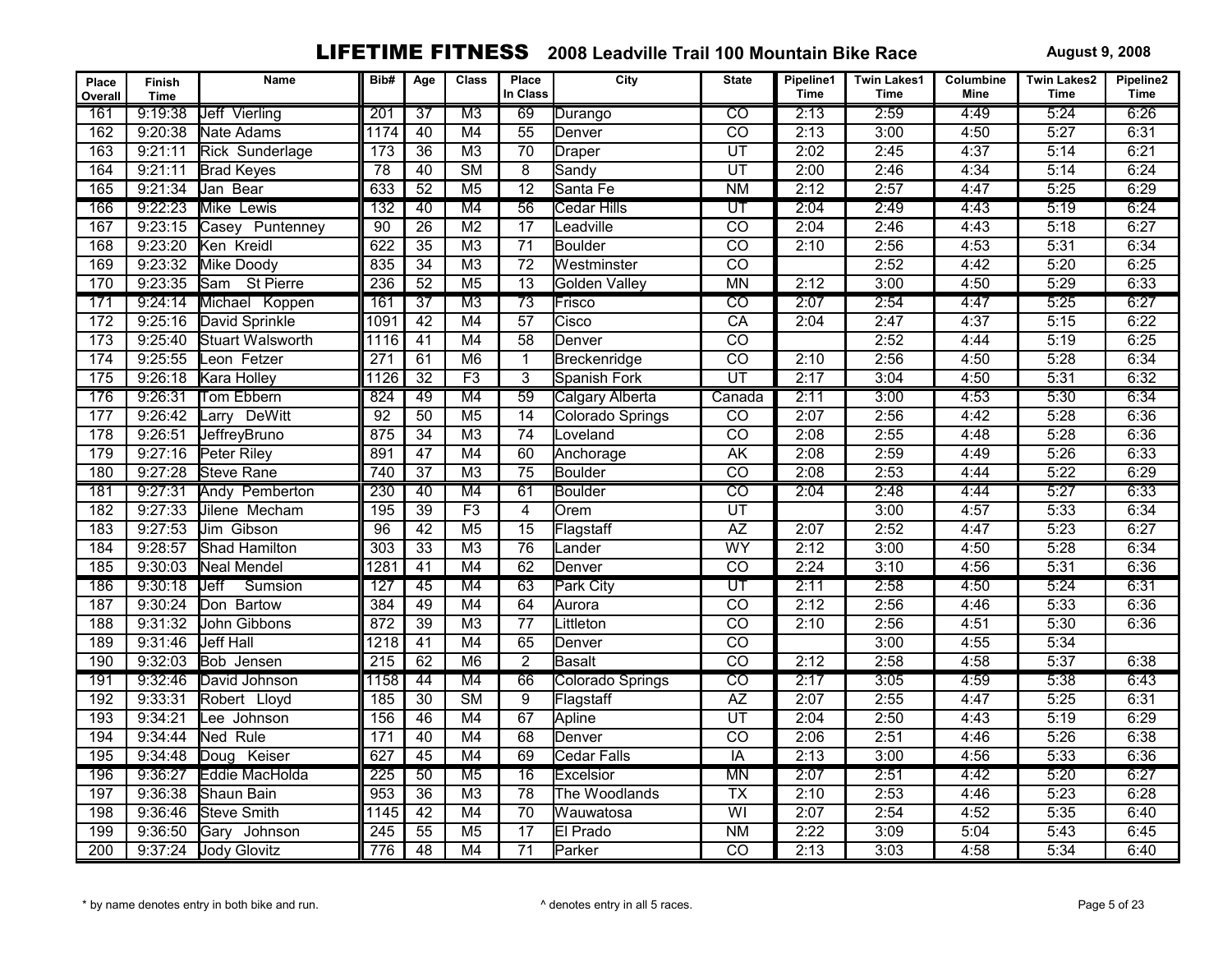| Place<br>Overall | <b>Finish</b><br><b>Time</b> | Name                   | Bib#             | Age             | <b>Class</b>           | Place<br>In Class | City                 | <b>State</b>    | Pipeline1<br><b>Time</b> | <b>Twin Lakes1</b><br><b>Time</b> | Columbine<br>Mine | <b>Twin Lakes2</b><br><b>Time</b> | Pipeline2<br><b>Time</b> |
|------------------|------------------------------|------------------------|------------------|-----------------|------------------------|-------------------|----------------------|-----------------|--------------------------|-----------------------------------|-------------------|-----------------------------------|--------------------------|
| 201              | 9:37:29                      | Mark<br><b>Barrett</b> | 237              | 39              | M3                     | 79                | Victoria             | <b>MN</b>       | 2:13                     | 2:58                              | 4:54              | 5:34                              | 6:40                     |
| 202              | 9:38:08                      | Connie Inks            | $\overline{220}$ | 44              | F4                     | $\overline{2}$    | Waterloo             | $\overline{IA}$ | 2:12                     | 2:59                              | 4:52              | 5:31                              | 6:36                     |
| 203              | 9:39:07                      | <b>Brent Sites</b>     | 631              | $\overline{36}$ | M <sub>3</sub>         | 80                | Salida               | $\overline{co}$ | 2:17                     | 3:05                              | 4:58              | 5:34                              | 6:41                     |
| 204              | 9:41:35                      | Alex Koss              | 365              | 49              | M4                     | $\overline{72}$   | Flagstaff            | $\overline{AZ}$ | 2:04                     | 2:50                              | 4:52              | 5:30                              | 6:40                     |
| $\overline{205}$ | 9:41:48                      | Jonathan Pulley        | 1102             | 39              | M <sub>3</sub>         | 81                | Westminster          | $\overline{co}$ | 2:13                     | 3:00                              | 5:02              | 5:43                              | 6:46                     |
| 206              | 9:41:56                      | Jon Alby               | 221              | $\overline{36}$ | M3                     | $\overline{82}$   | Evergreen            | $\overline{co}$ | 2:17                     | 3:03                              | 4:59              | 5:41                              | 6:45                     |
| 207              | 9:42:16                      | David Neben            | 1042             | 47              | M4                     | $\overline{73}$   | Denver               | $\overline{co}$ |                          | 2:51                              | 4:37              | 5:12                              | 6:17                     |
| 208              | 9:42:18                      | Annie Fox              | 169              | 46              | F4                     | $\overline{3}$    | Evergreen            | $\overline{CO}$ | 2:13                     | 3:04                              | 5:03              | 5:38                              | 6:46                     |
| 209              | 9:42:23                      | John Kasunic           | 993              | $\overline{47}$ | M4                     | $\overline{74}$   | Leadville            | $\overline{CO}$ | 2:10                     | 2:59                              | 4:53              | 5:33                              | 6:40                     |
| $\overline{210}$ | 9:42:36                      | Jonathan Sandberg      | 233              | 50              | M <sub>5</sub>         | $\overline{18}$   | Excelsior            | <b>MN</b>       | 2:07                     | 2:50                              | 4:44              | 5:27                              | 6:33                     |
| 211              | 9:42:51                      | <b>J. Mark Baird</b>   | $\overline{247}$ | $\overline{47}$ | M4                     | 75                | Golden               | ळ               | 2:08                     | 2:55                              | 4:42              | 5:27                              | 6:32                     |
| 212              | 9:43:23                      | Robby Holditch         | 1036             | $\overline{30}$ | M <sub>3</sub>         | 83                | Memphis              | $\overline{T}N$ | 2:17                     | 3:05                              | 5:00              | 5:40                              | 6:44                     |
| 213              | 9:44:02                      | Carl Yarbrough         | 197              | 51              | M <sub>5</sub>         | $\overline{19}$   | Boulder              | $\overline{co}$ | 2:10                     | 2:55                              | 4:50              | 5:31                              | 6:34                     |
| 214              | 9:44:05                      | John Ragland           | 1027             | 44              | M4                     | 76                | Westport             | $\overline{CT}$ | 2:18                     | 3:06                              | 5:03              | 5:40                              | 6:44                     |
| $\overline{215}$ | 9:44:18                      | Jess Kruchoski         | 1220             | $\overline{37}$ | M <sub>3</sub>         | 84                | Delafield            | $\overline{W}$  | 2:17                     | 3:07                              | 5:05              | 5:42                              | 6:49                     |
| 216              | 9:44:27                      | Carol Quinn            | 174              | 47              | F4                     | $\overline{4}$    | Gunnison             | $\overline{co}$ | 2:18                     | 3:09                              | 5:10              | 5:46                              | 6:53                     |
| 217              | 9:44:34                      | Michael McDill         | 833              | $\overline{36}$ | M3                     | 85                | <b>Ft Collins</b>    | $\overline{co}$ | 2:22                     | 3:09                              | 5:03              | 5:45                              | 6:56                     |
| $\overline{218}$ | 9:44:49                      | Jim Ellis III          | $\overline{341}$ | 42              | M4                     | $\overline{77}$   | Denver               | $\overline{co}$ | 2:08                     | 2:51                              | 4:54              | 5:33                              | 6:36                     |
| 219              | 9:44:55                      | Todd Krell             | 107              | $\overline{37}$ | M3                     | 86                | <b>Ft Collins</b>    | $\overline{co}$ | 2:10                     | 2:57                              | 4:54              | 5:32                              | 6:43                     |
| 220              | 9:45:43                      | John Holder            | 226              | 54              | M <sub>5</sub>         | $\overline{20}$   | <b>Crested Butte</b> | $\overline{co}$ | 2:10                     | 2:57                              | 4:54              | 5:34                              | 6:46                     |
| 221              | 9:45:53                      | Dennis Schueler        | 347              | 46              | M4                     | 78                | <b>Hickory Hills</b> | π               | 2:07                     | 2:50                              | 4:50              | 5:33                              | 6:41                     |
| 222              | 9:45:55                      | <b>Gannon Merrell</b>  | 1235             | $\overline{35}$ | $\overline{M3}$        | $\overline{87}$   | Denver               | $\overline{co}$ | 2:10                     | 2:57                              | 5:05              | 5:45                              | 5:57                     |
| 223              | 9:46:20                      | <b>Jim Smith</b>       | 98               | $\overline{41}$ | M4                     | 79                | Vail                 | $\overline{co}$ | 2:10                     | 2:58                              | 4:53              | 5:31                              | 6:36                     |
| $\overline{224}$ | 9:46:38                      | Bryan Reid             | $\overline{935}$ | $\overline{35}$ | M3                     | $\overline{88}$   | Dallas               | $\overline{TX}$ | 2:11                     | 3:00                              | 5:00              | 5:45                              | 6:47                     |
| $\overline{225}$ | 9:46:47                      | John Bliss             | 615              | 50              | M <sub>5</sub>         | $\overline{21}$   | Boulder              | $\overline{co}$ | 2:13                     | 3:02                              | 4:54              | 5:31                              | 6:40                     |
| 226              | 9:46:51                      | Michael Heindel        | 1060             | $\overline{37}$ | M3                     | 89                | San Clemente         | CA              | 2:12                     | 3:00                              | 4:59              | 5:38                              | 6:43                     |
| 227              | 9:47:56                      | Michael Williams       | $\overline{724}$ | 46              | M4                     | $\overline{80}$   | Carson City          | $\overline{NV}$ | 2:22                     | 3:09                              | 5:05              | 5:44                              | 6:47                     |
| 228              | 9:48:01                      | <b>Tim Bellio</b>      | 1223             | 46              | M4                     | 81                | Denver               | $\overline{co}$ | 2:19                     | 3:07                              | 4:57              | 5:37                              | 6:44                     |
| 229              | 9:48:17                      | Mark Glasgow           | 114              | $\overline{41}$ | M4                     | $\overline{82}$   | Alpine               | UT              | 2:07                     | 2:58                              | 5:03              | 5:44                              | 6:52                     |
| 230              | 9:48:26                      | <b>Patrick Nagler</b>  | 797              | $\overline{32}$ | M <sub>3</sub>         | 90                | Boise                | $\overline{ID}$ | 2:17                     | 3:05                              | 4:59              | 5:39                              | 6:45                     |
| 231              | 9:48:43                      | <b>Gary Morris</b>     | 412              | $\overline{35}$ | $\overline{M3}$        | $\overline{91}$   | North Potomac        | <b>MD</b>       | 2:13                     | 3:02                              | 4:56              | 5:36                              | 6:45                     |
| 232              | 9:49:53                      | Peter Emery            | 477              | $\overline{30}$ | $\overline{\text{SM}}$ | 10                | Salt Lake City       | UT              | 2:19                     | 3:11                              | 5:03              | 5:44                              | 6:52                     |
| 233              | 9:49:53                      | <b>Tor Boscher</b>     | 869              | $\overline{38}$ | $\overline{\text{SM}}$ | $\overline{11}$   | <b>Park City</b>     | $\overline{UT}$ | 2:25                     | 3:17                              | 5:12              | 5:51                              |                          |
| 234              | 9:49:53                      | Scott Greenwood        | 871              | $\overline{30}$ | $\overline{\text{SM}}$ | $\overline{12}$   | Park City            | $\overline{UT}$ | 2:27                     | 3:21                              | 5:02              | 5:37                              | 6:44                     |
| 235              | 9:49:58                      | David Wilson           | 681              | $\overline{41}$ | $\overline{\text{SM}}$ | $\overline{13}$   | <b>Kansas City</b>   | $\overline{MO}$ | 2:13                     | 3:00                              | 4:51              | 5:29                              | 6:39                     |
| 236              | 9:50:05                      | Durke Gordon           | 714              | $\overline{28}$ | M <sub>2</sub>         | $\overline{18}$   | Ephraim              | UT              | 2:20                     | 3:07                              | 4:58              | 5:36                              | 6:58                     |
| $\overline{237}$ | 9:50:24                      | <b>Ann Stanek</b>      | 672              | $\overline{29}$ | F <sub>2</sub>         | $\overline{2}$    | Leadville            | $\overline{CO}$ | 2:08                     | 2:54                              | 4:56              | 5:39                              | 6:51                     |
| 238              | 9:50:43                      | <b>Highly Falkner</b>  | 958              | 54              | M <sub>5</sub>         | $\overline{22}$   | Tempe                | $\overline{AZ}$ | 2:19                     | 3:07                              | 5:11              | 5:50                              | 6:55                     |
| 239              | 9:50:50                      | Matt Burton            | 1203             | 35              | M <sub>3</sub>         | $\overline{92}$   | Colorado Springs     | $\overline{CO}$ | 2:16                     | 3:00                              | 5:03              | 5:39                              | 6:47                     |
| 240              | 9:51:01                      | Kevin Johansen         | 249              | $\overline{54}$ | M <sub>5</sub>         | $\overline{23}$   | Salem                | UT              | 2:10                     | 2:58                              | 4:59              | 5:39                              | 6:49                     |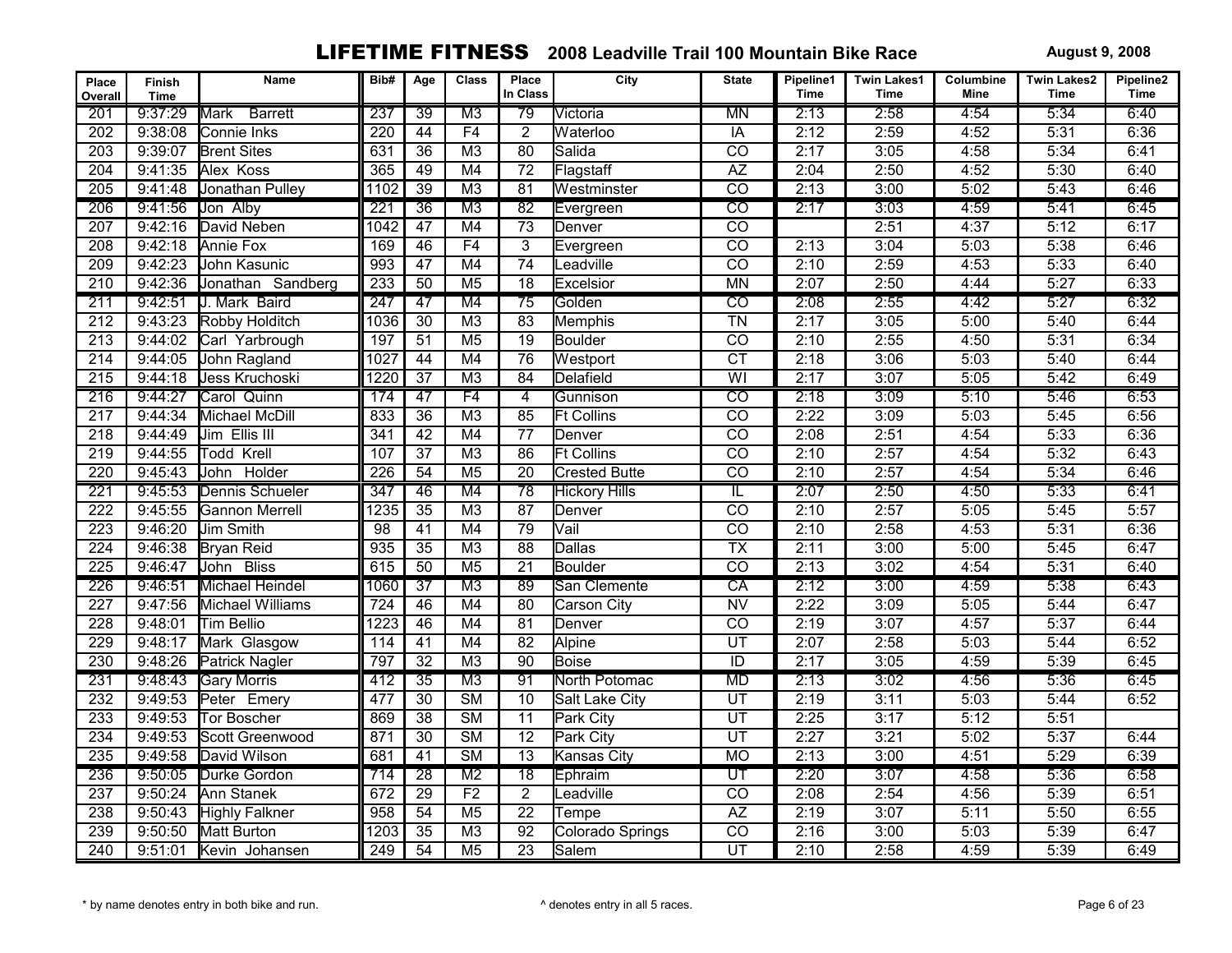| Place<br>Overall | <b>Finish</b><br><b>Time</b> | Name                       | Bib#             | Age             | <b>Class</b>           | Place<br>In Class | City                    | <b>State</b>             | Pipeline1<br><b>Time</b> | <b>Twin Lakes1</b><br><b>Time</b> | Columbine<br>Mine | <b>Twin Lakes2</b><br>Time | Pipeline2<br><b>Time</b> |
|------------------|------------------------------|----------------------------|------------------|-----------------|------------------------|-------------------|-------------------------|--------------------------|--------------------------|-----------------------------------|-------------------|----------------------------|--------------------------|
| 241              | 9:51:21                      | <b>Riley Frazier</b>       | 177              | 43              | M4                     | 83                | Highland                | $\overline{\mathsf{UT}}$ | 2:17                     | 3:02                              | 5:11              | 5:56                       | 7:00                     |
| $\overline{242}$ | 9:51:24                      | Dan Hughes                 | 1224             | $\overline{39}$ | M3                     | $\overline{93}$   | Lawrence                | $\overline{KS}$          | 2:17                     | 3:00                              | 5:00              | 5:48                       | 6:51                     |
| 243              | 9:51:34                      | <b>Brad Verstegen</b>      | 1144             | 41              | M4                     | 84                | Appleton                | $\overline{W}$           | 2:10                     | 2:56                              | 4:55              | 5:48                       |                          |
| $\overline{244}$ | 9:51:34                      | <b>Todd Kinart</b>         | 1149             | $\overline{41}$ | M4                     | 85                | Appleton                | $\overline{W}$           | 2:10                     | 2:59                              | 4:57              | 5:48                       |                          |
| 245              | 9:51:40                      | <b>Brian Pinkerton</b>     | 1055             | 44              | M4                     | 86                | Woodside                | CA                       | 2:13                     | 3:03                              | 5:12              | 5:50                       | 6:54                     |
| 246              | 9:52:03                      | <b>Rich McCreanor</b>      | 1001             | 52              | M <sub>5</sub>         | $\overline{24}$   | <b>Ft Collins</b>       | $\overline{co}$          | 2:12                     | 3:00                              | 5:04              | 5:44                       |                          |
| $\overline{247}$ | 9:52:45                      | Kent Adams                 | 1048             | 48              | M4                     | 87                | Sarona                  | $\overline{W}$           | 2:17                     | 3:07                              | 5:05              | 5:45                       | 6:52                     |
| 248              | 9:53:18                      | Jeff Taylor                | 1277             | 43              | M4                     | 88                | Mill Valley             | CA                       | 2:10                     | 2:55                              | 4:47              | 5:38                       | 6:57                     |
| 249              | 9:55:30                      | <b>Brad Dettman</b>        | 1327             | 48              | M4                     | 89                | ST. Paul                | <b>MN</b>                |                          | 2:52                              | 4:56              | 5:40                       | 6:46                     |
| 250              | 9:55:38                      | Roger Stones               | 745              | 35              | M3                     | 94                | Highlands Ranch         | $\overline{co}$          | 2:12                     | 3:06                              | 5:03              | 5:45                       | 6:53                     |
| 251              | 9:56:18                      | <b>Brian Hollister</b>     | 1217             | $\overline{40}$ | $\overline{\text{SM}}$ | $\overline{14}$   | Littleton               | $\overline{\text{co}}$   |                          | 2:54                              | 4:35              | 5:51                       | 7:04                     |
| 252              | 9:56:24                      | Tom Gagliardi              | 251              | $\overline{38}$ | M <sub>3</sub>         | 95                | Killingworth            | $\overline{\text{CT}}$   |                          | 3:00                              | 5:05              | 5:42                       | 6:50                     |
| 253              | 9:57:13                      | Joseph Jensen              | 318              | 36              | M <sub>3</sub>         | 96                | <b>Pleasant Grove</b>   | UT                       | 2:10                     | 2:57                              | 5:00              | 5:39                       | 6:50                     |
| 254              | 9:57:26                      | Paula Burks                | 1094             | $\overline{33}$ | F3                     | $\overline{5}$    | Chattanooga             | $\overline{T}N$          | 2:19                     | 3:08                              | 5:08              | 5:48                       | 6:51                     |
| $\overline{255}$ | 9:58:11                      | Mark Mayo                  | 1152             | $\overline{36}$ | M3                     | 97                | Austin                  | $\overline{\mathsf{TX}}$ | 2:11                     | 2:59                              | 4:59              | 5:44                       | 6:49                     |
| 256              | 9:58:50                      | <b>Clark Johnson</b>       | 1180             | 40              | M4                     | $\overline{90}$   | Frisco                  | $\overline{co}$          | 2:17                     | 3:03                              | 5:09              | 5:47                       | 6:57                     |
| 257              | 9:59:21                      | <b>Bill Herwig</b>         | 109              | $\overline{51}$ | $\overline{M5}$        | $\overline{25}$   | Centennial              | $\overline{co}$          | 2:07                     | 2:55                              | 5:00              | 5:37                       | 6:51                     |
| 258              | 9:59:31                      | Scott Ellis                | 368              | 48              | M4                     | $\overline{91}$   | Johnstown               | $\overline{co}$          | 2:19                     | 3:10                              | 5:08              | 5:48                       | 6:55                     |
| 259              |                              | 10:00:08 Meg Sandy         | 734              | $\overline{34}$ | F3                     | 6                 | <b>Boise</b>            | $\overline{ID}$          | 2:18                     | 3:11                              | 5:08              | 5:51                       | 6:58                     |
| 260              |                              | 10:02:09 Steven Pon        | 113              | $\overline{36}$ | M3                     | 98                | Golden CO               | $\overline{co}$          |                          | 2:53                              | 5:00              | 5:48                       | 6:58                     |
| 261              |                              | 10:03:01 Scott McClement   | 973              | $\overline{39}$ | M3                     | 99                | <b>I</b> Darien         | π                        | 2:11                     | 2:59                              | 5:15              | 5:55                       | 7:02                     |
| 262              | 10:03:08                     | John Fleckenstein          | 1147             | $\overline{51}$ | $\overline{M5}$        | $\overline{26}$   | Pewaukee                | $\overline{W}$           | 2:10                     | 2:55                              | 4:55              | 5:48                       | 7:31                     |
| 263              | 10:03:42                     | Michael Jacobs             | $\overline{205}$ | 47              | M4                     | 92                | <b>Mill Valley</b>      | $\overline{CA}$          | 2:08                     | 2:56                              | 5:03              | 5:44                       | 6:52                     |
| 264              |                              | 10:05:13 Mike Johnson      | 314              | 33              | M3                     | 100               | <b>Cedar Falls</b>      | IA                       | 2:10                     | 2:56                              | 4:59              | 5:38                       | 6:49                     |
| 265              |                              | 10:05:13 John Adamson      | 257              | 62              | M6                     | $\overline{3}$    | <b>Cedar Falls</b>      | $\overline{IA}$          | 2:18                     | 3:08                              | 5:07              | 5:47                       | 6:54                     |
| 266              |                              | 10:05:50 Tom Kubicek       | 831              | $\overline{35}$ | M3                     | 101               | Friendswood             | $\overline{\mathsf{TX}}$ | 2:08                     | 2:57                              | 5:09              | 5:49                       | 6:58                     |
| 267              | 10:06:08                     | Tim Krantz*                | 671              | $\overline{30}$ | M3                     | 102               | Divide                  | $\overline{co}$          | 2:19                     | 3:07                              | 5:12              | 5:52                       | 6:58                     |
| 268              | 10:06:42                     | Elden Nelson               | 135              | 42              | M4                     | $\overline{93}$   | Alpine                  | UT                       | 2:20                     | 3:12                              | 5:02              | 5:44                       | 7:00                     |
| 269              |                              | 10:06:44 Jamey Hurst       | 1238             | 39              | M <sub>3</sub>         | 103               | Lookout Mtn             | $\overline{T}N$          | 2:20                     | 3:14                              | 5:13              | 5:52                       | 6:57                     |
| 270              |                              | 10:06:52 Rick Sabata       | 395              | $\overline{56}$ | M <sub>5</sub>         | $\overline{27}$   | Colorado Springs        | $\overline{co}$          | 2:13                     | 3:00                              | 5:00              | 5:43                       | 7:00                     |
| 271              |                              | 10:06:56 Rich Murdock      | 362              | $\overline{35}$ | $\overline{M3}$        | 104               | Las Cruces              | $\overline{\text{NM}}$   | 2:13                     | 3:00                              | 4:59              | 5:39                       | 6:58                     |
| $\overline{272}$ | 10:08:21                     | Kyle Rodemacher            | 1154             | $\overline{33}$ | M <sub>3</sub>         | 105               | Austin                  | $\overline{TX}$          | 2:04                     | 2:48                              | 4:49              | 5:34                       | 6:52                     |
| $\overline{273}$ |                              | 10:09:43 Charles Bisantz   | 1159             | 40              | M4                     | 94                | Austin                  | $\overline{\mathsf{TX}}$ | 2:24                     | 3:10                              | 5:11              | 5:50                       | 6:52                     |
| $\overline{274}$ |                              | 10:10:39 Larry Price       | 1071             | 48              | M4                     | 95                | Ladera Ranch            | CA                       | 2:11                     | 2:59                              | 5:08              | 5:44                       | 6:50                     |
| $\overline{275}$ |                              | 10:10:42 Tim Trudeau       | 815              | $\overline{39}$ | M3                     | 106               | Minneapolis             | $\overline{MN}$          | 2:20                     | 3:09                              | 5:23              | 6:05                       | 7:11                     |
| 276              |                              | 10:10:46 Mike Gettinger    | 741              | 47              | M4                     | 96                | <b>Glenwood Springs</b> | $\overline{\text{co}}$   | 2:17                     | 3:07                              | 5:13              | 5:56                       | 7:05                     |
| $\overline{277}$ | 10:10:48                     | <b>Brad Mullen</b>         | $\overline{263}$ | 56              | M <sub>5</sub>         | $\overline{28}$   | Salt Lake City          | $\overline{UT}$          | 2:19                     | 3:10                              | 5:16              | 5:56                       | 7:03                     |
| $\overline{278}$ | 10:11:06                     | Mike Mangan                | 647              | 40              | M4                     | $\overline{97}$   | Albuquerque             | N <sub>M</sub>           | 2:13                     | 3:02                              | 5:05              | 5:49                       | 7:00                     |
| 279              |                              | 10:11:43 Vinton Buffenmyer | 607              | 34              | M <sub>3</sub>         | 107               | Boulder                 | $\overline{CO}$          | 2:17                     | 3:04                              | 5:05              | 5:46                       | 6:54                     |
| 280              |                              | 10:14:12 Ricky Garcia      | 187              | 50              | M <sub>5</sub>         | 29                | Gunnison                | $\overline{co}$          | 2:10                     | 2:56                              | 4:56              | 5:38                       | 6:48                     |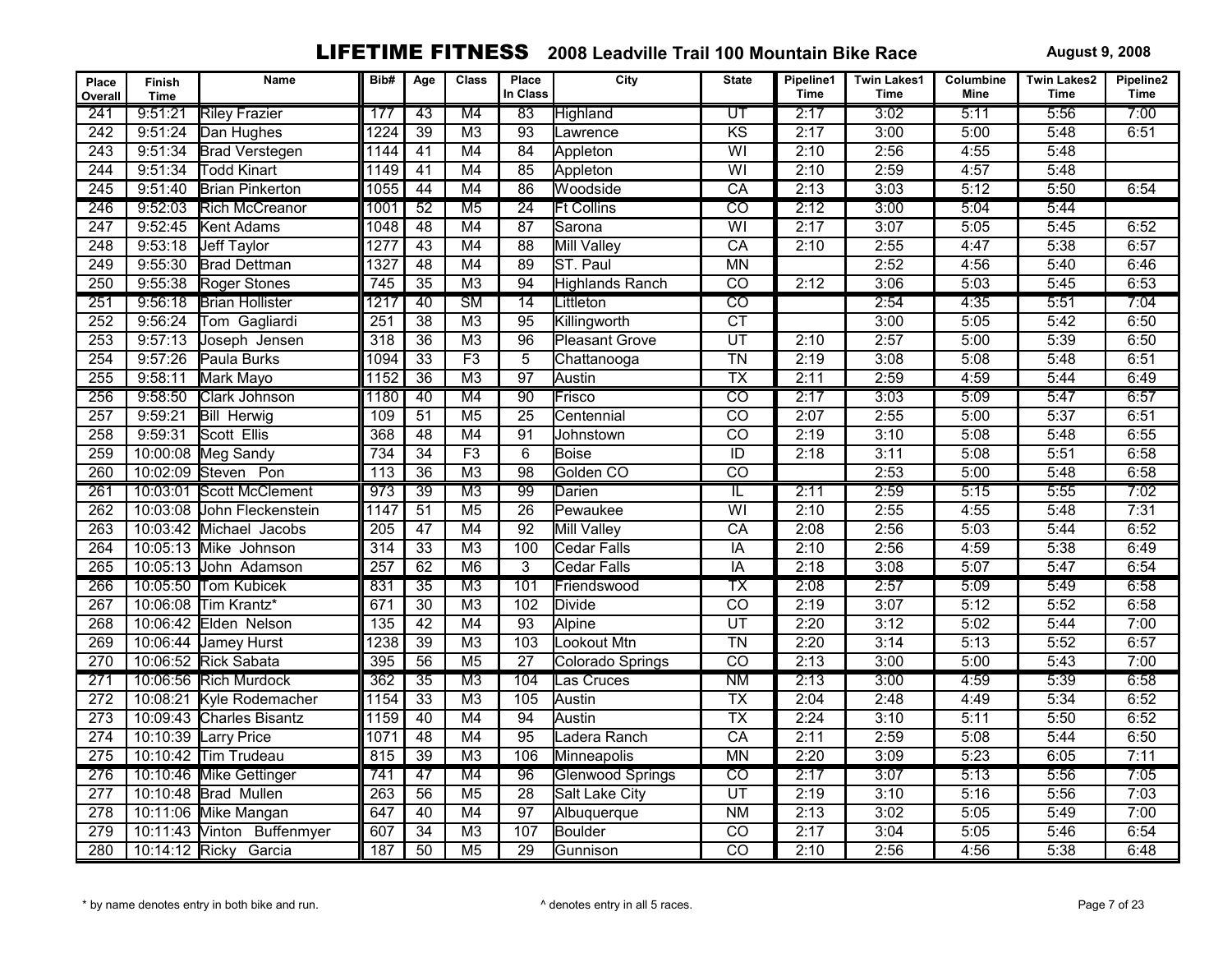| Place<br>Overall | Finish<br><b>Time</b> | Name                        | Bib#             | Age             | <b>Class</b>           | Place<br>In Class | City                    | <b>State</b>             | Pipeline1<br><b>Time</b> | <b>Twin Lakes1</b><br>Time | Columbine<br>Mine | <b>Twin Lakes2</b><br>Time | Pipeline2<br><b>Time</b> |
|------------------|-----------------------|-----------------------------|------------------|-----------------|------------------------|-------------------|-------------------------|--------------------------|--------------------------|----------------------------|-------------------|----------------------------|--------------------------|
| 281              |                       | 10:14:28 Brad Whittle       | 1204             | 42              | M4                     | 98                | <b>Colorado Springs</b> | ळ                        | 2:24                     | 3:12                       | 5:15              | 5:57                       | 7:05                     |
| 282              |                       | 10:15:25 Glenn Ziemski      | 706              | 44              | M4                     | 99                | Eugene                  | $\overline{OR}$          | 2:18                     | 3:05                       | 5:06              | 5:44                       | 6:54                     |
| 283              |                       | 10:17:01 Kyle Kruger+       | $\overline{704}$ | $\overline{26}$ | M <sub>2</sub>         | $\overline{19}$   | Favetteville            | <b>AR</b>                | 2:12                     | 2:58                       | 5:04              | 5:50                       | 6:55                     |
| 284              |                       | 10:17:16 Tina Lewis         | 800              | 35              | F3                     | $\overline{7}$    | <b>Manitou Springs</b>  | $\overline{CO}$          | 2:22                     | 3:14                       | 5:11              | 5:53                       | 7:02                     |
| 285              |                       | 10:17:39 Ric Tinney         | 830              | 45              | M4                     | 100               | Houston                 | $\overline{\mathsf{TX}}$ | 2:07                     | 2:57                       | 5:08              | 5:43                       | 6:57                     |
| 286              |                       | 10:17:45 Bryant Christensen | 124              | 47              | M4                     | 101               | Orem                    | $\overline{\mathsf{UT}}$ | 2:07                     | 3:00                       | 5:11              | 5:50                       | 7:02                     |
| 287              |                       | 10:17:45 Serena/Mark Warner | 1458             | $\overline{41}$ | $\overline{T}N$        | $\mathbf{1}$      | Provo                   | UT                       | 2:13                     | 3:04                       | 5:14              | 5:51                       | 7:00                     |
| 288              | 10:17:54              | Todd Neugent                | 439              | $\overline{44}$ | M4                     | 102               | Albuquerque             | <b>NM</b>                | 2:19                     | 3:12                       | 5:15              | 5:52                       | 7:08                     |
| 289              | 10:18:25              | <b>Tom Liebl</b>            | 1225             | $\overline{48}$ | M4                     | 103               | Lawrence                | KS                       | 2:18                     | 3:06                       | 5:10              | 5:56                       | 7:03                     |
| 290              | 10:18:56 Mike         | Iddings                     | 165              | 44              | M4                     | 104               | Evergreen               | $\overline{co}$          | 2:17                     | 3:06                       | 5:11              | 5:48                       | 6:57                     |
| 291              |                       | 10:19:13 Ernie Wintergerst  | 255              | 40              | M4                     | 105               | Longmont                | टव                       | 2:18                     | 3:09                       | 5:17              | 5:57                       | 7:05                     |
| 292              |                       | 10:19:26 Douglas Schneebeck | 1249             | 48              | M4                     | 106               | Albuquerque             | N <sub>M</sub>           | 2:13                     | 3:06                       | 5:11              | 5:55                       | 7:12                     |
| 293              |                       | 10:19:55 Richard Kritzer    | 651              | 45              | M4                     | 107               | La Jolla                | CA                       | 2:23                     | 3:12                       | 5:17              | 5:57                       | 7:05                     |
| 294              |                       | 10:19:58 Eric Thompson      | 1340             | $\overline{38}$ | M3                     | 108               | Breckenridge            | $\overline{co}$          | 2:49                     | 3:45                       | 5:34              | 6:16                       | 7:25                     |
| 295              |                       | 10:20:00 Adam Hart          | 1264             | $\overline{32}$ | M <sub>3</sub>         | 109               | Beaumont                | CA                       | 2:17                     | 3:12                       |                   | 5:58                       | 7:09                     |
| 296              |                       | 10:20:05 Dave Twinam        | 204              | 41              | M4                     | 108               | Littleton               | $\overline{co}$          | 2:22                     | 3:15                       | 5:20              | 5:58                       | 7:09                     |
| 297              |                       | 10:20:39 Andrew Miller      | 883              | $\overline{37}$ | M3                     | 110               | <b>Buena Vista</b>      | $\overline{co}$          | 2:00                     | 2:47                       | 4:46              | 5:23                       | 6:30                     |
| 298              | 10:21:41              | Joe Collins                 | 1300             | 44              | M4                     | 109               | Louisville              | $\overline{KY}$          | 2:17                     | 3:07                       | 5:18              | 5:58                       | 7:12                     |
| 299              | 10:22:17              | <b>Rob Mitchell</b>         | 957              | 44              | M4                     | 110               | Meridian                | $\overline{ID}$          | 2:07                     | 2:50                       | 4:55              | 5:41                       | 6:47                     |
| 300              |                       | 10:22:39 Todd Geer          | 1169             | 40              | M4                     | 111               | Omaha                   | N <sub>E</sub>           | 2:17                     | 3:03                       | 5:09              | 5:50                       | 6:54                     |
| 301              |                       | 10:23:32 Stuart Mann        | 222              | 48              | M4                     | $\overline{112}$  | Boulder                 | $\overline{co}$          | 2:35                     | 3:24                       | 5:22              | 6:06                       | 7:15                     |
| 302              |                       | 10:23:53 Nicholas Patzer    | 730              | $\overline{28}$ | M <sub>2</sub>         | $\overline{20}$   | Morrison                | $\overline{co}$          | 2:23                     | 3:15                       | 5:14              | 5:51                       | 6:58                     |
| $\overline{303}$ | 10:24:01              | Tim Patten                  | 275              | 48              | M4                     | 113               | Boulder                 | $\overline{co}$          |                          | 3:13                       | 5:10              | 5:49                       | 6:59                     |
| $\overline{304}$ |                       | 10:24:05 Rob Versteegh      | 873              | 35              | M3                     | $\overline{111}$  | Ankeny                  | $\overline{IA}$          | 2:17                     | 3:06                       | 5:12              | 5:56                       | 7:07                     |
| 305              |                       | 10:24:22 Tiago Reis         | 1247             | $\overline{38}$ | M <sub>3</sub>         | 112               | Denver                  | $\overline{co}$          | 2:18                     | 3:08                       | 5:15              | 5:52                       | 7:06                     |
| 306              |                       | 10:24:29 Michael Tweet      | 864              | 42              | M4                     | 114               | Oconomowoc              | $\overline{W}$           |                          | 3:00                       | 5:02              | 5:47                       | 6:56                     |
| 307              |                       | 10:24:33 Dee/Dave Mable     | 361              | 43              | $\overline{T}N$        | $\overline{2}$    | Urbandale               | $\overline{IA}$          | 2:20                     | 3:10                       | 5:22              | 6:07                       | 7:13                     |
| 308              | 10:25:11              | <b>Mike Brewer</b>          | $\overline{917}$ | $\overline{52}$ | M <sub>5</sub>         | $\overline{30}$   | Morrison                | $\overline{co}$          | 2:18                     | 3:15                       | 5:18              | 5:57                       | 7:12                     |
| $\overline{309}$ |                       | 10:26:00 Conrad Guymon      | 1141             | 41              | M4                     | 115               | Orem                    | UT                       | 2:36                     | 3:42                       | 5:40              | 6:21                       | 7:20                     |
| 310              |                       | 10:26:12 Chad Millner       | 1276             | $\overline{32}$ | M <sub>3</sub>         | 113               | <b>Eden Prairie</b>     | <b>MN</b>                | 2:12                     | 2:58                       | 4:54              | 5:38                       | 6:54                     |
| 311              |                       | 10:26:17 Chris Peterson     | 1237             | $\overline{38}$ | M3                     | 114               | Omaha                   | <b>NE</b>                | 2:22                     | 3:12                       | 5:13              | 5:53                       | 7:04                     |
| 312              |                       | 10:26:19 Aaron Holpp        | 1163             | $\overline{37}$ | M3                     | 115               | Birmaingham             | <b>AL</b>                | 2:20                     | 3:10                       | 5:17              | 6:06                       | 7:18                     |
| 313              |                       | 10:26:50 Brian Kalkopf      | 1285             | $\overline{31}$ | M <sub>3</sub>         | 116               | lGolden                 | $\overline{co}$          | 2:17                     | 3:05                       | 5:10              | 5:54                       | 7:06                     |
| 314              |                       | 10:27:04 John Odle*         | 1288             | $\overline{39}$ | $\overline{\text{SM}}$ | $\overline{15}$   | Boise                   | $\overline{ID}$          | 2:18                     | 3:09                       | 5:12              | 5:51                       | 7:00                     |
| 315              |                       | 10:27:12 Gale Bernhardt     | 397              | $\overline{50}$ | $\overline{F5}$        | $\overline{1}$    | Loveland                | $\overline{co}$          | 2:22                     | 3:11                       | 5:22              | 6:02                       | 7:13                     |
| 316              |                       | 10:27:33 Rod Fitzhugh       | 929              | $\overline{54}$ | M <sub>5</sub>         | $\overline{31}$   | Ridgway                 | $\overline{\text{co}}$   | 2:20                     | 3:10                       | 5:16              | 6:00                       | 7:11                     |
| 317              | 10:27:44              | <b>Bill Freedman</b>        | 630              | 40              | M4                     | 116               | Provo                   | $\overline{UT}$          | 2:17                     | 3:05                       | 5:18              | 6:00                       | 7:16                     |
| 318              |                       | 10:27:52 E Jordan Stoll     | 950              | $\overline{51}$ | M <sub>5</sub>         | $\overline{32}$   | <b>Boulder</b>          | $\overline{co}$          | 2:20                     | 3:12                       | 5:18              | 6:02                       | 7:12                     |
| 319              |                       | 10:28:30 Christopher Cook   | 726              | 35              | $\overline{\text{SM}}$ | $\overline{16}$   | Cooperstown             | <b>NY</b>                | 2:28                     | 3:20                       | 5:22              | 6:17                       | 7:24                     |
| 320              |                       | 10:28:46 Michael Powers     | 1150             | $\overline{30}$ | M <sub>3</sub>         | 117               | Portland                | $\overline{OR}$          | 2:17                     | 3:10                       | 5:19              | 6:04                       | 7:14                     |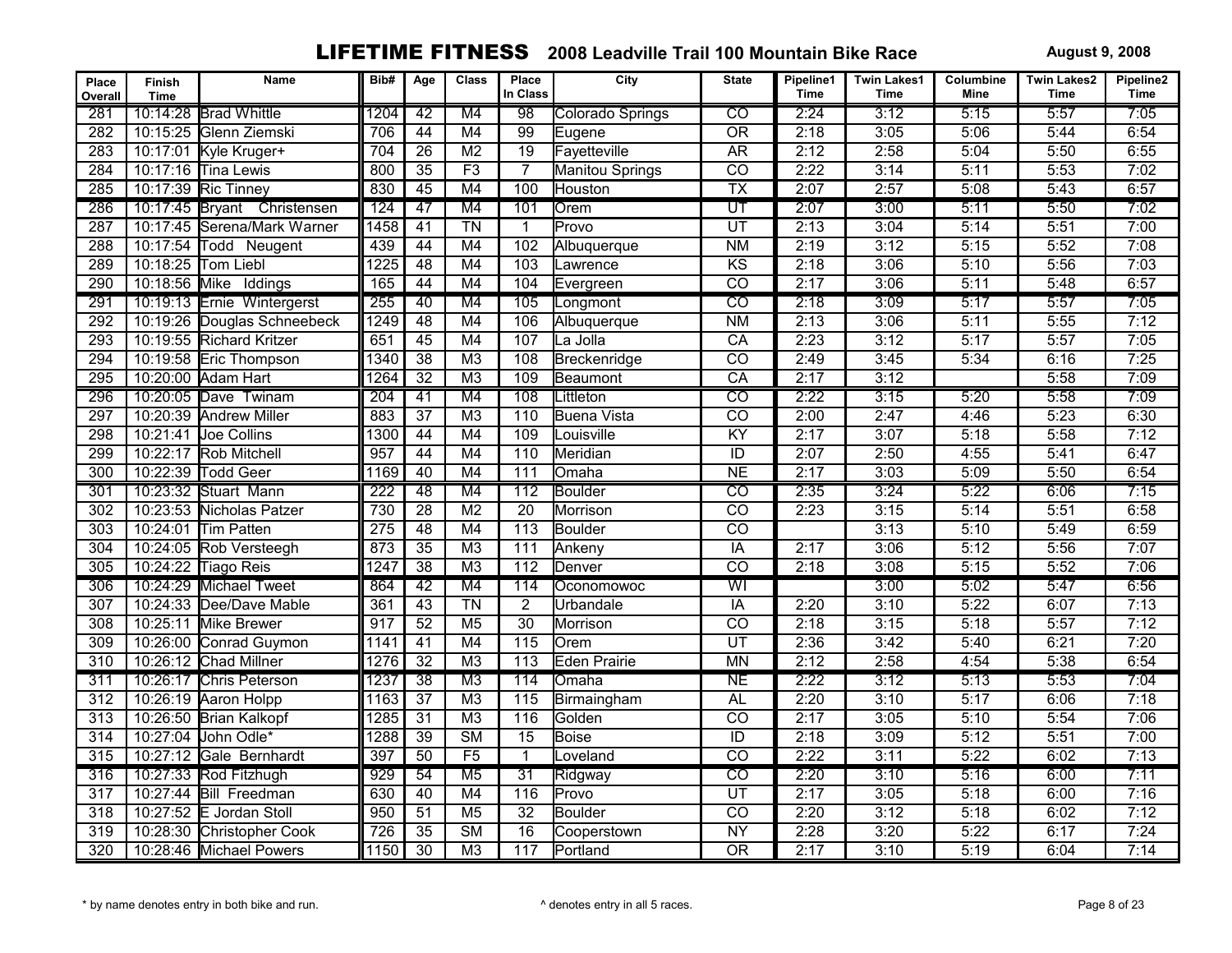| Place<br>Overall | Finish<br><b>Time</b> | Name                     | Bib#             | Age             | <b>Class</b>           | Place<br>In Class | City                | <b>State</b>            | Pipeline1<br>Time | <b>Twin Lakes1</b><br><b>Time</b> | Columbine<br>Mine | <b>Twin Lakes2</b><br><b>Time</b> | Pipeline2<br><b>Time</b> |
|------------------|-----------------------|--------------------------|------------------|-----------------|------------------------|-------------------|---------------------|-------------------------|-------------------|-----------------------------------|-------------------|-----------------------------------|--------------------------|
| 321              |                       | 10:28:54 Garrison Garcia | 1317             | $\overline{21}$ | $\overline{M2}$        | $\overline{21}$   | Gunnison            | $\overline{\text{co}}$  | 2:29              | 3:22                              | 5:31              | 6:12                              | 7:25                     |
| 322              |                       | 10:29:35 Jonathan Lang   | 705              | $\overline{31}$ | M <sub>3</sub>         | $\overline{118}$  | Denver              | $\overline{co}$         | 2:12              | 3:16                              | 5:22              | 6:09                              | 7:14                     |
| 323              |                       | 10:30:07 Matt Hayes      | 328              | 53              | M <sub>5</sub>         | $\overline{33}$   | <b>Ft Morgan</b>    | $\overline{CO}$         | 2:20              | 3:09                              | 5:16              | 5:57                              | 7:12                     |
| 324              | 10:30:17              | Sheryl Miller            | $\overline{224}$ | 44              | F4                     | $\overline{5}$    | Vail                | $\overline{co}$         | 2:20              | 3:13                              | 5:18              | 5:59                              | 7:15                     |
| 325              |                       | 10:30:21 Mark Flanagan   | 304              | 41              | M4                     | 117               | Lakewood            | $\overline{CO}$         | 2:17              | 3:07                              | 5:13              | 6:00                              | 7:22                     |
| 326              |                       | 10:30:58 David Kelley    | 1059             | 47              | M4                     | 118               | Boise               | $\overline{ID}$         | 2:23              | 3:12                              | 5:22              | 6:03                              | 7:14                     |
| 327              |                       | 10:31:01 Bob Sack        | 137              | 59              | M <sub>5</sub>         | $\overline{34}$   | <b>Grand Island</b> | NE                      | 2:18              | 3:05                              | 5:21              | 6:04                              | 7:15                     |
| 328              | 10:31:22              | Tom Freeman              | $\overline{327}$ | 40              | M4                     | 119               | Alpine              | UT                      | 2:18              | 3:10                              | 5:27              | 6:06                              | 7:19                     |
| 329              | 10:32:04              | David Sammeth            | 801              | $\overline{45}$ | M4                     | 120               | Santa Fe            | N <sub>M</sub>          | 2:17              | 3:07                              | 5:16              | 5:58                              | 7:13                     |
| 330              |                       | 10:32:41 Todd Singiser   | 1270             | 50              | M4                     | 121               | Loveland            | $\overline{CO}$         | 2:27              | 3:19                              | 5:27              | 6:08                              | 7:22                     |
| 331              |                       | 10:33:16 Paul Field      | 191              | $\overline{47}$ | M4                     | $\overline{122}$  | <b>Fort Collins</b> | टव                      | 2:17              | 3:19                              | 5:27              | 6:06                              |                          |
| 332              |                       | 10:33:54 Dale Pierson    | 813              | $\overline{38}$ | M <sub>3</sub>         | 119               | St Mary's Point     | <b>MN</b>               | 2:17              | 3:07                              | 5:06              | 5:48                              | 7:03                     |
| 333              | 10:34:07              | Matthew Jones            | $\overline{725}$ | 39              | M <sub>3</sub>         | 120               | Cooperstown         | NY                      | 2:25              | 3:16                              | 5:22              | 6:05                              | 7:16                     |
| 334              |                       | 10:34:13 Lowell Petersen | 1287             | $\overline{53}$ | M <sub>5</sub>         | $\overline{35}$   | Blair               | N <sub>E</sub>          | 2:25              | 3:15                              | 5:13              | 5:58                              | 7:07                     |
| 335              |                       | 10:34:19 Chris Cohan     | 364              | 46              | M4                     | 123               | Carbondale          | $\overline{co}$         | 2:22              | 3:11                              | 5:19              | 6:03                              | 7:13                     |
| 336              | 10:34:22 Paul         | <b>Blatter</b>           | 463              | $\overline{36}$ | M3                     | 121               | Littleton           | $\overline{co}$         | 2:22              | 3:12                              | 5:12              | 5:56                              | 7:14                     |
| 337              | 10:34:22              | <b>Blatter</b><br>Dean   | 464              | $\overline{46}$ | M4                     | 124               | Littleton           | $\overline{co}$         | 2:20              | 3:12                              | 5:15              | 5:56                              | 7:14                     |
| 338              | 10:34:24              | Christopher Castilian    | 363              | $\overline{30}$ | M3                     | 122               | Denver              | $\overline{CO}$         | 2:13              | 3:02                              | 5:17              | 5:56                              | 7:09                     |
| 339              | 10:34:47              | <b>Lester Pardoe</b>     | 900              | $\overline{38}$ | M <sub>3</sub>         | $\overline{123}$  | <b>Boulder</b>      | $\overline{co}$         | 2:24              | 3:12                              | 5:21              | 6:10                              | 7:19                     |
| 340              |                       | 10:34:52 Ryan Jones      | 820              | 40              | M4                     | $\overline{125}$  | Lindon              | $\overline{UT}$         | 2:39              | 3:06                              | 5:23              | 6:07                              | 7:22                     |
| 341              |                       | 10:35:07 Kent McGrew     | 288              | 45              | M4                     | 126               | Frisco              | $\overline{CO}$         | 2:17              | 3:07                              | 5:21              | 5:56                              | 7:08                     |
| $\overline{342}$ |                       | 10:35:24 Steve Boyd      | 381              | 46              | $\overline{\text{SM}}$ | $\overline{17}$   | <b>Park City</b>    | $\overline{UT}$         | 2:19              | 3:11                              | 5:03              | 5:46                              | 7:00                     |
| $\overline{343}$ |                       | 10:35:28 Randall Sclar   | 1199             | 45              | M4                     | 127               | Evergreen           | $\overline{CO}$         | 2:17              | 3:10                              | 5:18              | 6:02                              | 7:08                     |
| 344              |                       | 10:35:33 Patrick Piche   | 1261             | $\overline{21}$ | M <sub>2</sub>         | $\overline{22}$   | Ft. Collins         | $\overline{co}$         | 2:17              | 3:11                              | 5:21              | 6:00                              | 7:15                     |
| 345              |                       | 10:35:51 Bob Scanlon     | 326              | 49              | M4                     | 128               | Wayzata             | <b>MN</b>               | 2:12              | 3:02                              | 5:08              | 5:56                              | 7:11                     |
| 346              |                       | 10:35:58 Brent Goldstein | 452              | 40              | M4                     | 129               | Rockville           | <b>MD</b>               | 2:33              | 3:36                              | 5:38              | 6:17                              | 7:26                     |
| $\overline{347}$ | 10:36:09              | Charles Snyder           | 460              | 59              | M <sub>5</sub>         | $\overline{36}$   | Downers Grove       | $\overline{\mathbb{L}}$ | 2:22              | 3:10                              | 5:26              | 6:09                              | 7:26                     |
| $\overline{348}$ |                       | 10:36:30 Mark Horton     | $\overline{217}$ | 47              | M4                     | 130               | Denver              | $\overline{co}$         | 2:13              | 3:04                              | 5:20              | 6:10                              | 7:19                     |
| $\overline{349}$ |                       | 10:36:57 Jeff Dorwart    | 698              | 48              | M4                     | $\overline{131}$  | Placitas            | N <sub>M</sub>          | 2:25              | 3:15                              | 5:24              | 6:06                              | 7:17                     |
| 350              |                       | 10:37:16 Tom Campbell    | 1007             | 42              | M4                     | $\overline{132}$  | Lakewood            | $\overline{co}$         | 2:18              | 3:07                              | 5:20              | 6:05                              | 7:14                     |
| 351              | 10:37:24 Bryan        | Anderson                 | 539              | 45              | M4                     | 133               | Denver              | $\overline{CO}$         | 2:32              | 3:22                              | 5:24              | 6:11                              | 7:23                     |
| 352              | 10:37:37              | <b>Jocke Draeckes</b>    | 1452             | $\overline{36}$ | M3                     | $\overline{124}$  | Aspen               | $\overline{CO}$         | 2:18              | 3:09                              | 5:20              | 6:08                              | 7:15                     |
| 353              |                       | 10:38:01 Beverly Smith   | $\overline{267}$ | 44              | F4                     | 6                 | Vail                | $\overline{co}$         | 2:26              | 3:19                              | 5:31              | 6:17                              | 7:27                     |
| 354              |                       | 10:38:23 Will Herndon    | $\overline{967}$ | 42              | M4                     | 134               | Aspen               | $\overline{co}$         | 2:18              | 3:06                              | 5:27              | 6:05                              | 7:20                     |
| 355              |                       | 10:38:28 Louis Baker     | 845              | 44              | M4                     | $\overline{135}$  | Las Vegas           | $\overline{NV}$         | 2:10              | 3:00                              | 5:11              | 5:52                              | 7:11                     |
| 356              |                       | 10:39:51 Jake Holscher*  | 1295             | $\overline{31}$ | M3                     | $\overline{125}$  | Denver              | $\overline{\text{co}}$  | 2:34              | 3:25                              | 5:36              | 6:18                              | 7:28                     |
| $\overline{357}$ |                       | 10:39:52 Michael Peabody | 881              | 45              | M4                     | 136               | Keene               | <b>NY</b>               | 2:34              | 3:22                              | 5:30              | 6:16                              | 7:35                     |
| 358              |                       | 10:39:53 Scott Penrod    | 927              | 40              | M4                     | 137               | Maumelle            | AR                      | 2:28              | 3:20                              | 5:36              | 6:16                              | 7:29                     |
| 359              |                       | 10:40:53 David Benjes    | 855              | 41              | <b>SM</b>              | 18                | Tucson              | <b>AZ</b>               | 2:18              | 3:08                              | 5:22              | 6:04                              | 7:15                     |
| 360              |                       | 10:41:01 Chip Chilson    | 694              | 53              | M <sub>5</sub>         | $\overline{37}$   | Aspen               | $\overline{co}$         | 2:20              | 3:12                              | 5:26              | 6:12                              | 7:26                     |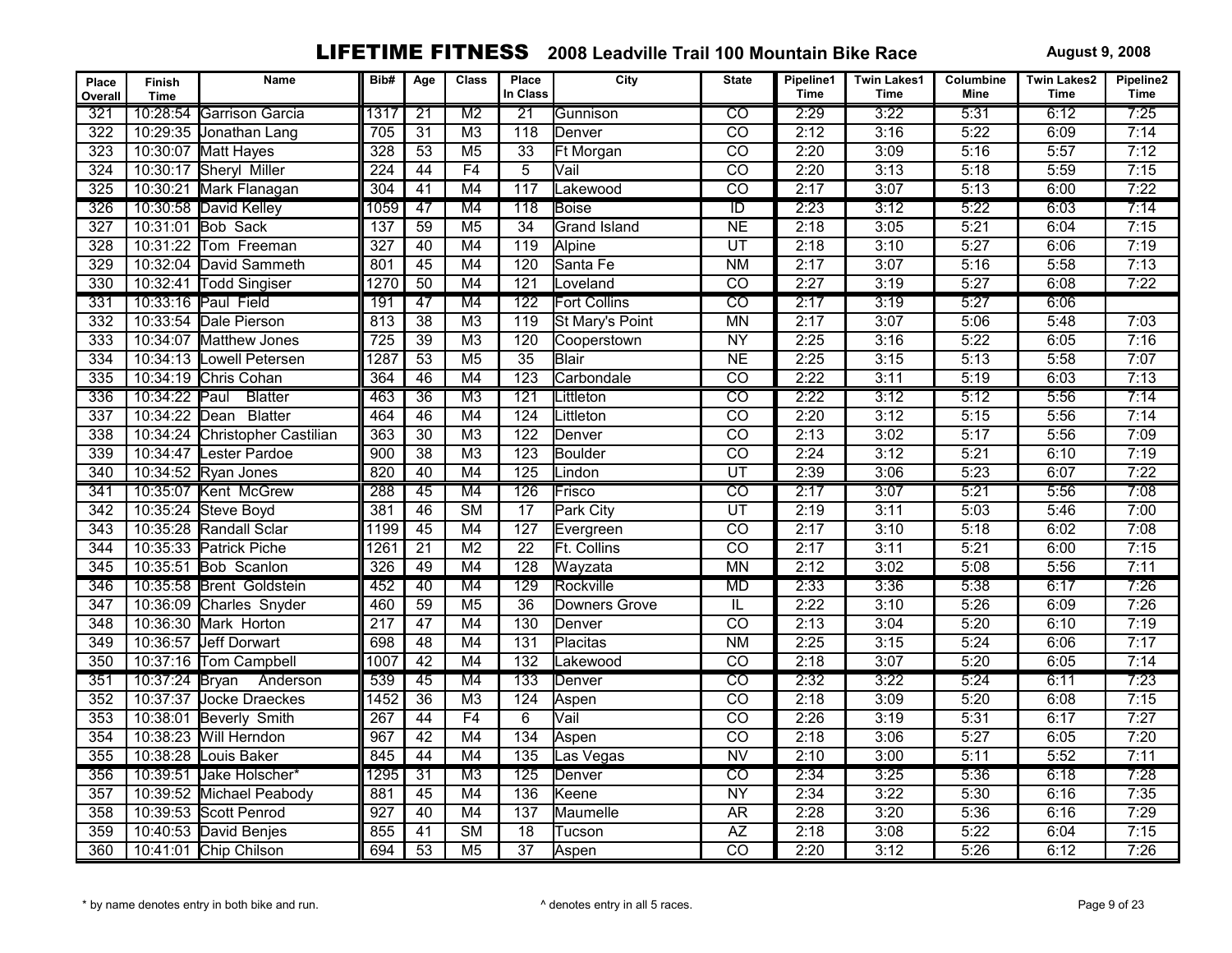| Place<br>Overall | Finish<br><b>Time</b> | Name                          | Bib#             | Age             | <b>Class</b>    | Place<br>In Class | City                   | <b>State</b>             | Pipeline1<br>Time | <b>Twin Lakes1</b><br><b>Time</b> | Columbine<br>Mine | <b>Twin Lakes2</b><br>Time | Pipeline2<br>Time |
|------------------|-----------------------|-------------------------------|------------------|-----------------|-----------------|-------------------|------------------------|--------------------------|-------------------|-----------------------------------|-------------------|----------------------------|-------------------|
| 361              |                       | 10:41:02 Andre Odendaal       | 1130             | 44              | M4              | 138               | Wilmette               | IL                       | 2:30              | 3:23                              | 5:31              | 6:14                       | 7:29              |
| 362              |                       | 10:41:29 Wayne Thayer         | 1062             | 40              | M4              | 139               | Phoenix                | $\overline{AZ}$          | 2:29              | 3:19                              | 5:21              | 6:06                       | 7:23              |
| 363              |                       | 10:41:44 Jenn Dice            | 342              | $\overline{36}$ | F3              | 8                 | <b>Boulder</b>         | $\overline{CO}$          | 2:27              | 3:20                              | 5:32              | 6:16                       | 7:35              |
| 364              |                       | 10:41:57 Aaron Bickham        | 1210             | $\overline{30}$ | M <sub>3</sub>  | 126               | Las Cruces             | N <sub>M</sub>           | 2:24              | 3:14                              | 5:18              | 6:02                       | 7:16              |
| 365              |                       | 10:41:57 Tom Uberschaer       | 1251             | 49              | M4              | 140               | Golden                 | $\overline{co}$          | 2:23              | 3:13                              | 5:18              | 6:07                       | 7:18              |
| 366              |                       | 10:42:02 Beto Boggiano        | 1160             | 41              | M4              | 141               | Austin                 | $\overline{\text{TX}}$   | 2:13              | 3:04                              | 5:25              | 6:07                       | 7:21              |
| 367              |                       | 10:42:11 Eric Pringle         | 380              | 40              | M4              | 142               | Boulder                | $\overline{co}$          | 2:25              | 3:16                              | 5:28              | 6:11                       | 7:22              |
| 368              |                       | 10:42:51 Mike Barro           | 1002             | 40              | M4              | 143               | <b>St Peters</b>       | MO                       | 2:11              | 2:58                              | 5:03              | 5:42                       | 6:50              |
| 369              | 10:43:03              | Collin Hatcher                | 538              | $\overline{53}$ | M <sub>5</sub>  | $\overline{38}$   | St Louis Park          | <b>MN</b>                | 2:20              | 3:08                              | 5:23              | 6:05                       | 7:19              |
| 370              |                       | 10:43:13 Kevin Darrah         | 1244             | 40              | M4              | 144               | <b>Highlands Ranch</b> | $\overline{co}$          | 2:20              | 3:10                              | 5:34              | 6:20                       | 7:28              |
| 371              |                       | 10:43:41 John Sagebiel        | 356              | 44              | M4              | 145               | Reno                   | N <sub>V</sub>           | 2:18              | 3:08                              | 5:17              | 6:06                       | 7:24              |
| $\overline{372}$ |                       | 10:44:17 Whit Smith           | 1140             | $\overline{42}$ | M4              | 146               | Cherry Hills Village   | $\overline{co}$          | 2:13              | 3:03                              | 5:30              | 6:25                       | 7:41              |
| $\overline{373}$ | 10:44:41              | Kent Carlson                  | $\overline{746}$ | 43              | M4              | 147               | Thornton               | $\overline{co}$          | 2:20              | 3:12                              | 5:27              | 6:06                       | 7:21              |
| $\overline{374}$ |                       | 10:44:55 Michelle Torrez      | 396              | 42              | F4              | $\overline{7}$    | Westminster            | $\overline{co}$          | 2:26              | 3:20                              | 5:30              | 6:13                       |                   |
| 375              |                       | 10:44:56 Bruce Frazier        | 903              | 41              | M4              | 148               | Elko                   | $\overline{NV}$          | 2:23              | 3:10                              | 5:29              | 6:11                       | 7:27              |
| 376              |                       | 10:44:56 Paulette/Kyle Arnold | 446              | $\overline{35}$ | TN              | $\overline{3}$    | Manhattan              | $\overline{\text{KS}}$   | 2:28              | 3:18                              | 5:30              | 6:11                       | 7:24              |
| $\overline{377}$ |                       | 10:44:58 Kevin Johnson        | 885              | $\overline{48}$ | M4              | 149               | Englewood              | $\overline{co}$          | 2:33              | 3:27                              | 5:39              | 6:22                       | 7:36              |
| $\overline{378}$ |                       | 10:45:06 Chris Harry*         | 610              | $\overline{39}$ | M <sub>3</sub>  | 127               | Conifer                | $\overline{co}$          | 2:17              | 3:07                              | 5:18              | 6:08                       | 7:20              |
| 379              |                       | 10:45:17 Philippe Courtois    | 306              | $\overline{57}$ | M <sub>5</sub>  | $\overline{39}$   | Vail                   | $\overline{CO}$          | 2:29              | 3:20                              | 5:39              | 6:23                       | 7:35              |
| 380              |                       | 10:45:22 Barbara Kreisle      | 732              | $\overline{39}$ | F3              | $\overline{9}$    | <b>Boise</b>           | $\overline{ID}$          | 2:24              | 3:16                              | 5:26              | 6:07                       | 7:32              |
| 381              |                       | 10:45:26 Charles Green        | 428              | 43              | M4              | 150               | <b>Pleasant Grove</b>  | $\overline{\mathtt{UT}}$ | 2:25              | 3:17                              | 5:19              | 6:00                       | 7:27              |
| 382              | 10:45:36              | <b>Erick Whittier</b>         | 1129             | 40              | M4              | 151               | Lakewood               | $\overline{co}$          | 2:20              | 3:10                              | 5:24              | 6:13                       | 7:25              |
| 383              | 10:45:41              | Leonard Goodell               | 1058             | 43              | M4              | 152               | Albuquerque            | N <sub>M</sub>           |                   | 3:02                              | 5:17              | 5:54                       | 7:10              |
| 384              |                       | 10:46:21 Calvin Hill          | 1034             | $\overline{37}$ | M <sub>3</sub>  | 128               | Memphis                | $\overline{T}N$          | 2:17              | 3:06                              | 5:25              | 6:12                       | 7:23              |
| 385              |                       | 10:46:51 Max Hagan            | 772              | 45              | M4              | 153               | Evergreen              | $\overline{co}$          | 2:23              |                                   | 5:23              | 6:06                       | 7:37              |
| 386              |                       | 10:46:56 Lee Bergin           | 811              | 42              | M4              | 154               | <b>Hugo</b>            | <b>MN</b>                | 2:26              | 3:11                              | 5:08              | 5:51                       | 7:00              |
| 387              |                       | 10:47:29 Eckehart Zimmerman   | $\overline{905}$ | 56              | M <sub>5</sub>  | 40                | Monument               | $\overline{CO}$          | 2:24              | 3:15                              | 5:22              | 6:04                       | 7:20              |
| 388              | 10:47:48              | James Maaske                  | $\overline{926}$ | 48              | M4              | 155               | <b>Council Bluffs</b>  | $\overline{IA}$          | 2:32              | 3:23                              | 5:30              | 6:15                       | 7:27              |
| 389              |                       | 10:47:58 James Bowen          | 853              | 51              | M <sub>5</sub>  | 41                | Charlotte              | $\overline{NC}$          | 2:33              | 3:31                              | 5:38              | 6:23                       | 7:35              |
| 390              |                       | 10:48:03 Rick Winberg         | 294              | 50              | M <sub>5</sub>  | 42                | Durango                | $\overline{co}$          | 2:13              | 2:59                              | 5:02              | 5:45                       | 6:57              |
| 391              |                       | 10:48:33 Tode Rubenstein      | 807              | 39              | M3              | 129               | <b>Mill Valley</b>     | CA                       | 2:12              | 3:00                              | 5:04              | 5:49                       | 7:03              |
| 392              | 10:49:08              | Michelle Schamberger          | 678              | 40              | F4              | $\overline{8}$    | Leadville              | $\overline{CO}$          | 2:32              | 3:28                              | 5:36              | 6:20                       | 7:35              |
| 393              |                       | 10:50:24 Ken Hawkins          | 293              | 49              | M4              | 156               | Leadville              | $\overline{co}$          | 2:24              | 3:14                              | 5:35              | 6:14                       | 7:26              |
| 394              |                       | 10:50:25 J. Stuart Proffit    | 840              | 42              | M4              | 157               | Littleton              | $\overline{CO}$          | 2:36              | 3:27                              | 5:29              | 6:16                       | 7:28              |
| 395              |                       | 10:50:38 Lisa Rollins         | 350              | $\overline{50}$ | F4              | $\overline{9}$    | Orem                   | $\overline{\mathtt{UT}}$ | 2:31              | 3:28                              | 5:32              | 6:13                       | 7:27              |
| 396              |                       | 10:51:17 Scott McMillian      | 537              | 40              | M4              | 158               | San Antonio            | $\overline{\text{TX}}$   | 2:30              | 3:23                              | 5:30              | 6:11                       | 7:23              |
| 397              | 10:51:25              | Peter Rockwood                | 1086             | 60              | M6              | $\overline{4}$    | Denver                 | $\overline{CO}$          | 2:22              | 3:17                              | 5:29              | 6:10                       | 7:32              |
| 398              |                       | 10:51:54 Scott Woodward       | 1018             | $\overline{39}$ | M <sub>3</sub>  | 130               | Evergreen              | $\overline{co}$          | 2:20              | 3:10                              | 5:28              | 6:27                       | 7:35              |
| 399              |                       | 10:52:46 Brian Davies         | 1020             | 39              | $\overline{M3}$ | 131               | Basalt                 | $\overline{co}$          | 2:25              | 3:16                              | 5:34              | 6:19                       | 7:34              |
| 400              |                       | 10:52:58 Stuart Dupuy         | 1054             | $\overline{38}$ | M <sub>3</sub>  | 132               | Austin                 | $\overline{TX}$          | 2:36              | 3:31                              | 5:41              | 6:23                       | 7:34              |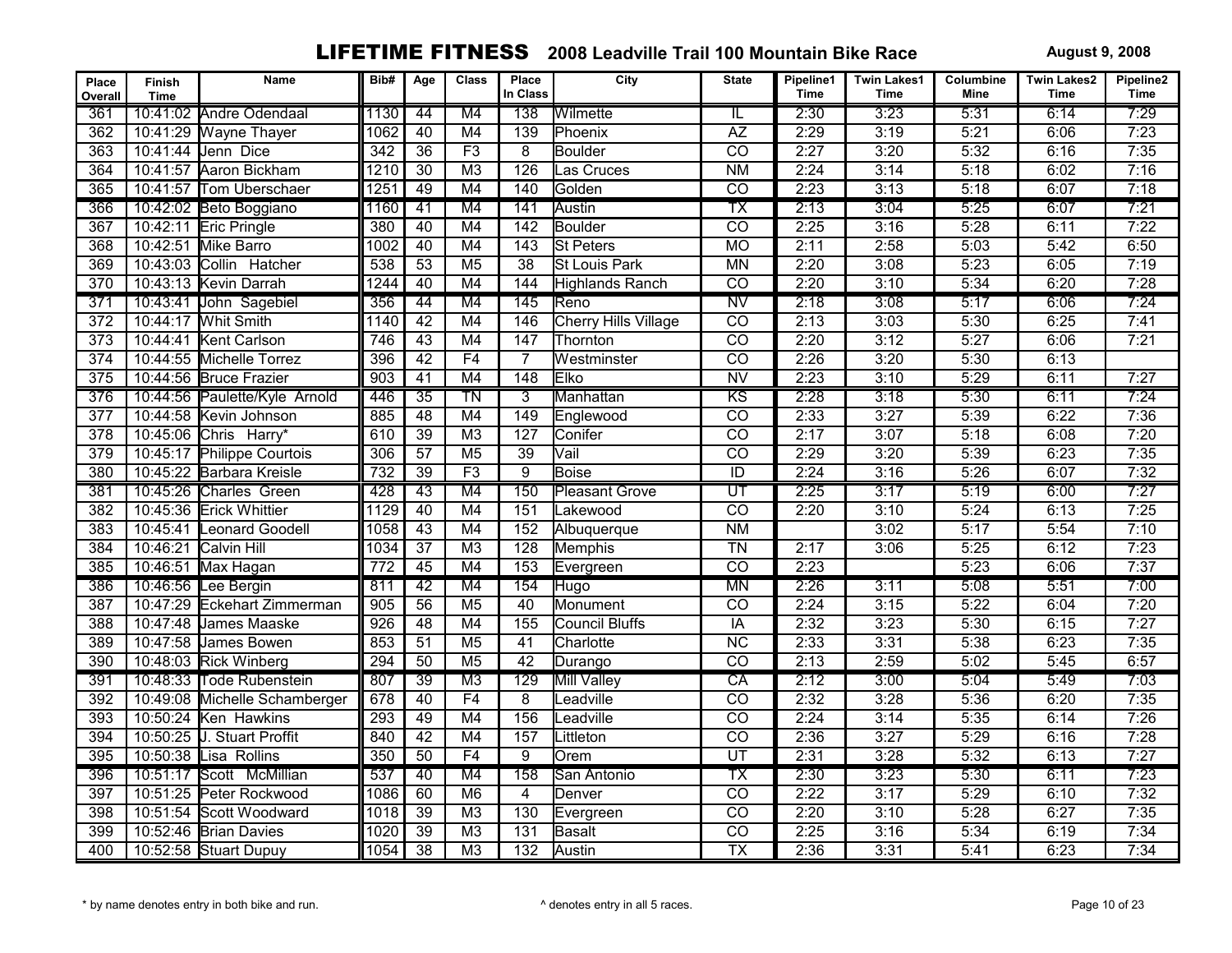| Place<br>Overall | Finish<br><b>Time</b> | Name                          | Bib# | Age             | <b>Class</b>    | Place<br>In Class | City                        | <b>State</b>             | Pipeline1<br><b>Time</b> | <b>Twin Lakes1</b><br>Time | Columbine<br>Mine | <b>Twin Lakes2</b><br>Time | Pipeline2<br>Time |
|------------------|-----------------------|-------------------------------|------|-----------------|-----------------|-------------------|-----------------------------|--------------------------|--------------------------|----------------------------|-------------------|----------------------------|-------------------|
| 401              | 10:53:01              | <b>Trent Hovenga</b>          | 790  | 50              | M <sub>5</sub>  | 43                | Colorado Springs            | $\overline{co}$          | 2:40                     | 3:31                       | 5:41              | 6:28                       | 7:40              |
| 402              |                       | 10:53:06 Gary Brown           | 618  | $\overline{42}$ | M4              | 159               | Alpine                      | UT                       | 2:22                     | 3:16                       | 5:10              | 5:56                       | 7:15              |
| 403              |                       | 10:53:37 Patrick Nolan        | 913  | 49              | M4              | 160               | McKinney                    | $\overline{TX}$          | 2:31                     | 3:19                       | 5:34              | 6:21                       | 7:30              |
| 404              |                       | 10:53:50 Patti Plagmann       | 1298 | 44              | F4              | $\overline{10}$   | Houston                     | $\overline{TX}$          | 2:18                     | 3:08                       | 5:23              | 6:06                       | 7:24              |
| 405              |                       | 10:53:52 David Newman         | 487  | 45              | M4              | 161               | <b>Fort Collins</b>         | $\overline{co}$          | 2:27                     | 3:17                       | 5:25              | 6:08                       | 7:20              |
| 406              |                       | 10:53:53 Matt Belman          | 876  | 46              | M4              | 162               | <b>Salt Lake City</b>       | $\overline{\mathsf{UT}}$ | 2:30                     | 3:24                       | 5:38              | 6:28                       | 7:46              |
| 407              |                       | 10:53:59 Alex Coleman         | 1085 | $\overline{31}$ | M <sub>3</sub>  | $\overline{133}$  | Edwards                     | $\overline{co}$          | 2:28                     | 3:14                       | 5:22              | 6:06                       | 7:24              |
| 408              | 10:54:01              | <b>Brett Goett</b>            | 258  | 42              | M4              | 163               | Scottsdale                  | $\overline{AZ}$          | 2:17                     | 3:06                       | 5:18              | 6:02                       | 7:20              |
| 409              | 10:54:27              | Kent Davidson                 | 1311 | $\overline{57}$ | M <sub>5</sub>  | 44                | Salida                      | $\overline{CO}$          | 2:17                     | 3:36                       | 5:45              | 6:29                       | 7:47              |
| 410              |                       | 10:54:39 Maria Liliana Perez  | 1030 | 46              | F4              | $\overline{11}$   | <b>Highlands Ranch</b>      | $\overline{co}$          | 2:34                     | 3:28                       | 5:45              | 6:27                       | 7:43              |
| 411              |                       | 10:54:45 David Gonzales       | 1222 | $\overline{48}$ | M4              | 164               | <b>Bethesda</b>             | <b>MD</b>                | 2:30                     | 3:24                       | 5:36              | 6:16                       | 7:31              |
| 412              |                       | 10:54:55 Patrick Olson        | 652  | $\overline{38}$ | M <sub>3</sub>  | $\overline{134}$  | Santa Cruz                  | $\overline{CA}$          | 2:24                     | 3:14                       | 5:34              | 6:20                       | 7:31              |
| 413              |                       | 10:55:02 Patrick Barry        | 775  | $\overline{38}$ | $\overline{M3}$ | $\overline{135}$  | <b>Estes Park</b>           | $\overline{CO}$          | 2:17                     | 3:09                       | 5:18              | 6:02                       | 7:16              |
| 414              |                       | 10:55:09 David Spivey         | 860  | 40              | M4              | 165               | Greenwood                   | $\overline{M}$           | 2:22                     | 3:14                       | 5:27              | 6:14                       | 7:31              |
| 415              |                       | 10:55:11 Michael Merrifield   | 1310 | 61              | M6              | $\overline{5}$    | Colorado Springs            | $\overline{co}$          | 2:25                     | 3:15                       | 5:25              | 6:10                       | 7:30              |
| 416              |                       | 10:55:12 Adam Pemberton       | 1026 | 45              | M4              | 166               | <b>West Redding</b>         | CT                       | 2:28                     | 3:23                       | 5:40              | 6:20                       | 7:34              |
| 417              |                       | 10:55:13 Daniel File          | 87   | 52              | M <sub>5</sub>  | 45                | Lake City                   | $\overline{co}$          | 2:24                     | 3:15                       | 5:24              | 6:10                       | 7:30              |
| 418              | 10:55:14              | Walker<br><b>U</b> oe         | 584  | $\overline{25}$ | M <sub>2</sub>  | $\overline{23}$   | Austin                      | $\overline{\mathsf{TX}}$ | 2:20                     | 3:09                       | 5:26              | 6:07                       | 7:23              |
| 419              | 10:55:26              | Charles Schuster/Karla Wagner | 312  | $\overline{39}$ | $\overline{T}N$ | $\overline{4}$    | Lander                      | WY                       | 2:26                     | 3:19                       | 5:30              | 6:07                       | 7:21              |
| 420              |                       | 10:55:27 Robby Ketchell*      | 603  | $\overline{25}$ | M <sub>2</sub>  | $\overline{24}$   | <b>Fort Collins</b>         | $\overline{co}$          | 2:10                     | 2:55                       | 5:02              | 5:48                       | 7:06              |
| 421              | 10:55:35 Elrie        | Iverson                       | 479  | 53              | M <sub>5</sub>  | 46                | <b>Hampton</b>              | <b>MN</b>                | 2:20                     | 3:13                       | 5:34              | 6:18                       | 7:31              |
| 422              |                       | 10:55:56 Kip Shore            | 886  | 45              | M4              | 167               | <b>Ft Collins</b>           | $\overline{CO}$          | 2:43                     | 3:45                       | 5:55              | 6:37                       | 7:47              |
| 423              |                       | 10:55:58 Grant Braasch        | 1275 | $\overline{34}$ | M <sub>3</sub>  | 136               | <b>St Louis Park</b>        | <b>MN</b>                | 2:23                     | 3:15                       | 5:24              | 6:06                       | 7:20              |
| 424              |                       | 10:56:03 Mark Singleton       | 1233 | $\overline{51}$ | M <sub>5</sub>  | 47                | Little Rock                 | AR                       | 2:25                     | 3:18                       | 5:36              | 6:33                       | 7:44              |
| 425              |                       | 10:56:04 Mike Freudenthal     | 1221 | $\overline{36}$ | M <sub>3</sub>  | 137               | Spokane                     | <b>WA</b>                | 2:23                     | 3:19                       | 5:43              | 6:23                       | 7:37              |
| 426              |                       | 10:56:05 Michael Derrick      | 878  | 46              | M4              | 168               | Colorado Springs            | $\overline{co}$          | 2:34                     | 3:25                       | 5:38              | 6:24                       | 7:30              |
| 427              |                       | 10:56:46 Frank Toney          | 369  | 46              | M4              | 169               | Littleton                   | $\overline{co}$          | 2:22                     | 3:15                       | 5:29              | 6:19                       | 7:29              |
| 428              |                       | 10:56:50 Tom Baldwin          | 838  | 41              | M4              | 170               | <b>Mill Valley</b>          | CA                       |                          | 3:14                       | 5:24              | 6:14                       |                   |
| 429              |                       | 10:57:01 Nick Gardner         | 1021 | $\overline{26}$ | M <sub>2</sub>  | $\overline{25}$   | _awrence                    | KS                       | 2:38                     | 3:30                       | 5:43              | 6:29                       | 7:40              |
| 430              |                       | 10:57:07 Grant Clayton        | 229  | $\overline{38}$ | M <sub>3</sub>  | $\overline{138}$  | Colorado Springs            | $\overline{CO}$          | 2:07                     | 2:55                       | 5:12              | 5:52                       | 7:06              |
| 431              |                       | 10:57:25 Stuart Edgerly       | 608  | 56              | M <sub>5</sub>  | 48                | Snowmass                    | $\overline{co}$          | 2:23                     | 3:23                       | 5:35              | 6:17                       | 7:42              |
| 432              |                       | 10:57:38 Aaron Strauser       | 1168 | $\overline{29}$ | $\overline{M2}$ | $\overline{26}$   | Washington                  | $\overline{\mathbb{L}}$  | 2:31                     | 3:23                       | 5:43              | 6:30                       | 7:40              |
| 433              |                       | 10:57:46 Claude Piche         | 1260 | 50              | M <sub>5</sub>  | 49                | <b>Ft. Collins</b>          | $\overline{co}$          | 2:25                     | 3:17                       | 5:40              | 6:21                       | 7:32              |
| 434              |                       | 10:58:01 Keene Tomsyck        | 1236 | 49              | M4              | $\overline{171}$  | <b>Boulder</b>              | $\overline{co}$          | 2:17                     | 3:04                       | 5:24              | 6:15                       | 7:30              |
| 435              |                       | 10:58:16 Bob "Thor" Heinzen   | 359  | $\overline{38}$ | M <sub>3</sub>  | 139               | Shorewood                   | <b>MN</b>                | 2:25                     | 3:18                       | 5:32              | 6:12                       | 7:29              |
| 436              |                       | 10:58:45 Steve Lipsher        | 480  | 42              | M4              | 172               | Silverthorne                | $\overline{C}$           | 2:25                     | 3:14                       | 5:23              | 6:04                       | 7:24              |
| 437              | 10:58:47              | <b>Bruce Wacker</b>           | 954  | 62              | M6              | 6                 | Colorado Springs            | $\overline{co}$          | 2:30                     | 3:20                       | 5:26              | 6:05                       | 7:21              |
| 438              |                       | 10:58:58 Chris Dondlinger     | 315  | $\overline{34}$ | M <sub>3</sub>  | 140               | <b>Ft Defiance</b>          | $\overline{AZ}$          | 2:22                     | 3:10                       | 5:21              | 6:04                       | 7:20              |
| 439              |                       | 10:59:26 Johannes Faessler    | 514  | 47              | M4              | 173               | $\overline{\mathsf{V}}$ ail | $\overline{CO}$          | 2:30                     | 3:21                       | 5:27              | 6:08                       | 7:20              |
| 440              |                       | 10:59:34 Nick Abbott          | 280  | 40              | M4              | 174               | Kirkland                    | <b>WA</b>                | 2:18                     | 3:09                       | 5:25              | 6:07                       | 7:26              |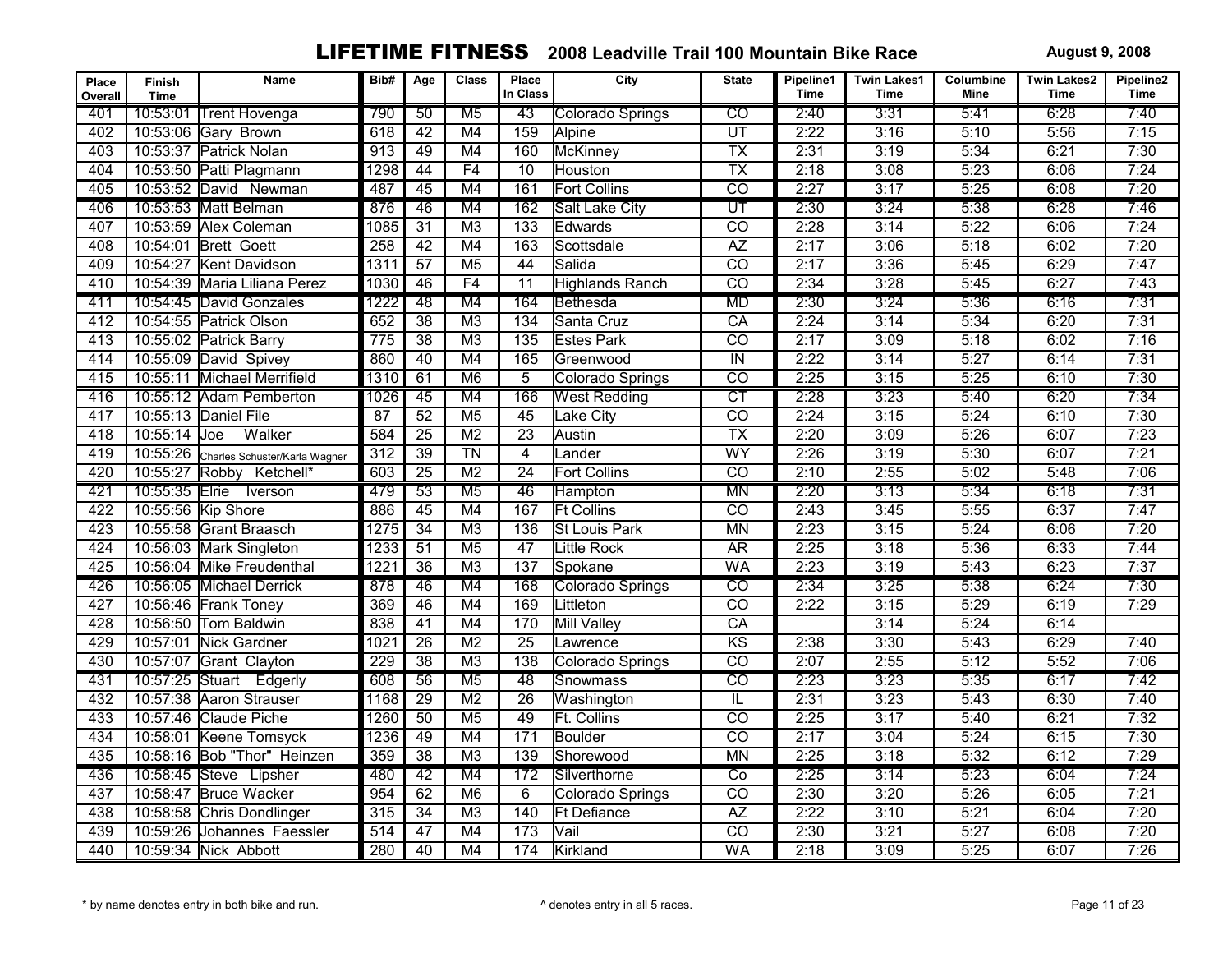| Place<br>Overall | Finish<br><b>Time</b> | Name                       | Bib#             | Age             | <b>Class</b>                      | Place<br>In Class | City              | <b>State</b>             | Pipeline1<br><b>Time</b> | <b>Twin Lakes1</b><br><b>Time</b> | Columbine<br>Mine | <b>Twin Lakes2</b><br>Time | Pipeline2<br>Time |
|------------------|-----------------------|----------------------------|------------------|-----------------|-----------------------------------|-------------------|-------------------|--------------------------|--------------------------|-----------------------------------|-------------------|----------------------------|-------------------|
| 441              |                       | 10:59:43 Brent Barrett     | 1032             | 43              | M4                                | 175               | Germantown        | TN                       | 2:20                     | 3:11                              | 5:35              | 6:15                       | 7:23              |
| 442              |                       | 10:59:50 Jody Anderson     | 338              | $\overline{36}$ | F3                                | 10                | Sandy             | UT                       | 2:31                     | 3:28                              | 5:39              | 6:21                       | 7:37              |
| 443              |                       | 11:00:53 David Martin      | 1047             | 44              | M4                                | 176               | Spooner           | $\overline{W}$           | 2:18                     | 3:10                              | 5:28              | 6:15                       | 7:31              |
| 444              |                       | 11:01:22 Craig Marotz      | $\overline{377}$ | $\overline{38}$ | M <sub>3</sub>                    | 141               | Neenah            | $\overline{W}$           | 2:07                     | 3:05                              | 5:25              | 6:06                       | 7:30              |
| 445              |                       | 11:01:26 Amanda Good       | 656              | 27              | F <sub>2</sub>                    | $\overline{3}$    | Leadville         | $\overline{co}$          | 2:24                     | 3:16                              | 5:36              | 6:24                       | 7:37              |
| 446              |                       | 11:01:47 Keith Gray        | 1038             | $\overline{32}$ | M3                                | 142               | Pflugerville      | $\overline{\mathsf{TX}}$ | 2:19                     | 3:10                              | 5:12              | 5:55                       | 7:11              |
| 447              | 11:02:08              | Mark Krasovich             | 386              | $\overline{39}$ | M <sub>3</sub>                    | 143               | Lakewood          | $\overline{co}$          | 2:29                     | 3:25                              | 5:34              | 6:23                       | 7:44              |
| 448              |                       | 11:02:25 James Davis       | $\overline{715}$ | $\overline{35}$ | M <sub>3</sub>                    | 144               | Amherst           | $\overline{NH}$          | 2:23                     | 3:15                              | 5:35              | 6:18                       | 7:35              |
| 449              |                       | 11:02:28 Scott Symon       | 1187             | $\overline{33}$ | M3                                | 145               | San Francisco     | $\overline{CA}$          | 2:31                     | 3:21                              | 5:35              | 6:17                       |                   |
| 450              |                       | 11:02:31 Aron Mason        | 308              | $\overline{29}$ | M <sub>2</sub>                    | $\overline{27}$   | San Mateo         | CA                       | 2:25                     | 3:17                              | 5:35              | 6:20                       | 7:32              |
| 451              |                       | 11:02:43 Robert Crouch     | 1006             | 56              | M4                                | 177               | Anchorage         | <b>AK</b>                | 2:34                     | 3:26                              | 5:42              | 6:26                       | 7:37              |
| 452              |                       | 11:02:48 Kara Durland      | 436              | $\overline{37}$ | $\overline{\mathsf{S}\mathsf{F}}$ | $\mathbf{1}$      | Colorado Springs  | $\overline{co}$          | 2:33                     | 3:33                              | 5:35              | 6:23                       | 7:42              |
| 453              |                       | 11:02:56 Bradley Boyer     | 405              | 47              | M4                                | 178               | <b>I</b> Monument | $\overline{CO}$          | 2:34                     | 3:31                              | 5:53              | 6:31                       | 7:48              |
| 454              | 11:03:04              | John Bodhane               | 358              | $\overline{47}$ | M4                                | 179               | Englewood         | $\overline{CO}$          | 2:32                     | 3:24                              | 5:43              | 6:25                       | 7:37              |
| 455              |                       | 11:03:47 Voytek Bobak      | 388              | 43              | M4                                | 180               | Littleton         | $\overline{co}$          | 2:26                     | 3:18                              | 5:34              | 6:16                       | 7:32              |
| 456              |                       | 11:03:50 Dean Gregory      | 611              | 40              | M4                                | 181               | Golden            | $\overline{co}$          | 2:32                     | 3:22                              | 5:39              | 6:24                       | 7:42              |
| 457              |                       | 11:03:56 Cole Chlouber     | $\overline{138}$ | $\overline{34}$ | $\overline{M3}$                   | 146               | Lakewood          | $\overline{co}$          | 2:20                     | 3:16                              | 5:30              | 6:49                       | 8:05              |
| 458              | 11:03:59              | Kim Pardoe                 | 899              | $\overline{39}$ | F3                                | $\overline{11}$   | Boulder           | $\overline{co}$          | 2:20                     | 3:20                              | 5:40              | 6:27                       | 7:41              |
| 459              | 11:04:44              | Larry Swanson              | 424              | $\overline{57}$ | M <sub>5</sub>                    | $\overline{50}$   | Loves Park        | $\overline{\mathbb{L}}$  | 2:22                     | 3:15                              | 5:30              | 6:15                       | 7:15              |
| 460              |                       | 11:04:45 James Burke       | 851              | $\overline{37}$ | M <sub>3</sub>                    | 147               | Denver            | $\overline{co}$          | 2:06                     | 3:34                              | 5:49              | 6:32                       | 7:43              |
| 461              |                       | 11:04:53 Lawson Willard    | 1046             | 43              | M4                                | 182               | San Francisco     | $\overline{CA}$          | 2:30                     | 3:22                              | 5:40              | 6:33                       | 7:50              |
| 462              | 11:05:12              | Steve Krasovich            | $\overline{265}$ | $\overline{51}$ | M <sub>5</sub>                    | $\overline{51}$   | Golden            | $\overline{CO}$          | 2:38                     | 3:34                              | 5:51              | 6:31                       | 7:52              |
| 463              |                       | 11:05:44 Kevin Weber       | 482              | 47              | M4                                | 183               | Westminster       | $\overline{co}$          | 2:28                     | 3:20                              | 5:40              | 6:20                       | 7:36              |
| 464              |                       | 11:06:04 Joe Verstegen     | 1148             | $\overline{33}$ | M3                                | $\overline{148}$  | Monona            | $\overline{W}$           | 2:17                     | 3:05                              | 5:21              | 6:07                       | 7:29              |
| 465              |                       | 11:06:21 Ted Philip        | 1336             | 43              | M4                                | $\overline{184}$  | Wayland           | <b>MA</b>                | 2:31                     | 3:26                              | 5:44              | 6:27                       | 7:42              |
| 466              |                       | 11:06:38 Travis Peterson   | 431              | $\overline{37}$ | M3                                | 149               | Carbondale        | $\overline{co}$          | 2:24                     | 3:16                              | 5:38              | 6:18                       | 7:36              |
| 467              | 11:06:47              | <b>Mark Little</b>         | 1231             | 50              | M <sub>5</sub>                    | $\overline{52}$   | Benton            | AR                       | 2:23                     | 3:16                              | 5:32              | 6:15                       |                   |
| 468              | 11:07:01              | <b>Frank Hassler</b>       | 863              | $\overline{31}$ | M <sub>3</sub>                    | 150               | Madison           | $\overline{W}$           | 2:18                     | 3:07                              | 5:11              | 6:00                       | 7:08              |
| 469              |                       | 11:07:04 Kim Kreb*         | 390              | 39              | F3                                | $\overline{12}$   | Manitou Springs   | $\overline{CO}$          | 2:33                     | 3:28                              | 5:56              | 6:44                       | 7:56              |
| 470              |                       | 11:07:09 Larry Tucker      | 264              | 40              | M <sub>5</sub>                    | $\overline{53}$   | Provo             | $\overline{UT}$          | 2:20                     | 3:11                              | 5:27              | 6:11                       | 7:31              |
| 471              |                       | 11:07:26 Jeffrey Leenhouts | 298              | 46              | M4                                | 185               | Martinez          | CA                       | 2:23                     | 3:15                              | 5:24              | 6:16                       | 7:27              |
| 472              | 11:07:51              | <b>Beth Gouge</b>          | 1029             | $\overline{46}$ | F4                                | $\overline{12}$   | Colorado Springs  | $\overline{co}$          | 2:29                     | 3:22                              | 5:37              | 6:19                       | 7:35              |
| 473              | 11:08:29              | Karen Ortiz                | 634              | $\overline{38}$ | F3                                | $\overline{13}$   | Santa Fe.         | $\overline{\text{NM}}$   | 2:35                     | 3:30                              | 5:35              | 6:20                       | 7:37              |
| 474              | 11:08:31              | Bear<br>Kim                | 484              | $\overline{51}$ | F5                                | $\overline{2}$    | Santa Fe.         | N <sub>M</sub>           | 2:35                     | 3:29                              | 5:46              | 6:24                       | 7:42              |
| 475              |                       | 11:09:20 Reed Malvick      | 1323             | $\overline{28}$ | $\overline{M2}$                   | $\overline{28}$   | St. Louis Park    | <b>MN</b>                | 2:13                     | 3:05                              | 5:26              | 6:14                       | 7:24              |
| 476              |                       | 11:09:32 Stephen Bryant    | 420              | 44              | M4                                | 186               | Golden            | $\overline{\text{co}}$   | 2:19                     | 3:14                              | 5:42              | 6:21                       | 7:40              |
| 477              |                       | 11:09:33 David orres       | 409              | $\overline{47}$ | M4                                | 187               | Arvada            | $\overline{co}$          | 2:36                     | 3:26                              | 5:30              | 6:14                       | 7:41              |
| 478              |                       | 11:09:37 Ed Poremba        | 316              | 52              | M <sub>5</sub>                    | 54                | Colorado Springs  | $\overline{CO}$          | 2:38                     | 3:35                              | 5:42              | 6:35                       | 7:54              |
| 479              |                       | 11:10:00 Matthew Allen     | 1133             | 36              | M <sub>3</sub>                    | 151               | Denver            | $\overline{co}$          | 2:28                     | 3:19                              | 5:37              | 6:31                       | 7:47              |
| 480              |                       | 11:10:04 Michael Vlamis    | 1278             | 45              | M4                                | 188               | Los Gatos         | $\overline{CA}$          | 2:33                     | 3:27                              | 5:47              | 6:28                       | 7:48              |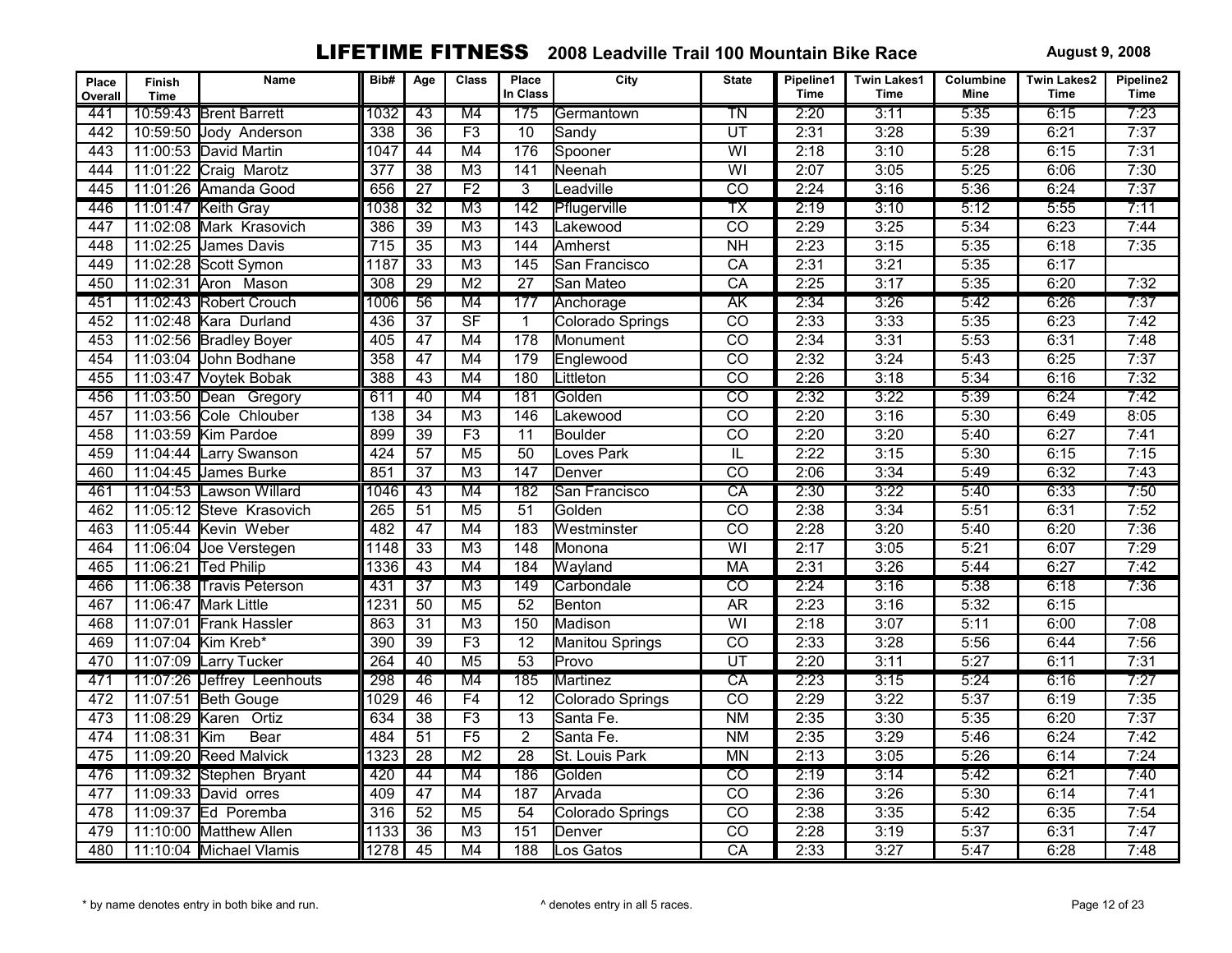| Place<br>Overall | <b>Finish</b><br><b>Time</b> | Name                            | Bib#             | Age             | <b>Class</b>           | Place<br>In Class | City                  | <b>State</b>            | Pipeline1<br>Time | <b>Twin Lakes1</b><br>Time | Columbine<br>Mine | <b>Twin Lakes2</b><br>Time | Pipeline2<br>Time |
|------------------|------------------------------|---------------------------------|------------------|-----------------|------------------------|-------------------|-----------------------|-------------------------|-------------------|----------------------------|-------------------|----------------------------|-------------------|
| 481              | 11:10:27                     | Steve Drager                    | 785              | 43              | M4                     | 189               | ∟ittleton             | $\overline{CO}$         |                   | 3:07                       | 5:26              | 6:10                       | 7:42              |
| 482              |                              | 11:10:42 John Gerritsen         | 1309             | 47              | M4                     | 190               | Bailey                | $\overline{co}$         | 2:26              | 3:17                       | 5:39              | 6:29                       | 7:45              |
| 483              |                              | 11:11:14 Richard Barnes         | 955              | 39              | $\overline{\text{SM}}$ | $\overline{19}$   | Tucson                | $\overline{AZ}$         | 2:34              | 3:26                       | 5:33              | 6:15                       | 7:30              |
| 484              | 11:11:28                     | Pam Hinton                      | 989              | 40              | F4                     | $\overline{13}$   | Columbia              | $\overline{MO}$         | 2:33              | 3:27                       | 5:43              | 6:35                       | 7:45              |
| 485              | 11:11:33 Bob                 | Cross                           | 563              | 49              | M4                     | 191               | Orem                  | UT                      | 2:29              | 3:23                       | 5:27              | 6:11                       | 7:29              |
| 486              |                              | 11:11:56 Bradley Hannig         | 848              | 40              | M4                     | 192               | Dammeron Valley       | $\overline{U}$          | 2:20              | 3:12                       | 5:55              | 6:38                       | 7:50              |
| 487              |                              | 11:12:18 Bruce Murray           | 1070             | $\overline{71}$ | M <sub>7</sub>         | $\mathbf{1}$      | Colorado Springs      | $\overline{co}$         | 2:46              | 3:41                       | 5:56              | 6:40                       | 7:52              |
| 488              |                              | 11:12:35 Robert/Brenda Fletcher | 1450             | $\overline{48}$ | $\overline{T}N$        | $\overline{5}$    | Vacanville            | CA                      | 2:28              | 3:22                       | 5:51              | 6:33                       | 7:47              |
| 489              | 11:13:01                     | Nancy Gray                      | 476              | 43              | F4                     | $\overline{14}$   | Exton                 | PA                      | 2:30              | 3:28                       | 5:47              | 6:40                       | 7:53              |
| 490              |                              | 11:13:04 Glade Weiser           | 339              | 60              | M6                     | $\overline{7}$    | Loveland              | $\overline{co}$         | 2:32              | 3:26                       | 5:48              | 6:38                       | 7:50              |
| 491              |                              | 11:14:17 Roger Mankus           | 1112             | $\overline{51}$ | $\overline{M5}$        | $\overline{55}$   | Ketchum               | $\overline{\mathbb{D}}$ | 2:34              | 3:25                       | 5:35              | 6:21                       | 7:36              |
| 492              |                              | 11:15:12 Earl Walker, Jr.       | 661              | 44              | M4                     | 193               | Leadville             | $\overline{co}$         | 2:22              | 3:33                       | 5:52              | 6:32                       | 7:50              |
| 493              | 11:15:21                     | <b>John Kurtz</b>               | 1045             | $\overline{26}$ | $\overline{M2}$        | 29                | Woodridge             | IL                      | 2:46              | 3:39                       | 5:56              | 6:45                       | 7:53              |
| 494              |                              | 11:15:38 Arthur Morris          | 759              | $\overline{25}$ | $\overline{M2}$        | $\overline{30}$   | Provo                 | UT                      | 2:30              | 3:30                       | 5:58              | 6:43                       | 7:55              |
| 495              |                              | 11:16:33 Jay Lewandowski        | 188              | 48              | M4                     | 194               | Sandy                 | UT                      | 2:04              | 3:05                       | 5:14              | 5:55                       | 7:24              |
| 496              |                              | 11:17:06 Heidi Colley           | 673              | $\overline{32}$ | F3                     | $\overline{14}$   | Leadville             | $\overline{\text{co}}$  | 2:36              | 3:31                       | 5:42              | 6:29                       | 7:44              |
| 497              |                              | 11:17:57 Michael Belser         | 920              | 41              | M4                     | 195               | Casper                | WY                      | 2:41              | 3:31                       | 5:44              | 6:26                       | 7:42              |
| 498              | 11:18:17                     | <b>Bill Heder</b>               | 1083             | 43              | M <sub>3</sub>         | 152               | <b>Pleasant Grove</b> | UT                      | 2:28              | 3:22                       | 5:44              | 6:29                       | 7:43              |
| 499              |                              | 11:19:06 Larry Peters           | 688              | 52              | M <sub>5</sub>         | 56                | Hummelstown           | PA                      | 2:32              | 3:27                       | 5:52              | 6:40                       | 7:58              |
| 500              | 11:19:08 Dash Ash            |                                 | 784              | $\overline{38}$ | M <sub>3</sub>         | 153               | Boulder               | $\overline{co}$         | 2:23              | 3:17                       | 5:45              | 6:32                       | 7:50              |
| 501              |                              | 11:19:30 Sam Beveridge          | 981              | $\overline{32}$ | M <sub>3</sub>         | 154               | Edina                 | <b>MN</b>               | 2:39              | 3:32                       | 5:52              | 6:40                       | 7:52              |
| 502              | 11:20:17                     | <b>Brent Bell</b>               | $\overline{422}$ | $\overline{39}$ | M <sub>3</sub>         | $\overline{155}$  | Orlando               | FL                      | 2:23              | 3:13                       | 5:31              | 6:13                       | 7:35              |
| 503              |                              | 11:20:39 Jeff Sanders           | 1069             | 42              | M4                     | 196               | Taos                  | N <sub>M</sub>          | 2:25              | 3:17                       | 5:52              | 6:38                       | 8:00              |
| 504              |                              | 11:21:06 Daren Brooks           | 1252             | $\overline{39}$ | M <sub>3</sub>         | 156               | St George             | UT                      | 2:28              | 3:21                       | 5:42              | 6:29                       | 7:43              |
| 505              |                              | 11:21:07 Mark Wolff             | 1089             | $\overline{42}$ | M4                     | 197               | Lyons                 | $\overline{co}$         | 2:46              | 3:38                       | 5:56              | 6:44                       | 7:54              |
| 506              |                              | 11:21:26 Bob McEnaney           | 1325             | 50              | M <sub>5</sub>         | 57                | Woodbury              | <b>MN</b>               | 2:29              | 3:29                       | 5:40              | 6:34                       | 7:51              |
| 507              |                              | 11:21:30 Rob Buksyk             | 783              | $\overline{37}$ | M <sub>3</sub>         | 157               | Neenah                | $\overline{\mathsf{W}}$ | 2:36              | 3:27                       | 5:46              | 6:45                       | 8:00              |
| 508              |                              | 11:21:59 Rob Lucas              | 999              | $\overline{37}$ | M <sub>3</sub>         | 158               | Colorado Springs      | $\overline{co}$         | 2:33              | 3:27                       | 5:54              | 6:33                       | 7:50              |
| 509              |                              | 11:22:07 Jerry Mensinger        | 1171             | $\overline{37}$ | $\overline{M3}$        | 159               | <b>Omaha</b>          | NE                      | 2:18              | 3:11                       | 5:34              | 6:23                       | 7:43              |
| 510              |                              | 11:22:39 Denis Hall             | 653              | 45              | M4                     | 198               | Brighton              | MI                      | 2:34              | 3:25                       | 5:47              | 6:32                       | 7:44              |
| 511              |                              | 11:22:44 Bob Bringhurst         | 616              | 46              | M4                     | 199               | Seattle               | <b>WA</b>               | 2:32              | 3:26                       | 5:42              | 6:25                       | 7:46              |
| 512              |                              | 11:23:32 Robert Pogorelz        | 437              | $\overline{35}$ | M <sub>3</sub>         | 160               | <b>Ft Morgan</b>      | $\overline{CO}$         | 2:38              | 3:36                       | 5:57              | 6:40                       | 8:00              |
| $\overline{513}$ | 11:24:15 Neil                | <b>Markus</b>                   | 612              | 42              | M4                     | $\overline{200}$  | <b>Bethesda</b>       | <b>MD</b>               | 2:33              | 3:30                       | 5:50              | 6:32                       | 7:51              |
| 514              |                              | 11:24:32 Andrew Green           | 908              | 45              | M4                     | 201               | San Diego             | CA                      | 2:32              | 3:26                       | 5:52              | 6:36                       | 7:52              |
| 515              |                              | 11:24:40 Chris Pruyn            | 870              | $\overline{39}$ | $\overline{M3}$        | 161               | Park City             | $\overline{u}$          | 2:13              | 3:32                       | 5:54              | 6:39                       | 7:52              |
| 516              |                              | 11:24:41 John Harrington*       | 663              | 46              | M4                     | 202               | Rociado               | N <sub>M</sub>          | 2:24              | 3:12                       | 5:35              | 6:19                       | 7:31              |
| 517              | 11:24:46                     | Steve Jones                     | 451              | $\overline{50}$ | M <sub>5</sub>         | $\overline{58}$   | Farmington            | <b>NM</b>               | 2:36              | 3:28                       | 5:48              | 6:36                       | 7:54              |
| 518              |                              | 11:24:49 Danny Reilly           | 1211             | 39              | M <sub>3</sub>         | 162               | <b>Castle Rock</b>    | $\overline{CO}$         | 2:26              | 3:20                       | 5:48              | 6:29                       | 7:50              |
| 519              | 11:25:37                     | Lee Dinapoli                    | 1273             | $\overline{51}$ | M <sub>5</sub>         | 59                | Morgan Hill           | CA                      | 2:40              | 3:32                       | 5:54              | 6:42                       | 7:58              |
| 520              |                              | 11:25:51 Dennis Runck Jr        | 1243             | 48              | M4                     | 203               | <b>Big Sky</b>        | MT                      | 2:41              | 3:34                       | 5:55              | 6:40                       | 7:53              |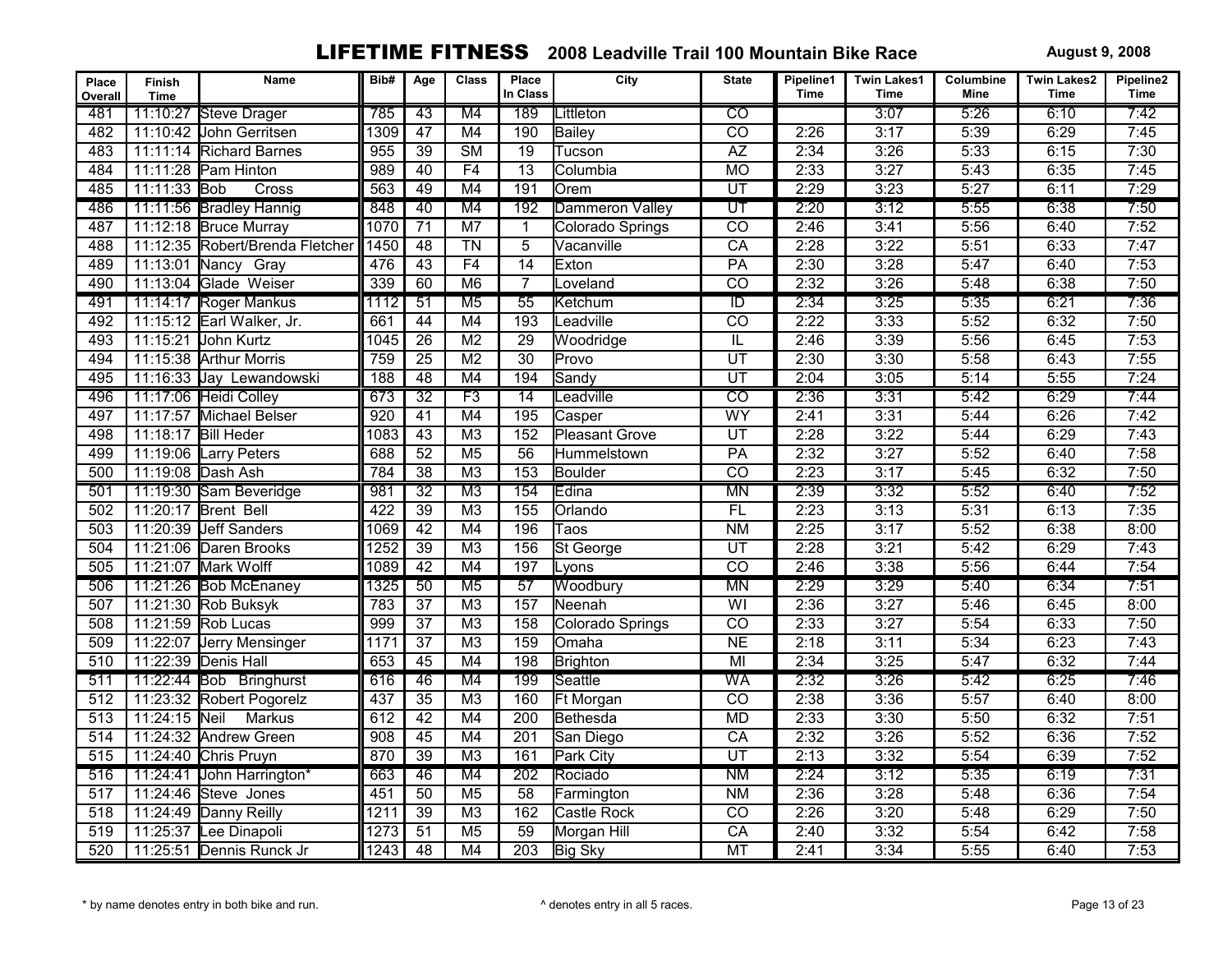| Place<br>Overall | <b>Finish</b><br><b>Time</b> | Name                        | Bib# | Age             | <b>Class</b>           | Place<br>In Class | City                   | <b>State</b>             | Pipeline1<br><b>Time</b> | <b>Twin Lakes1</b><br>Time | Columbine<br>Mine | <b>Twin Lakes2</b><br>Time | Pipeline2<br><b>Time</b> |
|------------------|------------------------------|-----------------------------|------|-----------------|------------------------|-------------------|------------------------|--------------------------|--------------------------|----------------------------|-------------------|----------------------------|--------------------------|
| 521              |                              | 11:26:02 Kelly von Canon    | 1095 | $\overline{37}$ | M3                     | 163               | Chattanooga            | $\overline{T}N$          | 2:28                     | 3:27                       | 5:43              | 6:32                       | 7:52                     |
| 522              |                              | 11:26:22 Eric Houck, Sr.    | 1268 | 40              | M4                     | $\overline{204}$  | Loveland               | $\overline{CO}$          | 2:40                     | 3:33                       | 5:52              | 6:39                       | 7:55                     |
| $\overline{523}$ |                              | 11:26:26 Chas Ryan          | 880  | $\overline{46}$ | M4                     | 205               | <b>Annandale</b>       | VA                       | 2:35                     | 3:29                       | 5:53              | 6:40                       | 7:54                     |
| 524              |                              | 11:26:37 Stanton Elzi       | 893  | 46              | M4                     | 206               | <b>I</b> Arvada        | $\overline{CO}$          | 2:47                     | 3:42                       | 5:59              | 6:49                       | 8:02                     |
| 525              |                              | 11:26:38 Danielle Pellicano | 1044 | 28              | F <sub>2</sub>         | $\overline{4}$    | Minneapolis            | <b>MN</b>                | 2:18                     | 3:40                       | 5:55              | 6:38                       | 7:55                     |
| 526              |                              | 11:27:02 Jason Keller       | 1128 | $\overline{33}$ | M3                     | 164               | Nampa                  | $\overline{ID}$          | 1:54                     | 3:39                       | 5:50              | 6:42                       | 7:55                     |
| 527              |                              | 11:28:04 John Belkin        | 1075 | 39              | M3                     | 165               | <b>Crested Butte</b>   | $\overline{co}$          | 2:33                     | 3:28                       | 5:46              | 6:34                       | 7:52                     |
| 528              |                              | 11:28:06 Kathleen Vedock    | 1258 | $\overline{35}$ | F3                     | $\overline{15}$   | Colorado Springs       | $\overline{CO}$          | 2:33                     | 3:28                       | 5:43              | 6:39                       | 8:00                     |
| 529              |                              | 11:28:12 Brian Benson       | 502  | 40              | M4                     | $\overline{207}$  | <b>West Des Moines</b> | IA                       | 2:34                     | 3:33                       | 6:03              | 6:48                       | 8:03                     |
| 530              |                              | 11:28:28 Kent Fulton        | 1134 | 47              | M4                     | $\overline{208}$  | <b>Crested Butte</b>   | $\overline{co}$          | 2:28                     | 3:17                       | 5:40              | 6:26                       | 7:44                     |
| 531              |                              | 11:28:30 Brad Sparlin       | 643  | $\overline{42}$ | M4                     | 209               | San Diego              | $\overline{CA}$          | 2:20                     | 3:12                       | 5:46              | 6:25                       | 7:53                     |
| 532              |                              | 11:28:31 Tom Flowers        | 1073 | 47              | M4                     | $\overline{210}$  | <b>I</b> Medford       | $\overline{OR}$          |                          | 3:51                       |                   | 6:31                       | 7:47                     |
| $\overline{533}$ |                              | 11:29:08 James Bleakley     | 305  | 40              | $\overline{\text{SM}}$ | $\overline{20}$   | Fort Collins           | $\overline{co}$          | 2:38                     | 3:32                       | 6:02              | 6:54                       | 8:06                     |
| 534              |                              | 11:29:16 Ryan Patterson     | 805  | $\overline{28}$ | M <sub>2</sub>         | $\overline{31}$   | <b>Park City</b>       | $\overline{UT}$          | 2:35                     | 3:33                       | 5:59              | 6:41                       | 7:58                     |
| 535              | 11:29:16 Jason               | Linder                      | 332  | $\overline{32}$ | M <sub>3</sub>         | 166               | Park City              | $\overline{UT}$          | 2:23                     | 3:18                       | 5:23              | 6:19                       | 7:42                     |
| 536              |                              | 11:29:16 Jeff Kuehn         | 501  | $\overline{38}$ | M3                     | 167               | <b>Park City</b>       | $\overline{\text{UT}}$   | 2:23                     | 3:22                       | 5:44              | 6:33                       |                          |
| $\overline{537}$ |                              | 11:29:17 Mike Schmit        | 961  | $\overline{43}$ | M4                     | $\overline{211}$  | <b>Norman</b>          | $\overline{OK}$          | 2:40                     | 3:39                       | 5:59              | 6:43                       | 8:02                     |
| 538              | 11:29:58                     | Steve Recca                 | 780  | $\overline{47}$ | M4                     | $\overline{212}$  | Colorado Springs       | $\overline{co}$          | 2:32                     | 3:29                       | 5:47              | 6:38                       | 7:59                     |
| 539              |                              | 11:30:38 Dennis Andersen    | 590  | 59              | M <sub>5</sub>         | 60                | Loveland               | $\overline{CO}$          | 2:28                     | 3:22                       | 5:48              | 6:34                       | 7:51                     |
| 540              |                              | 11:31:03 Jeremy Layer       | 455  | $\overline{36}$ | M3                     | 168               | Westminster            | $\overline{co}$          | 2:30                     | 3:24                       | 5:46              | 6:31                       | 7:53                     |
| 541              |                              | 11:31:06 Jeff VanBlarcom    | 902  | $\overline{38}$ | M3                     | 169               | Salt Lake City         | $\overline{\mathsf{UT}}$ | 2:46                     | 3:45                       | 5:44              | 6:30                       | 7:53                     |
| 542              |                              | 11:31:14 Tom Politzer       | 997  | $\overline{52}$ | M <sub>5</sub>         | 61                | Golden                 | $\overline{CO}$          | 2:34                     | 3:28                       | 5:46              | 6:28                       | 7:44                     |
| 543              |                              | 11:31:19 Trevor Greenwood   | 1064 | 33              | M <sub>3</sub>         | 170               | <b>Ft Morgan</b>       | $\overline{co}$          | 2:35                     | 3:29                       | 5:56              | 6:42                       | 8:03                     |
| 544              |                              | 11:31:31 Mark Peretsman     | 1137 | 49              | M4                     | $\overline{213}$  | Centennial             | $\overline{co}$          | 2:39                     | 3:34                       | 5:55              | 6:39                       | 7:59                     |
| 545              |                              | 11:31:32 Harold Field       | 392  | $\overline{59}$ | M <sub>5</sub>         | 62                | Albuquerque            | N <sub>M</sub>           | 2:41                     | 3:37                       | 5:52              | 6:36                       | 7:56                     |
| 546              |                              | 11:31:39 Sean Karre         | 888  | $\overline{31}$ | M3                     | 171               | Colorado Springs       | $\overline{co}$          |                          | 3:55                       | 6:16              | 7:00                       | 8:13                     |
| 547              | 11:32:11                     | Mazzola<br>John             | 465  | $\overline{57}$ | M <sub>5</sub>         | 63                | Cedar Crest            | <b>NM</b>                | 2:39                     | 3:41                       | 6:06              | 6:48                       | 8:11                     |
| $\overline{548}$ | 11:32:27                     | Paul Laur                   | 637  | 53              | M <sub>5</sub>         | 64                | Santa Fe               | N <sub>M</sub>           | 2:35                     | 3:27                       | 5:52              | 6:33                       | 7:56                     |
| 549              |                              | 11:32:35 Kenny Cochran      | 858  | 45              | M4                     | $\overline{214}$  | Camby                  | $\overline{N}$           | 2:36                     | 3:33                       | 5:57              | 6:43                       | 8:07                     |
| 550              |                              | 11:32:51 Jason Masterman    | 713  | $\overline{39}$ | M3                     | 172               | Aliso Viejo            | CA                       | 2:17                     | 3:15                       | 5:57              | 6:46                       | 8:11                     |
| 551              |                              | 11:32:56 Greg Wheelwright   | 367  | 49              | M4                     | 215               | Boulder                | $\overline{CO}$          | 2:41                     | 3:34                       | 5:59              | 6:45                       | 8:00                     |
| 552              |                              | 11:33:07 Anthony Lopez      | 1136 | 44              | M4                     | $\overline{216}$  | Albuquerque            | N <sub>M</sub>           | 2:38                     | 3:36                       | 6:08              | 6:49                       | 8:07                     |
| 553              |                              | 11:33:23 Charles Bybee*     | 552  | 46              | M4                     | $\overline{217}$  | Denver                 | $\overline{co}$          | 2:46                     | 3:42                       | 6:03              | 6:47                       | 8:05                     |
| 554              |                              | 11:33:30 Rodney Naylor      | 1012 | 41              | M4                     | 218               | Glenwood Springs       | $\overline{CO}$          | 2:30                     | 3:24                       | 5:58              | 6:47                       | 8:05                     |
| 555              |                              | 11:33:43 Kendra Jeronimos   | 1253 | 49              | F4                     | $\overline{15}$   | Golden                 | $\overline{co}$          | 2:41                     | 3:39                       | 5:53              | 6:41                       | 7:58                     |
| 556              |                              | 11:33:47 Scott Haupert      | 648  | $\overline{33}$ | M3                     | 173               | Santa Fe               | <b>NM</b>                | 2:24                     | 3:13                       | 5:43              | 6:29                       | 7:43                     |
| 557              | 11:33:53                     | Daniel Ward                 | 513  | 39              | M3                     | 174               | Wellesley              | <b>MA</b>                | 2:32                     | 3:24                       | 5:55              | 6:42                       | 8:00                     |
| 558              |                              | 11:34:04 James Snyder       | 1312 | 40              | M4                     | 219               | Westlake               | Ohio                     | 2:35                     | 3:34                       | 6:00              | 6:50                       | 8:15                     |
| 559              | 11:34:11                     | Stacy Moller                | 330  | $\overline{36}$ | F3                     | 16                | Golden                 | CO                       | 2:43                     | 3:38                       | 6:00              | 6:48                       | 8:02                     |
| 560              |                              | 11:34:14 Jill Goudie        | 1103 | 42              | F4                     | 16                | Aspen                  | $\overline{co}$          | 2:29                     | 3:21                       | 5:42              | 6:32                       | 7:45                     |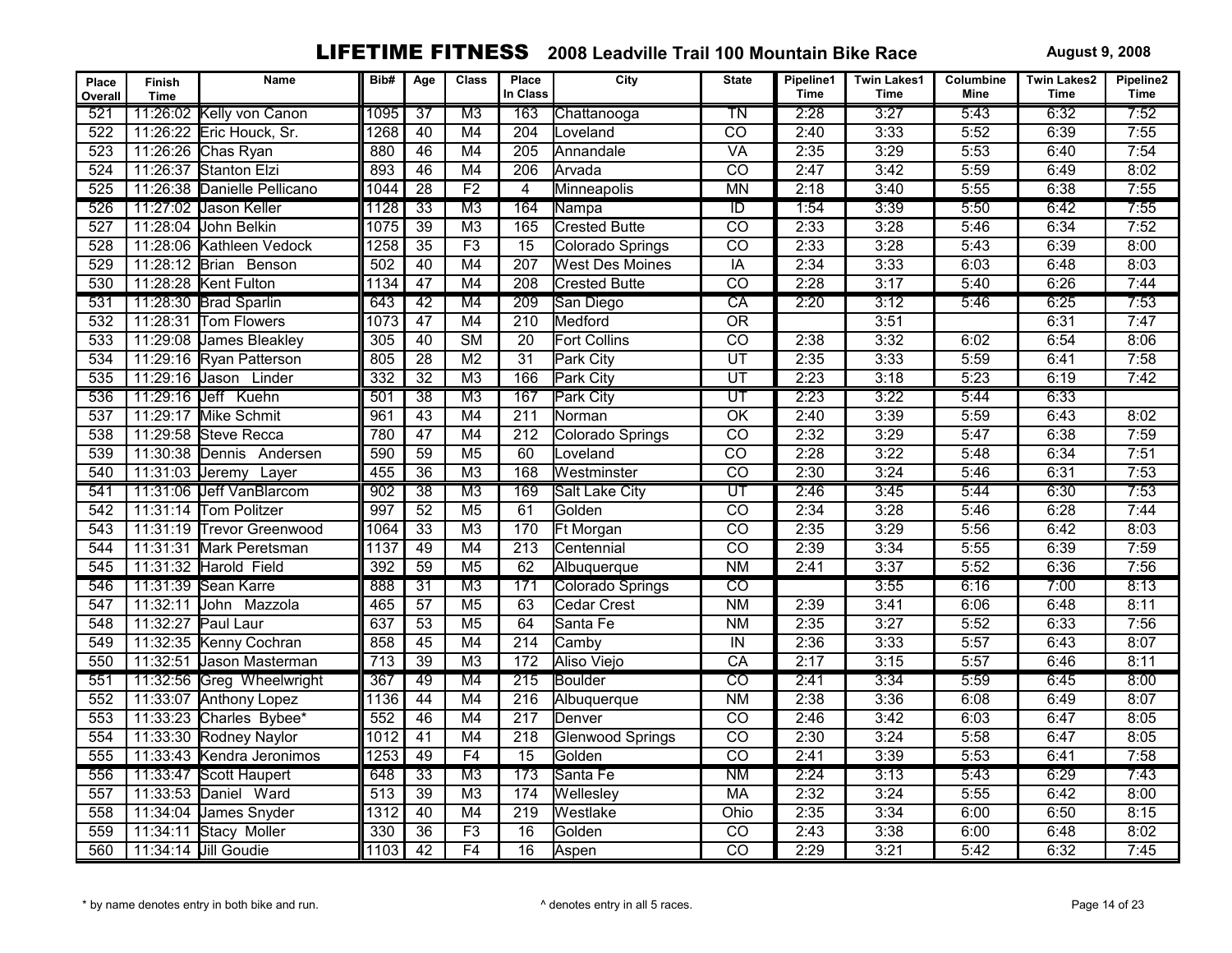| Place<br>Overall | Finish<br><b>Time</b> | Name                       | Bib#             | Age             | <b>Class</b>             | Place<br>In Class | City                  | <b>State</b>             | Pipeline1<br><b>Time</b> | <b>Twin Lakes1</b><br>Time | Columbine<br>Mine | <b>Twin Lakes2</b><br>Time | Pipeline2<br>Time |
|------------------|-----------------------|----------------------------|------------------|-----------------|--------------------------|-------------------|-----------------------|--------------------------|--------------------------|----------------------------|-------------------|----------------------------|-------------------|
| 561              | 11:34:27              | <b>Todd Maccagnan</b>      | 411              | $\overline{39}$ | M <sub>3</sub>           | 175               | Aurora                | $\overline{\mathrm{co}}$ | 2:24                     | 3:20                       | 5:47              | 6:31                       | 7:48              |
| 562              |                       | 11:34:45 Steve Christian   | 750              | $\overline{58}$ | M <sub>5</sub>           | 65                | Livingston            | $\overline{TX}$          | 2:41                     | 3:36                       | 5:49              | 6:35                       | 7:55              |
| 563              |                       | 11:34:50 Aaron Foreman     | $\overline{712}$ | 40              | M4                       | $\overline{220}$  | Austin                | $\overline{TX}$          | 2:27                     | 3:19                       | 5:46              | 6:42                       | 7:55              |
| 564              | 11:35:03 Sarah        | Marcikonis                 | 569              | 43              | F4                       | 17                | Longmont              | $\overline{co}$          | 2:33                     | 3:31                       | 5:48              | 6:31                       | 7:55              |
| 565              | 11:35:25 Shelly       | Wilson                     | 530              | 49              | F <sub>4</sub>           | $\overline{18}$   | Jackson               | MI                       | 2:34                     | 3:29                       | 5:59              | 6:46                       | 8:03              |
| 566              |                       | 11:35:44 Kevin Coleman     | 1176             | 55              | M <sub>5</sub>           | 66                | Costa Mesa            | CA                       | 2:24                     | 3:19                       | 5:37              | 6:34                       | 7:52              |
| 567              |                       | 11:36:02 Anton Van Leuken  | 654              | $\overline{31}$ | M <sub>3</sub>           | 176               | Salida                | $\overline{co}$          | 2:38                     | 3:36                       | 6:02              | 6:49                       | 8:07              |
| 568              |                       | 11:36:14 Mike Davis        | 895              | $\overline{38}$ | M <sub>3</sub>           | 177               | Austin                | $\overline{TX}$          | 2:23                     | 3:15                       | 5:35              | 6:23                       | 7:46              |
| 569              |                       | 11:36:48 Trevor Cannon     | 810              | 42              | M4                       | $\overline{221}$  | Carbondale            | $\overline{co}$          | 2:30                     | 3:22                       | 5:58              | 6:43                       | 7:58              |
| 570              |                       | 11:36:56 Amy Owens         | 721              | $\overline{33}$ | $\overline{\mathsf{SF}}$ | $\overline{2}$    | Denver                | $\overline{co}$          | 2:41                     | 3:40                       | 5:55              | 6:41                       | 7:59              |
| 571              |                       | 11:37:04 Judy Rae Allen    | 485              | 49              | F4                       | $\overline{19}$   | <b>Salt Lake City</b> | $\overline{\mathtt{UT}}$ | 2:34                     | 3:31                       | 5:58              | 6:46                       | 8:08              |
| 572              |                       | 11:37:11 Zoe Nance         | 1259             | $\overline{39}$ | F3                       | $\overline{17}$   | Bartonville           | $\overline{TX}$          | 2:38                     | 3:33                       | 5:52              | 6:45                       | 7:58              |
| $\overline{573}$ | 11:37:17              | Eric Shekter               | 1212             | 50              | M <sub>5</sub>           | 67                | Albuquerque           | N <sub>M</sub>           | 2:46                     | 3:41                       | 5:55              | 6:35                       | 7:56              |
| 574              | 11:37:21              | <b>Phillip Smith</b>       | 1304             | 45              | M <sub>5</sub>           | 68                | Colorado Springs      | $\overline{CO}$          | 2:32                     | 3:27                       | 5:57              | 6:45                       | 8:06              |
| 575              |                       | 11:37:27 Barry Ritchey     | 645              | $\overline{51}$ | M <sub>5</sub>           | 69                | Albuquerque           | N <sub>M</sub>           | 2:24                     | 3:21                       | 5:45              | 6:40                       | 8:05              |
| 576              |                       | 11:37:36 Jason Moline      | 1105             | $\overline{37}$ | M3                       | 178               | San Rafael            | CA                       | 2:23                     | 3:15                       | 5:31              | 6:14                       | 7:37              |
| 577              |                       | 11:37:37 Will Schwartz     | 916              | $\overline{34}$ | $\overline{M3}$          | 179               | <b>Trabuco Canyon</b> | $\overline{CA}$          | 2:41                     | 3:38                       | 5:46              | 6:51                       | 8:09              |
| $\overline{578}$ |                       | 11:37:45 Peter Elkowitz    | 1183             | 40              | M4                       | 222               | Livonia               | $\overline{M}$           | 2:27                     | 3:19                       | 5:42              | 6:29                       | 7:45              |
| 579              |                       | 11:38:00 Gina Tolbert      | 1093             | 39              | F3                       | $\overline{18}$   | Cleveland             | $\overline{TN}$          | 2:39                     | 3:33                       | 5:52              | 6:49                       | 8:05              |
| 580              |                       | 11:38:02 Keith Principe    | 803              | 40              | M4                       | $\overline{223}$  | Evergreen             | $\overline{co}$          | 2:25                     | 3:16                       | 5:40              | 6:29                       | 7:48              |
| 581              |                       | 11:38:10 Kathy Williams    | 727              | 47              | F4                       | $\overline{20}$   | <b>Carson City</b>    | $\overline{\text{NV}}$   | 2:43                     | 3:38                       | 5:58              | 6:41                       | 7:58              |
| 582              |                       | 11:38:23 Kevan Millstein   | 1305             | 43              | M4                       | $\overline{224}$  | Beachwood             | $\overline{OH}$          | 2:33                     | 3:34                       | 5:57              | 6:45                       | 8:06              |
| 583              |                       | 11:38:33 Brad Hafen        | 1111             | 53              | M <sub>5</sub>           | 70                | Orem                  | UT                       | 2:20                     | 3:09                       | 5:18              | 6:03                       | 7:28              |
| 584              |                       | 11:38:55 Craig Kokesh      | 1072             | $\overline{38}$ | M <sub>3</sub>           | 180               | Ladera Ranch          | CA                       | 2:17                     | 3:00                       | 5:23              | 6:11                       | 7:35              |
| 585              |                       | 11:39:09 Michelle Langford | 1307             | $\overline{37}$ | F3                       | $\overline{19}$   | Denver                | $\overline{co}$          | 2:32                     | 3:28                       | 5:59              | 6:50                       | 8:13              |
| 586              |                       | 11:39:39 Shawn Gillis      | 287              | 43              | M4                       | 225               | Salida                | $\overline{\text{co}}$   | 2:36                     | 3:37                       | 6:07              | 6:47                       | 8:07              |
| 587              |                       | 11:39:46 Christopher Haga  | 425              | 40              | M4                       | 226               | <b>Dallas</b>         | $\overline{TX}$          | 2:46                     | 3:44                       | 6:04              | 6:54                       | 8:10              |
| 588              |                       | 11:39:51 Aaron Bridge      | 752              | $\overline{32}$ | M <sub>3</sub>           | 181               | Raymond Alberta       | Canada                   | 2:25                     | 3:14                       | 5:26              | 6:18                       |                   |
| 589              |                       | 11:40:32 Jurgen Leiser     | 1342             | 67              | M6                       | 8                 | Colorado Springs      | $\overline{co}$          | 2:32                     | 3:27                       | 5:50              | 6:43                       | 8:02              |
| 590              |                       | 11:41:28 Cory Borup        | 919              | 49              | M4                       | $\overline{227}$  | Orem                  | $\overline{UT}$          | 2:30                     | 3:27                       | 5:58              | 6:44                       | 8:10              |
| 591              |                       | 11:41:30 Roy Gatesman      | 441              | $\overline{28}$ | M <sub>2</sub>           | 32                | Loveland              | $\overline{\text{co}}$   | 2:48                     | 3:47                       | 6:08              | 6:51                       | 8:13              |
| 592              |                       | 11:41:43 Zella Brockbane   | 1109             | 43              | M4                       | 228               | Castle Rock           | $\overline{co}$          | 2:29                     | 3:33                       | 6:07              | 6:49                       | 8:03              |
| 593              |                       | 11:42:15 Kent Smith        | 1320             | $\overline{38}$ | M <sub>3</sub>           | 182               | Edina                 | <b>MN</b>                | 2:32                     | 3:24                       | 5:36              | 6:21                       | 7:35              |
| 594              |                       | 11:42:20 Joe Wickert       | 802              | $\overline{51}$ | M <sub>5</sub>           | $\overline{71}$   | Las Vegas             | N <sub>M</sub>           | 2:38                     | 3:34                       | 5:49              | 6:44                       | 8:08              |
| 595              |                       | 11:42:23 Brandon Smith     | 1005             | $\overline{32}$ | M <sub>3</sub>           | 183               | Spanish Fork          | $\overline{\text{UT}}$   | 2:04                     | 2:49                       | 4:57              | 5:44                       | 8:19              |
| 596              |                       | 11:42:29 Linde Smith       | 281              | $\overline{35}$ | $\overline{M3}$          | 184               | Springville           | $\overline{\mathtt{UT}}$ | 2:17                     | 3:06                       | 5:23              | 6:02                       | 7:19              |
| 597              | 11:42:49              | Jack<br>Christian*         | 583              | $\overline{55}$ | M <sub>5</sub>           | $\overline{72}$   | Hammon                | $\overline{OK}$          | 2:50                     | 3:46                       | 6:11              | 7:00                       | 8:15              |
| 598              | 11:43:12              | John Mathias               | 987              | 50              | M <sub>5</sub>           | $\overline{73}$   | Olathe                | K <sub>S</sub>           | 2:38                     | 3:28                       | 5:49              | 6:40                       | 8:03              |
| 599              |                       | 11:43:14 Samuel Wellman    | 861              | $\overline{35}$ | $\overline{M3}$          | 185               | <b>Brookline</b>      | MA                       | 2:38                     | 3:34                       | 5:55              | 6:43                       | 8:05              |
| 600              |                       | 11:43:31 Deanna Greco      | 809              | $\overline{38}$ | F3                       | 20                | Littleton             | $\overline{co}$          | 2:41                     | 3:38                       | 6:05              | 6:56                       | 8:12              |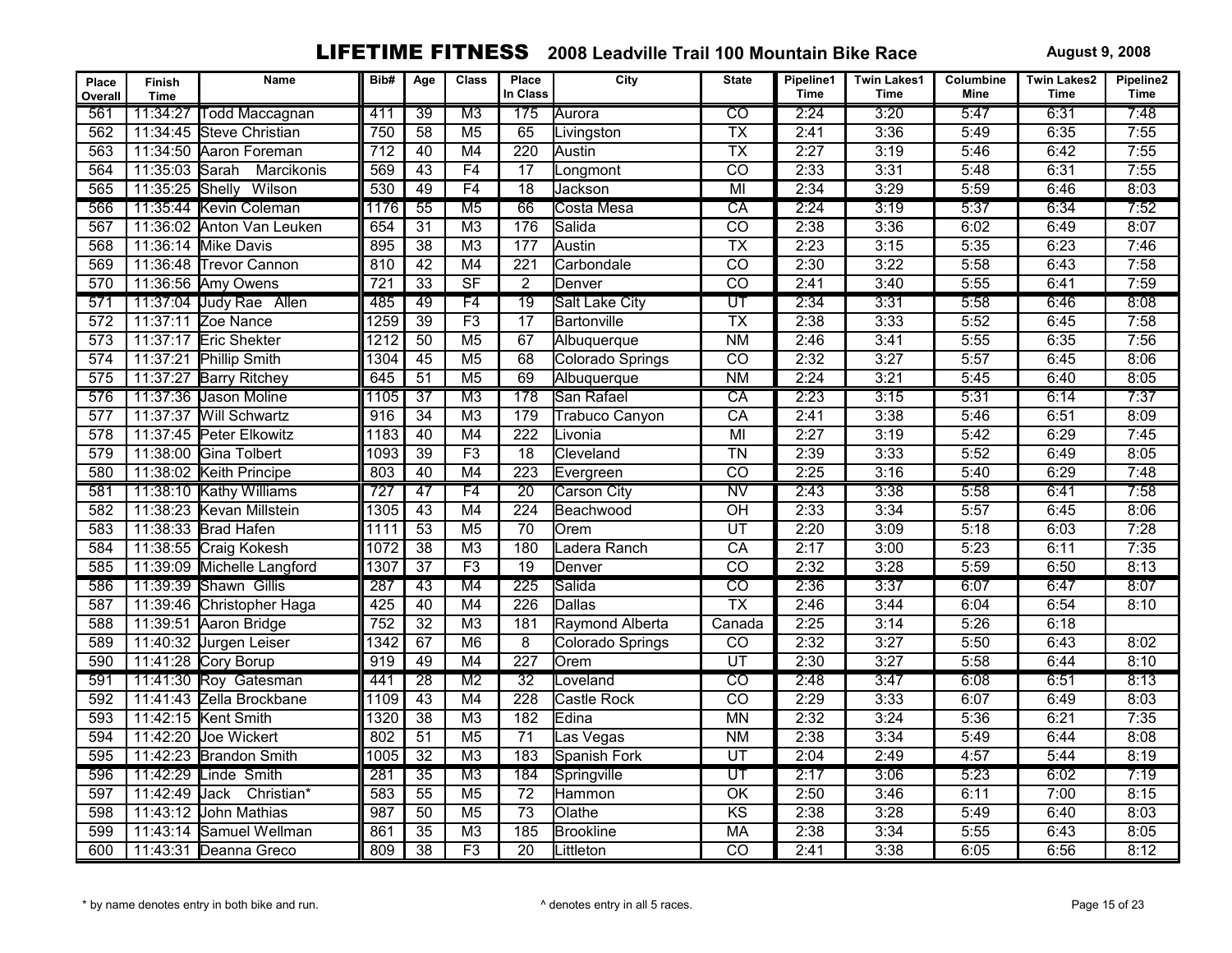| Place<br>Overall | <b>Finish</b><br><b>Time</b> | Name                           | Bib# | Age             | <b>Class</b>    | Place<br>In Class | City                  | <b>State</b>             | Pipeline1<br><b>Time</b> | <b>Twin Lakes1</b><br><b>Time</b> | Columbine<br>Mine | <b>Twin Lakes2</b><br><b>Time</b> | Pipeline2<br><b>Time</b> |
|------------------|------------------------------|--------------------------------|------|-----------------|-----------------|-------------------|-----------------------|--------------------------|--------------------------|-----------------------------------|-------------------|-----------------------------------|--------------------------|
| 601              |                              | 11:43:47 Ingrid Erkman         | 1234 | 41              | F4              | 21                | Los Gatos             | $\overline{CA}$          | 2:43                     | 3:40                              | 5:59              | 6:46                              | 8:05                     |
| 602              | 11:44:04                     | Jeff Toxey                     | 1181 | $\overline{33}$ | M <sub>3</sub>  | 186               | Jakarta Selatan       | <b>Indonesia</b>         | 2:26                     | 3:23                              | 5:52              | 6:38                              | 7:53                     |
| 603              | 11:44:13                     | John Lakoski                   | 535  | $\overline{35}$ | M3              | 187               | Austin                | $\overline{TX}$          | 2:34                     | 3:34                              | 6:00              | 6:44                              | 8:12                     |
| 604              | 11:44:18                     | Hoffmaster*<br>Mindi           | 524  | 39              | F3              | $\overline{21}$   | Denver                | $\overline{CO}$          | 2:32                     | 3:27                              | 6:03              | 6:43                              | 8:03                     |
| 605              |                              | 11:45:13 Stephen Lebovitz      | 510  | 47              | M4              | 229               | Weston                | <b>MA</b>                | 2:34                     | 3:31                              | 5:48              | 6:36                              | 7:59                     |
| 606              | 11:45:38 Jay                 | Smith                          | 528  | $\overline{52}$ | M <sub>5</sub>  | $\overline{74}$   | Carbondale            | $\overline{\text{co}}$   | 2:29                     | 3:29                              | 5:56              | 6:40                              | 8:10                     |
| 607              | 11:46:12 Ray Vigil           |                                | 1272 | $\overline{41}$ | M4              | 230               | Aurora                | $\overline{co}$          | 2:48                     | 3:46                              | 6:10              | 6:55                              | 8:18                     |
| 608              |                              | 11:46:40 Michael Penza         | 696  | 29              | M <sub>2</sub>  | 33                | Jamaica Plain         | <b>MA</b>                | 2:46                     | 3:45                              | 6:03              | 6:46                              | 8:03                     |
| 609              | 11:46:44                     | James Janowicz                 | 1184 | $\overline{37}$ | M3              | 188               | Ferndale              | MI                       | 2:31                     | 3:22                              | 5:52              | 6:45                              | 8:00                     |
| 610              |                              | 11:46:53 Kevin/Terri Daugherty | 596  | 46              | $\overline{T}N$ | 6                 | Colorado Springs      | $\overline{CO}$          | 2:48                     | 3:43                              | 6:08              | 7:00                              | 8:19                     |
| 611              |                              | 11:47:23 Stephen Wassinger     | 1142 | 41              | M4              | 231               | Pueblo                | टव                       | 2:23                     | 3:16                              |                   | 6:35                              | 7:53                     |
| 612              |                              | 11:47:41 D.J. Brooks           | 1131 | 50              | M <sub>5</sub>  | $\overline{75}$   | Mercer Island         | <b>WA</b>                | 2:46                     | 3:42                              | 6:11              | 6:55                              | 8:14                     |
| 613              |                              | 11:47:42 Mindi Seaman          | 1202 | $\overline{37}$ | F3              | $\overline{22}$   | Boulder               | $\overline{CO}$          | 2:46                     | 3:43                              | 6:06              | 6:58                              | 8:16                     |
| 614              |                              | 11:48:12 David Flyer           | 614  | 42              | M4              | 232               | Rockville             | <b>MD</b>                | 2:39                     |                                   | 6:10              | 6:53                              | 8:15                     |
| 615              |                              | 11:48:26 Ken Zylstra           | 1326 | 46              | M4              | 233               | Prior Lake            | <b>MN</b>                | 2:35                     | 3:28                              | 5:57              | 6:51                              | 8:10                     |
| 616              | 11:48:32 David               | Melton                         | 557  | 59              | M <sub>5</sub>  | 76                | Aspen                 | $\overline{co}$          | 2:38                     | 3:32                              | 5:55              | 6:45                              | 8:03                     |
| 617              |                              | 11:49:00 Phil Harding          | 804  | 40              | M4              | 234               | Golden                | $\overline{co}$          | 2:46                     | 3:38                              | 5:57              | 6:51                              | 8:10                     |
| 618              | 11:49:03                     | <b>Steven Scott</b>            | 716  | 56              | M <sub>5</sub>  | 77                | <b>Salt Lake City</b> | $\overline{UT}$          | 2:38                     | 3:38                              | 6:00              | 6:47                              | 8:13                     |
| 619              | 11:49:06                     | Jeffrey Tenniswood             | 817  | 40              | M4              | 235               | Troy                  | $\overline{M}$           | 2:49                     | 3:50                              | 6:19              | 7:08                              | 8:22                     |
| 620              |                              | 11:49:21 Paul Meyermann        | 628  | $\overline{54}$ | M <sub>5</sub>  | 78                | <b>Cedar Falls</b>    | $\overline{IA}$          | 2:41                     | 3:38                              | 6:02              | 6:52                              | 8:07                     |
| 621              |                              | 11:49:42 Joel Kellner          | 842  | 45              | M4              | 236               | Colorado Springs      | $\overline{CO}$          | 2:46                     | 3:45                              | 6:07              | 6:54                              | 8:13                     |
| 622              |                              | 11:49:45 Russell Herring       | 1077 | $\overline{29}$ | $\overline{M2}$ | $\overline{34}$   | <b>Great Falls</b>    | MT                       | 2:46                     | 3:40                              | 6:08              | 6:50                              | 8:12                     |
| 623              |                              | 11:49:53 Eric Lennane          | 1333 | 44              | M4              | 237               | Burlingame            | CA                       | 2:46                     | 3:49                              | 6:08              | 6:53                              | 8:14                     |
| 624              |                              | 11:49:54 Tim Travis            | 1331 | 51              | M <sub>5</sub>  | 79                | <b>Eden Prairie</b>   | <b>MN</b>                | 2:34                     | 3:30                              | 6:00              | 7:00                              | 8:18                     |
| 625              |                              | 11:50:35 John Nevans           | 345  | $\overline{38}$ | M <sub>3</sub>  | 189               | Knoxville             | $\overline{T}N$          | 2:40                     | 3:34                              | 6:02              | 6:46                              | 8:09                     |
| 626              | 11:50:54 Kevin               | Kane                           | 613  | $\overline{37}$ | M3              | 190               | Rockville             | <b>MD</b>                | 2:41                     |                                   | 6:10              | 6:52                              | 8:16                     |
| 627              | 11:50:55                     | Anna Hansen                    | 1343 | $\overline{27}$ | F <sub>2</sub>  | $\overline{5}$    | Edwards               | $\overline{CO}$          | 2:39                     | 3:36                              | 5:51              | 6:43                              | 8:05                     |
| 628              | 11:51:22                     | Perna<br>John                  | 604  | 59              | M <sub>5</sub>  | 80                | Denver                | $\overline{co}$          | 2:29                     | 3:28                              | 5:53              | 6:43                              | 8:13                     |
| 629              |                              | 11:51:46 Calvin Cahoon         | 757  | 37              | M <sub>3</sub>  | 191               | Payson                | $\overline{UT}$          | 2:36                     | 3:29                              | 6:11              | 7:02                              | 8:30                     |
| 630              |                              | 11:51:55 Dave Dimarco          | 827  | $\overline{36}$ | $\overline{M3}$ | 192               | Eugene                | $\overline{OR}$          | 2:40                     | 3:35                              | 5:52              | 6:40                              | 8:05                     |
| 631              |                              | 11:51:55 Andrew Combs          | 828  | 49              | M4              | 238               | Muncie                | $\overline{N}$           | 2:39                     | 3:32                              | 5:53              | 6:39                              | 8:05                     |
| 632              | 11:51:55 Bill Steen          |                                | 825  | 56              | M <sub>5</sub>  | $\overline{81}$   | Phoenix               | $\overline{AZ}$          | 2:43                     | 3:37                              | 5:53              | 6:46                              | 8:05                     |
| 633              |                              | 11:52:30 Ingrid Hinshaw        | 1299 | 50              | F5              | $\overline{3}$    | Colorado Springs      | $\overline{co}$          | 2:43                     | 3:38                              | 6:05              | 6:58                              | 8:14                     |
| 634              |                              | 11:52:42 Gary Williams         | 492  | 40              | M4              | 239               | Worthington           | $\overline{OH}$          | 2:33                     | 3:34                              | 6:00              | 6:46                              | 8:08                     |
| 635              |                              | 11:53:11 Kent Keller           | 499  | $\overline{37}$ | M3              | 193               | Dallas                | $\overline{\mathsf{TX}}$ | 2:50                     | 3:42                              | 6:05              | 7:04                              | 8:13                     |
| 636              | 11:53:11 Joe Ritz            |                                | 1263 | $\overline{37}$ | M3              | 194               | Austin                | $\overline{\mathsf{TX}}$ | 2:35                     | 3:33                              | 6:00              | 6:54                              | 8:16                     |
| 637              | 11:53:37                     | Paul<br>Karlsson               | 545  | 45              | M4              | 240               | Golden                | CO                       | 2:46                     | 3:38                              | 6:02              | 6:49                              | 8:12                     |
| 638              |                              | 11:53:39 Willie Stewart        | 1076 | 46              | M4              | $\overline{241}$  | Redlands              | $\overline{CA}$          | 2:38                     | 3:39                              | 6:02              | 6:55                              | 8:25                     |
| 639              |                              | 11:53:57 Mark Kane             | 983  | 46              | M4              | $\overline{242}$  | Austin                | $\overline{TX}$          | 2:40                     | 3:41                              | 6:06              | 6:56                              | 8:20                     |
| 640              |                              | 11:54:01 Mark Falloon          | 649  | 48              | M4              | $\overline{243}$  | Lincoln               | <b>ME</b>                | 2:41                     | 3:38                              | 6:10              | 7:00                              | 8:20                     |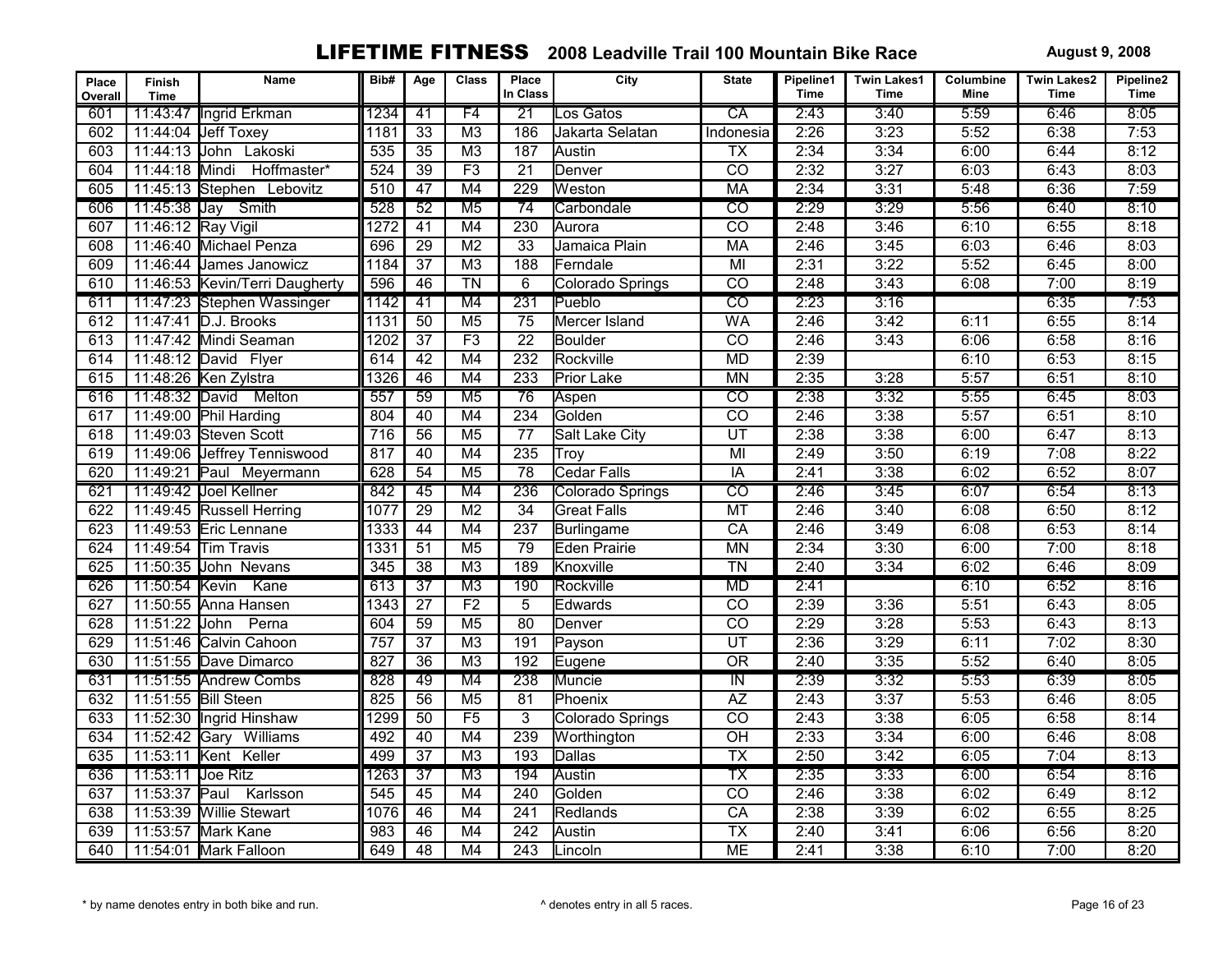| Place<br>Overall | <b>Finish</b><br><b>Time</b> | Name                               | Bib#             | Age             | <b>Class</b>           | Place<br>In Class | City                    | <b>State</b>             | Pipeline1<br>Time | <b>Twin Lakes1</b><br>Time | Columbine<br>Mine | <b>Twin Lakes2</b><br>Time | Pipeline2<br><b>Time</b> |
|------------------|------------------------------|------------------------------------|------------------|-----------------|------------------------|-------------------|-------------------------|--------------------------|-------------------|----------------------------|-------------------|----------------------------|--------------------------|
| 641              | 11:54:10 Michael             | Donoff                             | 565              | 64              | M <sub>6</sub>         | $\overline{9}$    | Laguna Beach            | CA                       | 2:41              | 3:40                       | 6:06              | 6:53                       | 8:18                     |
| 642              |                              | 11:54:15 Ryn Kreidl                | 623              | $\overline{35}$ | F3                     | $\overline{23}$   | <b>I</b> Boulder        | $\overline{co}$          | 2:46              | 3:40                       | 6:09              | 7:00                       | 8:20                     |
| 643              |                              | 11:54:18 Jason Amadori             | 1081             | $\overline{38}$ | $\overline{M3}$        | 195               | Windermere              | FL                       | 2:38              | 3:32                       | 6:08              | 6:53                       | 8:15                     |
| 644              |                              | 11:54:46 Jeff Brown                | 1119             | $\overline{53}$ | M <sub>5</sub>         | $\overline{82}$   | Boulder                 | $\overline{CO}$          | 2:29              | 3:23                       | 5:54              | 6:40                       | 8:03                     |
| 645              |                              | 11:54:53 James McGuire             | 921              | 54              | M <sub>5</sub>         | 83                | <b>Forest City</b>      | IA                       | 2:55              | 3:54                       | 6:22              | 7:10                       | 8:25                     |
| 646              |                              | 11:54:59 Kevin Burnette            | 1028             | $\overline{30}$ | M <sub>3</sub>         | 196               | Boulder                 | $\overline{co}$          | 2:48              | 3:49                       | 6:14              | 6:57                       | 8:18                     |
| 647              |                              | 11:55:42 Doug Hines                | 699              | 45              | M4                     | 244               | Lago Vista              | $\overline{\mathsf{TX}}$ | 2:24              | 3:16                       | 5:39              | 6:24                       | 7:42                     |
| 648              | 11:56:21                     | Junko Kazukawa                     | 626              | 45              | M4                     | $\overline{245}$  | Denver                  | $\overline{co}$          | 2:38              | 3:33                       | 5:59              | 6:51                       |                          |
| 649              | 11:56:40                     | Dan Driscoll                       | 962              | 51              | M <sub>5</sub>         | 84                | Arlington               | $\overline{TX}$          | 2:46              | 3:39                       | 6:10              | 7:04                       | 8:16                     |
| 650              |                              | 11:57:03 Steve Daniel              | 1214             | $\overline{35}$ | M <sub>3</sub>         | 197               | Denver                  | $\overline{co}$          | 2:46              | 3:42                       | 6:08              | 6:57                       | 8:22                     |
| 651              |                              | 11:59:25 Hal Russell               | 1226             | $\overline{59}$ | $\overline{M5}$        | $\overline{85}$   | Osceola                 | <b>MO</b>                | 2:49              | 3:47                       | 6:23              | 7:09                       | 8:30                     |
| 652              |                              | 11:59:27 Ken Billingsley           | 887              | $\overline{51}$ | M <sub>5</sub>         | 86                | Billings                | MT                       | 2:56              | 3:54                       | 6:15              | 7:12                       | 8:25                     |
|                  | 12:00:34                     | Randy Ballheim/Sherrilyn Bollocker | 241              | 45              | $\overline{T}N$        |                   | Ft Morgan               | $\overline{CO}$          | 2:49              | 3:50                       | 6:27              | 7:13                       | 8:32                     |
|                  | 12:02:23                     | Sarah Underwood                    | 1024             | $\overline{25}$ | F2                     |                   | _awrence                | $\overline{KS}$          | 2:41              | 3:38                       | 6:04              | 7:06                       | 8:25                     |
|                  |                              | 12:03:04 Stanley Larrabee          | $\overline{376}$ | 54              | M <sub>5</sub>         |                   | <b>Alpine</b>           | $\overline{\mathtt{UT}}$ | 2:13              | 3:25                       | 5:48              | 6:44                       | 8:18                     |
|                  |                              | 12:03:12 Franklin McSwain          | 1132             | $\overline{39}$ | M3                     |                   | <b>Glenwood Springs</b> | $\overline{co}$          | 2:48              | 3:45                       | 6:16              | 7:11                       | 8:24                     |
|                  |                              | 12:03:39 Doug Walsh                | 1245             | $\overline{32}$ | M <sub>3</sub>         |                   | Snoqualmie              | <b>WA</b>                | 2:38              | 3:33                       | 6:15              | 7:05                       | 8:24                     |
|                  |                              | 12:04:25 Carey Manson              | 814              | 50              | M <sub>5</sub>         |                   | Mound                   | <b>MN</b>                | 2:46              | 3:37                       | 6:21              | 7:11                       | 8:30                     |
|                  |                              | 12:04:40 Chad Barsness             | 1013             | $\overline{38}$ | M <sub>3</sub>         |                   | <b>Glenwood Springs</b> | $\overline{CO}$          | 2:38              | 3:31                       | 6:15              | 6:58                       | 8:25                     |
|                  |                              | 12:05:26 Ken Simboski              | 642              | 54              | M <sub>5</sub>         |                   | Niwot                   | $\overline{co}$          | 2:46              | 3:44                       | 6:13              | 6:59                       | 8:25                     |
|                  |                              | 12:06:39 Chris Lloyd*              | 657              | 46              | M4                     |                   | Denver                  | $\overline{CO}$          | 2:46              | 3:39                       | 6:16              | 7:06                       | 8:24                     |
|                  |                              | 12:07:05 Bahram Akradi             | 978              | $\overline{48}$ | M4                     |                   | Minnetrista             | <b>MN</b>                | 2:46              | 3:48                       | 6:29              | 7:21                       | 8:48                     |
|                  |                              | 12:07:36 David Nice                | 667              | $\overline{27}$ | $\overline{\text{SM}}$ |                   | Denver                  | $\overline{CO}$          | 2:41              | 3:40                       | 6:11              | 7:07                       | 8:22                     |
|                  |                              | 12:08:33 Reid Delman               | 1090             | 40              | M4                     |                   | Longmont                | $\overline{CO}$          | 2:48              | 3:50                       | 6:13              | 7:04                       | 8:32                     |
|                  |                              | 12:13:04 Clinton Moyer             | 605              | $\overline{33}$ | M <sub>3</sub>         |                   | Leadville               | $\overline{co}$          | 2:48              | 3:42                       | 6:18              | 6:59                       | 8:23                     |
|                  |                              | 12:13:07 Mark Kay                  | 852              | 42              | M4                     |                   | Lakewood                | $\overline{co}$          | 2:46              | 3:41                       | 6:19              | 7:07                       | 8:32                     |
|                  |                              | 12:14:05 Jeremy Tyson              | 1087             | $\overline{38}$ | M <sub>3</sub>         |                   | Arvada                  | $\overline{CO}$          | 2:41              | 3:36                       | 6:08              | 7:05                       | 8:30                     |
|                  |                              | 12:16:18 Bruce Hamilton            | 707              | 47              | M4                     |                   | Monroe                  | <b>WA</b>                | 2:56              | 3:49                       | 6:08              | 7:14                       | 8:35                     |
|                  |                              | 12:16:27 Charlie Brown             | 496              | $\overline{51}$ | M <sub>5</sub>         |                   | Evergreen               | $\overline{CO}$          | 2:55              | 3:53                       | 6:20              | 7:06                       | 8:30                     |
|                  |                              | 12:17:30 Lorri Fulkerson           | 1351             | 51              | $\overline{F5}$        |                   | Boulder                 | $\overline{CO}$          | 2:38              | 3:32                       | 6:06              | 7:00                       | 8:25                     |
|                  |                              | 12:17:52 Rob Heather               | 1114             | 51              | M <sub>5</sub>         |                   | Sunnyvale               | CA                       | 2:47              | 3:44                       | 6:10              | 7:10                       | 8:25                     |
|                  | 12:18:27                     | Katerina Straskraba                | 1262             | 46              | F4                     |                   | _akewood                | $\overline{co}$          | 2:48              | 4:00                       | 6:21              | 7:16                       | 8:38                     |
|                  | 12:19:50                     | John Currant                       | 650              | $\overline{32}$ | M <sub>3</sub>         |                   | Salida                  | $\overline{co}$          | 2:39              | 3:40                       | 6:08              | 7:05                       | 8:32                     |
|                  |                              | 12:22:03 Matt Powelka              | $\frac{1}{1151}$ | $\overline{32}$ | $\overline{M3}$        |                   | Cedar Rapids            | IA                       | 2:48              | 3:44                       | 6:17              | 7:05                       | 8:24                     |
|                  |                              | 12:23:01 David Bickham             | 1209             | $\overline{61}$ | M6                     |                   | Lone Tree               | $\overline{co}$          | 2:50              | 3:49                       | 6:27              | 7:09                       | 8:37                     |
|                  |                              | 12:23:43 Gregg Smith               | 1084             | $\overline{50}$ | $\overline{M5}$        |                   | Marietta                | $G$ A                    | 2:41              | 3:38                       | 6:27              | 7:16                       | 8:37                     |
|                  |                              | 12:23:52 Bob Brown                 | 1014             | 50              | M <sub>5</sub>         |                   | Evergreen               | $\overline{CO}$          | 2:41              | 3:37                       | 6:19              | 7:03                       |                          |
|                  |                              | 12:24:59 Gary Werning              | 1344             | 50              | M <sub>5</sub>         |                   | Carver                  | <b>MN</b>                |                   | 3:41                       | 6:10              | 7:00                       | 8:24                     |
|                  | 12:25:21                     | Chris Davis                        | 1337             | $\overline{34}$ | $\overline{M3}$        |                   | Austin                  | <b>TX</b>                | 2:38              | 3:33                       | 6:20              | 7:05                       | 8:25                     |
|                  |                              | 12:25:30 Martin Paetzold           | 1349             | 45              | M4                     |                   | Canyon                  | $\overline{TX}$          | 2:46              | 3:48                       | 6:22              | 7:05                       | 8:30                     |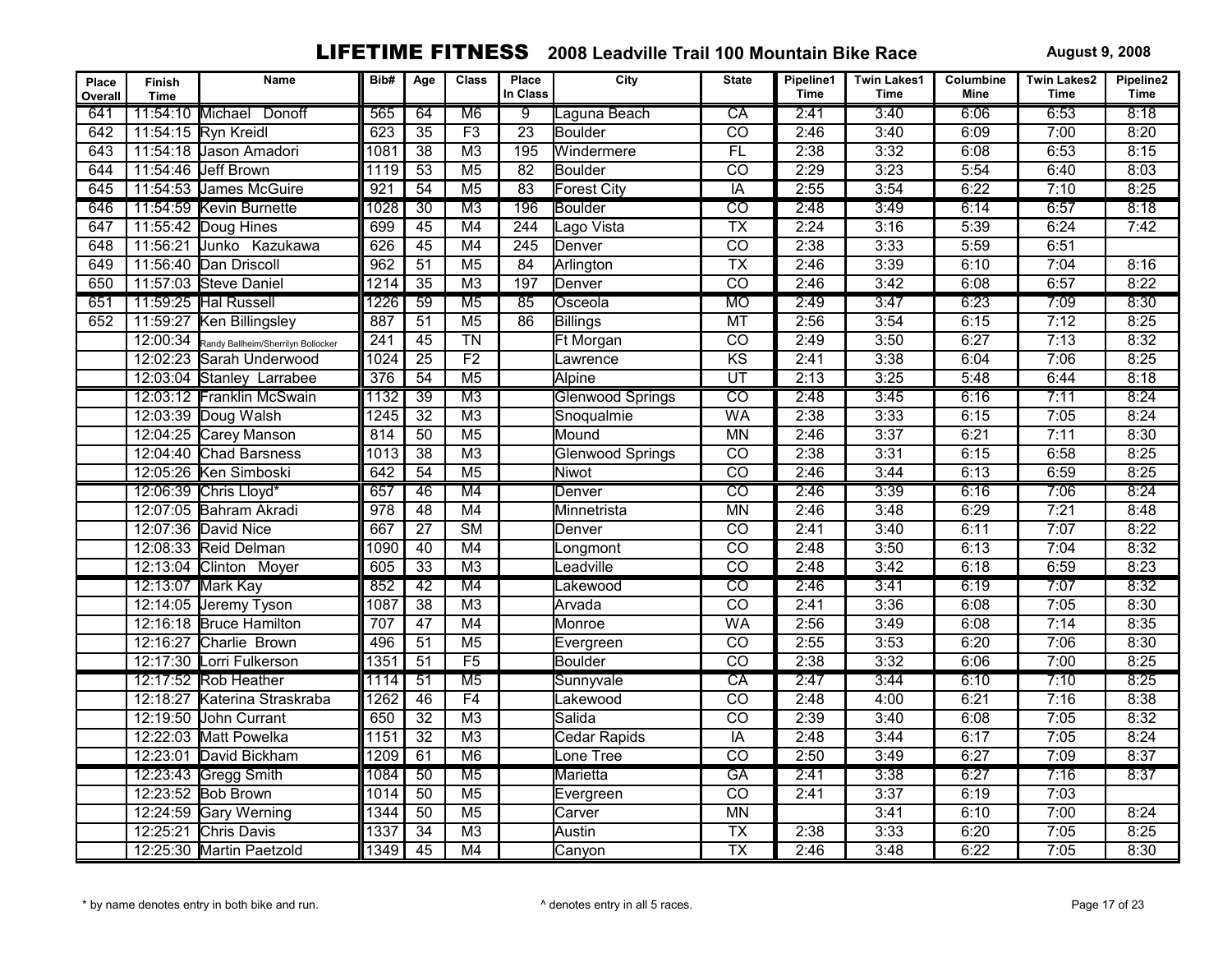| Place<br>Overall | Finish<br>Time | Name                           | Bib# | Age             | <b>Class</b>             | Place<br>In Class | City               | <b>State</b>             | Pipeline1<br><b>Time</b> | <b>Twin Lakes1</b><br><b>Time</b> | Columbine<br>Mine | <b>Twin Lakes2</b><br><b>Time</b> | Pipeline2<br><b>Time</b> |
|------------------|----------------|--------------------------------|------|-----------------|--------------------------|-------------------|--------------------|--------------------------|--------------------------|-----------------------------------|-------------------|-----------------------------------|--------------------------|
|                  |                | 12:27:11 Jeffrey Sillik        | 850  | $\overline{37}$ | $\overline{M3}$          |                   | Denver             | $\overline{\text{co}}$   | 2:48                     | 3:46                              | 6:16              | 7:05                              | 8:24                     |
|                  |                | 12:28:11 John Boley*           | 821  | 46              | M4                       |                   | <b>Alpine</b>      | $\overline{UT}$          | 2:36                     | 3:33                              | 6:15              | 7:00                              | 8:20                     |
|                  |                | 12:28:23 Patti Schmidt Iverson | 979  | $\overline{37}$ | F3                       |                   | Hampton            | <b>MN</b>                | 2:46                     | 3:42                              | 6:11              | 7:00                              | 8:30                     |
|                  | 12:30:25       | Janice Rubin                   | 547  | 49              | F4                       |                   | <b>Fraier Park</b> | $\overline{CA}$          | 2:46                     | 3:42                              | 6:09              | 7:03                              | 8:24                     |
|                  |                | 12:31:06 Katherine Derrick     | 879  | 45              | F4                       |                   | Colorado Springs   | $\overline{CO}$          | 2:49                     | 3:49                              | 6:25              | 7:19                              | 8:40                     |
|                  |                | 12:32:52 Tom Floyd             | 796  | $\overline{41}$ | M4                       |                   | Knoxville          | $\overline{\text{TN}}$   | 2:38                     | 3:34                              | 6:20              | 7:16                              | 8:33                     |
|                  |                | 12:33:07 Nathan Corbin         | 762  | $\overline{33}$ | M <sub>3</sub>           |                   | Golden             | $\overline{co}$          | 2:31                     | 3:23                              | 5:52              | 6:46                              | 8:19                     |
|                  | 12:34:21       | Cathy Bergin                   | 812  | 45              | F4                       |                   | Hugo               | <b>MN</b>                | 2:47                     | 3:51                              | 6:24              | 7:16                              | 8:37                     |
|                  |                | 12:34:36 Craig Wojciechowski   | 846  | $\overline{32}$ | M <sub>3</sub>           |                   | as Vegas           | <b>NV</b>                | 2:31                     | 3:27                              | 6:04              | 6:57                              | 8:32                     |
|                  |                | 12:37:26 Kevin Lyons           | 982  | $\overline{37}$ | M3                       |                   | Minneapolis        | <b>MN</b>                | 2:57                     | 3:51                              | 6:33              | 7:20                              |                          |
|                  |                | 12:37:34 Dana Lamastra         | 1246 | $\overline{41}$ | M4                       |                   | San Francisco      | $\overline{CA}$          | 2:36                     | 3:31                              | 6:00              | 7:06                              | 8:25                     |
|                  |                | 12:38:31 James Gabbert         | 1078 | 48              | M4                       |                   | Sarasota           | F <sub>L</sub>           | 2:58                     | 3:51                              | 6:33              | 7:18                              | 8:42                     |
|                  | 12:41:01       | Jim Howery                     | 1248 | 38              | M <sub>3</sub>           |                   | Colorado Springs   | $\overline{CO}$          | 2:43                     | 3:40                              | 6:24              | 7:14                              | 8:40                     |
|                  | 12:42:31       | <b>Gary Cale</b>               | 922  | $\overline{53}$ | $\overline{M5}$          |                   | Jackson            | $\overline{M}$           | 2:50                     | 3:49                              | 6:28              | 7:15                              | 8:33                     |
|                  |                | 12:45:10 Michael Ramseier      | 1330 | 42              | M4                       |                   | Littleton          | $\overline{co}$          | 2:41                     | 3:39                              | 6:28              | 7:17                              | 8:40                     |
|                  |                | 12:45:46 Cathi Cannon          | 1096 | $\overline{33}$ | F3                       |                   | Chattanooga        | $\overline{T}N$          | 2:38                     | 3:36                              | 6:11              | 7:13                              | 8:32                     |
|                  |                | 12:45:46 Tawnya Armstong       | 1250 | $\overline{38}$ | F3                       |                   | <b>Boulder</b>     | $\overline{CO}$          | 2:39                     | 3:38                              | 6:04              | 7:04                              | 8:30                     |
|                  |                | 12:46:06 Scott Newman          | 1166 | 42              | M4                       |                   | Eagle              | $\overline{co}$          | 2:56                     | 3:50                              | 6:29              | 7:15                              | 8:33                     |
|                  |                | 12:46:18 Tim Fisher            | 1051 | 54              | $\overline{M5}$          |                   | Alpine             | UT                       | 2:46                     | 3:43                              | 6:27              | 7:15                              | 8:38                     |
|                  |                | 12:46:26 James Sanchez         | 1039 | $\overline{34}$ | M <sub>3</sub>           |                   | <b>Ft Worth</b>    | $\overline{\text{TX}}$   | 2:36                     | 3:31                              | 6:11              | 7:00                              | 8:23                     |
|                  |                | 12:48:09 Lawrence Weinberg     | 1125 | 45              | M4                       |                   | McLean             | VA                       | 2:34                     | 3:49                              | 6:24              | 7:10                              | 8:34                     |
|                  | 12:48:31       | John Lewis                     | 896  | $\overline{36}$ | M3                       |                   | <b>Buda</b>        | $\overline{TX}$          | 2:55                     | 3:51                              | 6:31              | 7:21                              | 8:42                     |
|                  |                | 12:49:20 Robert Ketchell*      | 602  | 52              | M <sub>5</sub>           |                   | Wilmington         | <b>NY</b>                | 2:35                     | 3:30                              | 5:55              | 7:02                              | 8:30                     |
|                  |                | 12:49:31 Jayne Wacker          | 1143 | $\overline{42}$ | M4                       |                   | Cheyenne           | <b>WY</b>                | 2:43                     | 3:38                              | 6:17              | 7:10                              | 8:32                     |
|                  |                | 12:50:59 Bryan Mahan           | 941  | $\overline{53}$ | M <sub>5</sub>           |                   | Colorado Springs   | $\overline{co}$          | 2:57                     | 3:59                              | 6:27              | 7:28                              | 8:54                     |
|                  |                | 12:51:11 Scott Burkhardt       | 1113 | 45              | M4                       |                   | Denver             | $\overline{co}$          | 2:49                     | 3:53                              | 6:26              | 7:20                              | 8:45                     |
|                  |                | 12:52:10 Hayes Flynn           | 866  | $\overline{37}$ | M <sub>3</sub>           |                   | Birmingham         | <b>AL</b>                | 2:56                     | 3:50                              | 6:27              | 7:12                              | 8:35                     |
|                  | 12:53:00       | Joe Bedwell                    | 832  | 44              | M4                       |                   | Scottsdale         | AZ                       | 2:57                     | 3:56                              | 6:40              | 7:31                              |                          |
|                  |                | 12:56:59 Kyle Woodward         | 1056 | $\overline{24}$ | M <sub>2</sub>           |                   | Belmont            | CA                       | 2:10                     | 3:52                              | 6:34              | 7:24                              | 8:50                     |
|                  |                | 12:57:27 Roy Trice             | 1098 | 49              | M4                       |                   | <b>Dallas</b>      | $\overline{\mathsf{TX}}$ | 2:48                     | 3:46                              | 6:23              | 7:08                              | 8:32                     |
|                  |                | 12:58:42 Stephen Howard        | 1099 | 43              | M4                       |                   | <b>Driftwood</b>   | $\overline{\mathsf{TX}}$ | 2:46                     | 3:46                              | 6:35              | 7:21                              | 8:45                     |
|                  | 12:59:59       | John Wontrobski                | 763  | $\overline{41}$ | M4                       |                   | Telluride          | $\overline{CO}$          | 2:41                     | 3:34                              | 6:17              | 7:03                              | 8:32                     |
|                  |                | Gary Albert                    | 519  | 64              | M6                       |                   | <b>ASpen</b>       | $\overline{co}$          | 2:26                     | 3:18                              | 5:42              | 6:32                              | 7:58                     |
|                  |                | Robin Anderson                 | 1206 | $\overline{41}$ | $\overline{\mathsf{M4}}$ |                   | Greenwood Village  | $\overline{co}$          | 2:46                     | 3:57                              | 6:19              | 7:04                              | 8:23                     |
|                  |                | Jack Apple                     | 1339 | $\overline{57}$ | $\overline{M5}$          |                   | <b>Houston</b>     | $\overline{TX}$          | 2:38                     | 3:33                              | 7:00              | 8:00                              |                          |
|                  |                | <b>William Arsenault</b>       | 1329 | 51              | M <sub>5</sub>           |                   | <b>Cave Creek</b>  | $\overline{AZ}$          | 3:02                     | 4:00                              |                   | 8:00                              |                          |
|                  |                | John Ashworth                  | 1172 | 62              | M6                       |                   | Cedar Park         | $\overline{TX}$          | 2:55                     | 3:55                              | 6:36              | 7:32                              | 8:55                     |
|                  |                | Brett Bagwell                  | 562  | 39              | M <sub>3</sub>           |                   | Albuquerque        | N <sub>M</sub>           | 2:41                     | 3:37                              | 6:24              | 7:38                              |                          |
|                  |                | Bonnie Bain                    | 952  | $\overline{37}$ | F3                       |                   | The Woodlands      | $\overline{TX}$          | 2:48                     | 3:53                              | 6:59              | 7:57                              | 9:00                     |
|                  |                | David Baker                    | 239  | 44              | M4                       |                   | Edwards            | $\overline{CO}$          | 2:08                     | 2:56                              |                   | 5:09                              |                          |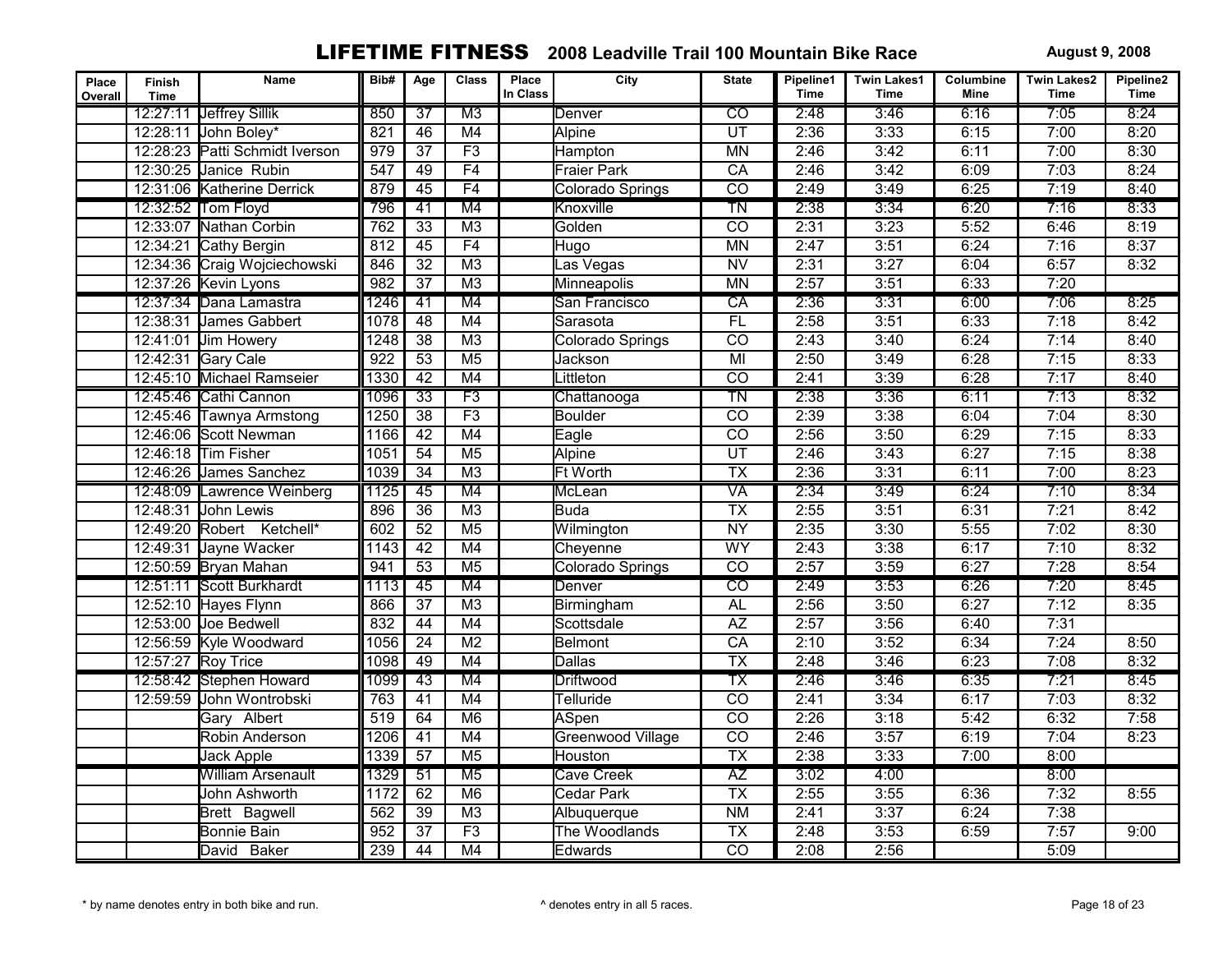| Place<br>Overall | <b>Finish</b><br><b>Time</b> | Name                      | Bib#             | Age             | <b>Class</b>    | Place<br>In Class | City                   | <b>State</b>             | Pipeline1<br><b>Time</b> | <b>Twin Lakes1</b><br><b>Time</b> | Columbine<br>Mine | <b>Twin Lakes2</b><br><b>Time</b> | Pipeline2<br><b>Time</b> |
|------------------|------------------------------|---------------------------|------------------|-----------------|-----------------|-------------------|------------------------|--------------------------|--------------------------|-----------------------------------|-------------------|-----------------------------------|--------------------------|
|                  |                              | Adam Baker                | 407              | $\overline{37}$ | $\overline{M3}$ |                   | Edwards                | $\overline{co}$          | 2:23                     | 3:09                              | 5:31              | 6:14                              |                          |
|                  |                              | <b>Audrey Baumgartner</b> | 1324             | 47              | F4              |                   | Farmington             | <b>MN</b>                | 2:55                     | 3:56                              | 7:11              | 8:00                              |                          |
|                  |                              | Denis Benjes              | 854              | $\overline{30}$ | F3              |                   | Tucson                 | $\overline{AZ}$          | 2:04                     |                                   |                   |                                   |                          |
|                  |                              | <b>Todd Bill</b>          | 1175             | 45              | M4              |                   | <b>Duluth</b>          | <b>GA</b>                | 2:46                     | 3:48                              | 7:25              | 9:14                              |                          |
|                  |                              | Al Binder                 | 686              | 63              | M <sub>6</sub>  |                   | Evergreen              | $\overline{CO}$          | 2:58                     | 3:59                              | 6:50              | 7:51                              | 9:00                     |
|                  |                              | <b>Michael Birch</b>      | 744              | 42              | M4              |                   | <b>Draper</b>          | $\overline{\text{UT}}$   | 2:32                     | 3:27                              | 6:05              | 6:47                              | 8:03                     |
|                  |                              | Peter Black               | 1271             | $\overline{38}$ | M <sub>3</sub>  |                   | San Francisco          | CA                       | 2:46                     | 3:40                              | 6:35              | 7:36                              | 9:00                     |
|                  |                              | <b>Bentley Blackmon</b>   | 1229             | $\overline{36}$ | M3              |                   | Little Rock            | <b>AR</b>                | 4:05                     |                                   |                   |                                   |                          |
|                  |                              | Sam Berry Blair           | 1037             | $\overline{52}$ | M <sub>5</sub>  |                   | Memphis                | <b>TN</b>                | 2:57                     | 3:55                              | 6:41              | 7:40                              | 9:00                     |
|                  |                              | Alan Bridge               | 751              | 51              | M <sub>5</sub>  |                   | Shelby                 | MT                       | 3:05                     | 4:00                              | 6:48              | 7:49                              | 9:00                     |
|                  |                              | <b>Mike Briggs</b>        | 728              | $\overline{59}$ | M <sub>5</sub>  |                   | Lubbock                | $\overline{\text{TX}}$   | 2:43                     | 3:41                              | 6:24              | 7:14                              |                          |
|                  |                              | <b>Chris Briggs</b>       | 729              | $\overline{31}$ | M <sub>3</sub>  |                   | Albuquerque            | N <sub>M</sub>           | 2:17                     | 3:08                              |                   | 5:15                              |                          |
|                  |                              | Michael Briscoe           | 849              | $\overline{38}$ | M <sub>3</sub>  |                   | Denver                 | $\overline{CO}$          | 2:46                     | 3:39                              | 6:04              | 6:45                              |                          |
|                  |                              | George Broome             | 641              | 69              | M6              |                   | Pecos                  | $\overline{\text{NM}}$   | 3:21                     | 4:00                              |                   | 8:00                              |                          |
|                  |                              | Morris Brossette          | 795              | $\overline{33}$ | M3              |                   | <b>Dallas</b>          | $\overline{\mathsf{TX}}$ | 2:49                     | 3:56                              | 6:46              | 7:31                              | 9:00                     |
|                  |                              | Pamela Jean Brown         | 733              | 41              | F4              |                   | <b>Boise</b>           | $\overline{ID}$          | 2:56                     | 4:00                              | 6:44              | 7:35                              | 9:00                     |
|                  |                              | William Buchanan          | 998              | $\overline{56}$ | M <sub>5</sub>  |                   | Golden                 | $\overline{co}$          | 3:04                     | 4:00                              | 7:37              | 8:00                              |                          |
|                  |                              | Danny Buehler             | $\overline{21}$  | $\overline{42}$ | M4              |                   | Parker                 | $\overline{CO}$          | 1:54                     | 2:37                              | 4:20              | 4:52                              |                          |
|                  |                              | David Burger              | 779              | 59              | M <sub>5</sub>  |                   | <b>Boulder</b>         | $\overline{CO}$          | 2:46                     | 3:42                              | 7:24              | 8:00                              |                          |
|                  |                              | Heidi Calhoun             | 1164             | 45              | F4              |                   | Atlanta                | <b>GA</b>                | 3:05                     | 4:00                              |                   | 8:00                              |                          |
|                  |                              | <b>Adam Calhoun</b>       | 1165             | 42              | M4              |                   | <b>Atlanta</b>         | <b>GA</b>                | 2:57                     | 3:55                              | 7:04              | 8:00                              | 9:00                     |
|                  |                              | Doug Cannell              | 818              | 50              | M <sub>5</sub>  |                   | <b>West Bloomfield</b> | $\overline{M}$           | 2:43                     | 3:46                              | 6:21              | 7:22                              | 8:55                     |
|                  |                              | Lisa Carr-Broome          | 638              | 50              | F5              |                   | Pecos                  | <b>NM</b>                | 2:56                     | 3:50                              |                   | 5:32                              |                          |
|                  |                              | <b>Todd Carver</b>        | 13               | $\overline{37}$ | M3              |                   | Denver                 | $\overline{CO}$          | 1:54                     | 2:38                              | 4:22              | 5:00                              |                          |
|                  |                              | <b>Henry Clinton</b>      | 844              | $\overline{50}$ | M4              |                   | Las Vegas              | $\overline{NV}$          | 2:56                     | 3:53                              | 6:41              | 7:40                              | 9:00                     |
|                  |                              | <b>Kevin Clune</b>        | 909              | 47              | M4              |                   | <b>Mt Kisco</b>        | <b>NY</b>                | 2:47                     | 3:46                              | 6:43              | 7:35                              | 9:00                     |
|                  |                              | David Cole                | 1283             | 46              | M4              |                   | Littleton              | $\overline{CO}$          | 3:02                     | 4:00                              | 6:44              | 7:58                              | 9:00                     |
|                  |                              | <b>Tommy Collins</b>      | 966              | 60              | M6              |                   | Phoenix                | AZ                       | 2:56                     | 3:55                              |                   | 6:34                              |                          |
|                  |                              | <b>Bill Combs</b>         | 829              | $\overline{54}$ | M <sub>5</sub>  |                   | Minnetonka             | <b>MN</b>                | 3:04                     | 4:00                              | 7:33              | 8:00                              |                          |
|                  |                              | <b>Robert Coreale</b>     | 968              | 49              | M4              |                   | Houston                | $\overline{TX}$          | 2:17                     | 3:00                              |                   | 4:56                              | 5:59                     |
|                  |                              | David Cox*                | 1334             | 49              | M4              |                   | Fairplay               | $\overline{\text{co}}$   | 3:00                     | 4:00                              | 7:28              | 8:00                              |                          |
|                  |                              | <b>Brent Cranfill</b>     | 1338             | 42              | M <sub>5</sub>  |                   | _ubbock                | $\overline{TX}$          | 3:05                     | 4:00                              | 7:31              | 8:00                              |                          |
|                  |                              | Tim Crossen               | $\overline{131}$ | 50              | M4              |                   | Golden                 | $\overline{co}$          | 2:08                     |                                   |                   |                                   |                          |
|                  |                              | <b>Mattison Crowe</b>     | 1265             | $\overline{37}$ | M3              |                   | Watertown              | <b>MA</b>                | 3:00                     | 3:59                              | 6:59              | 8:00                              | 8:55                     |
|                  |                              | Richard Cummins           | 556              | $\overline{61}$ | M6              |                   | Aspen                  | $\overline{co}$          |                          | 4:00                              |                   | 5:29                              |                          |
|                  |                              | <b>Greg Cunningham</b>    | 834              | $\overline{52}$ | M <sub>5</sub>  |                   | Laramie                | WY                       | 2:40                     | 3:40                              | 6:29              | 7:27                              | 8:47                     |
|                  |                              | Darren Curl               | 1319             | 39              | M <sub>3</sub>  |                   | <b>Burnsville</b>      | <b>MN</b>                | 4:05                     | 4:00                              |                   | 6:20                              |                          |
|                  |                              | Robert Dahlgren           | 1115             | 64              | M6              |                   | <b>Burbank</b>         | CA                       | 2:40                     | 3:33                              | 6:09              | 7:00                              | 8:40                     |
|                  |                              | John Daming               | 937              | 46              | M4              |                   | _uxemburg              | $\overline{\mathsf{W}}$  | 2:46                     | 3:38                              | 6:19              | 7:14                              | 8:42                     |
|                  |                              | <b>Scott Daub</b>         | 51               | $\overline{38}$ | M3              |                   | Littleton              | $\overline{CO}$          | 2:04                     | 2:42                              | 4:31              | 5:05                              |                          |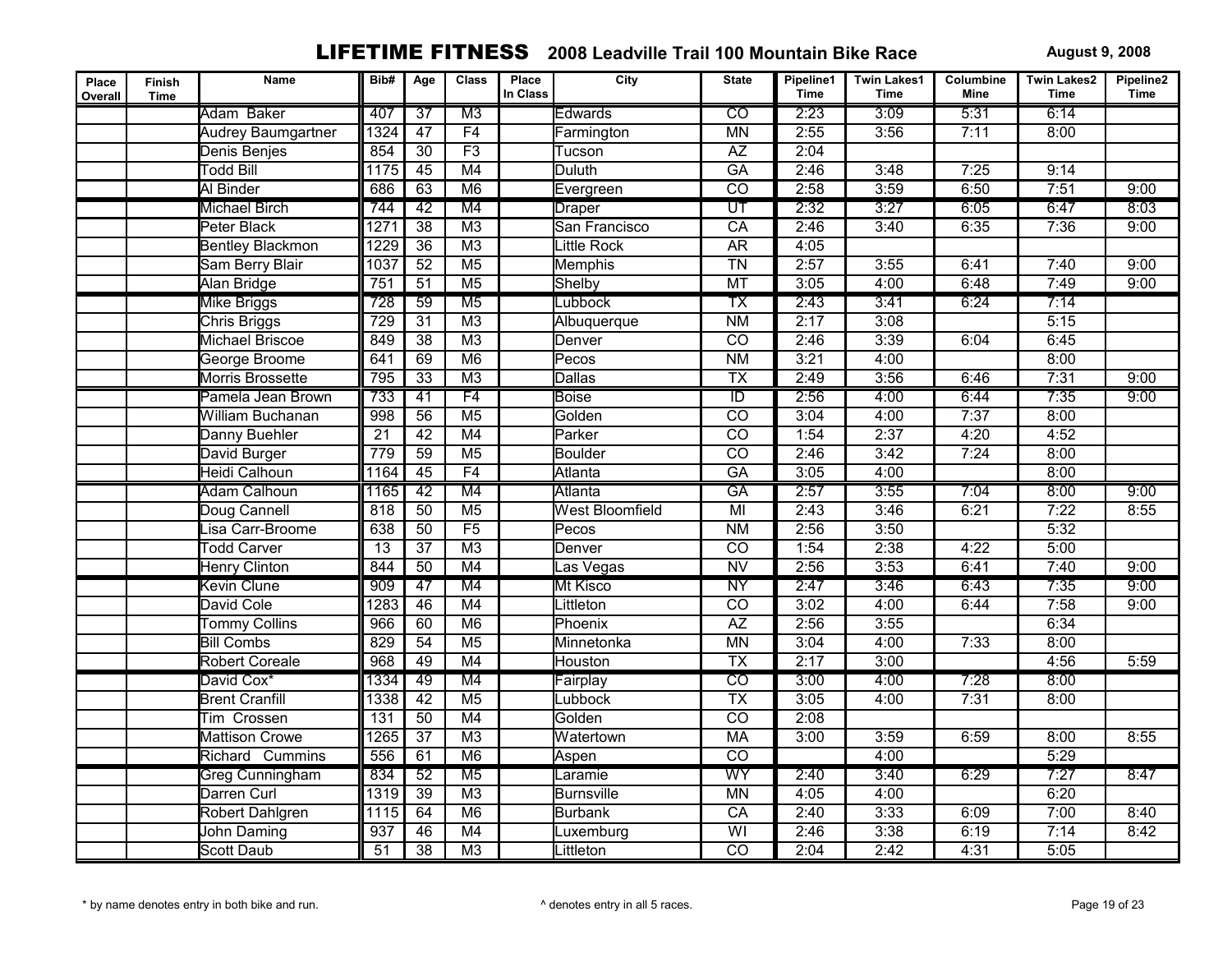| Place<br>Overall | Finish<br><b>Time</b> | Name                      | Bib#             | Age             | <b>Class</b>    | Place<br>In Class | City                   | <b>State</b>             | Pipeline1<br><b>Time</b> | <b>Twin Lakes1</b><br><b>Time</b> | Columbine<br>Mine | <b>Twin Lakes2</b><br><b>Time</b> | Pipeline2<br><b>Time</b> |
|------------------|-----------------------|---------------------------|------------------|-----------------|-----------------|-------------------|------------------------|--------------------------|--------------------------|-----------------------------------|-------------------|-----------------------------------|--------------------------|
|                  |                       | Marcia Dibbs              | 1146             | 47              | F4              |                   | Greenville             | WI                       | 2:55                     | 3:53                              | 6:46              | 7:40                              | 9:00                     |
|                  |                       | Lance Dixon               | 1170             | $\overline{41}$ | M4              |                   | <b>Papillion</b>       | N <sub>E</sub>           | 2:57                     | 3:55                              | 7:08              | 8:00                              |                          |
|                  |                       | Richard Dodge             | $\overline{240}$ | $\overline{54}$ | M <sub>5</sub>  |                   | Colorado Springs       | $\overline{CO}$          | 2:10                     | 2:56                              | 4:50              | 5:29                              | 7:00                     |
|                  |                       | <b>Brad Doggett</b>       | 777              | 50              | M <sub>5</sub>  |                   | <b>Estes Park</b>      | $\overline{CO}$          | 2:27                     | 3:20                              | 5:36              | 6:31                              | 7:47                     |
|                  |                       | <b>Patrick Donahue</b>    | 1322             | 41              | M4              |                   | Scottsdale             | AZ                       | 3:33                     |                                   |                   |                                   |                          |
|                  |                       | <b>Matt Donaldson</b>     | 924              | 39              | M3              |                   | <b>New York</b>        | $\overline{NY}$          | 3:00                     | 4:00                              | 6:59              | 7:50                              | 9:00                     |
|                  |                       | <b>Clinton Dorwart</b>    | 1196             | 44              | M4              |                   | <b>Cedar Crest</b>     | N <sub>M</sub>           | 2:49                     | 3:54                              | 6:38              | 7:28                              | 9:00                     |
|                  |                       | Elizabeth Doxey           | $\overline{573}$ | 30              | F3              |                   | Lakewood               | $\overline{co}$          | 3:02                     | 4:00                              | 7:02              | 8:00                              |                          |
|                  |                       | <b>Brian Duff</b>         | 994              | $\overline{53}$ | M <sub>5</sub>  |                   | <b>West Des Moines</b> | IA                       | 2:47                     | 3:47                              | 6:29              | 7:13                              | 8:30                     |
|                  |                       | <b>Frank Dumont</b>       | 100              | 39              | M3              |                   | <b>Estes Park</b>      | $\overline{co}$          | 3:21                     | 4:00                              | 6:02              | 6:45                              |                          |
|                  |                       | John Dunn                 | 1121             | $\overline{45}$ | M4              |                   | Denver                 | $\overline{co}$          | 2:36                     | 3:34                              | 6:21              | 7:16                              | 8:34                     |
|                  |                       | Peter Dunn                | 1190             | 43              | M4              |                   | Bellingham             | <b>MA</b>                | 2:47                     | 3:54                              |                   |                                   | 11:51                    |
|                  |                       | Dwight Dyer*              | 670              | 60              | M6              |                   | Centennial             | $\overline{CO}$          | 2:58                     | 3:56                              | 6:52              | 7:41                              | 9:00                     |
|                  |                       | Louis Eagan               | 1267             | $\overline{53}$ | M <sub>5</sub>  |                   | os Banos               | CA                       | 3:55                     |                                   |                   |                                   |                          |
|                  |                       | <b>Brian Eason</b>        | 884              | $\overline{36}$ | M3              |                   | <b>Memphis</b>         | $\overline{T}N$          | 2:31                     | 3:28                              | 6:07              | 7:07                              | 8:24                     |
|                  |                       | <b>Spencer Ehlers</b>     | 774              | $\overline{32}$ | M3              |                   | Houston                | $\overline{\mathsf{TX}}$ | 2:46                     | 3:46                              | 7:10              | 8:00                              |                          |
|                  |                       | James Ellis Jr            | 1065             | 67              | M6              |                   | Silverthorne           | $\overline{co}$          | 3:00                     | 4:00                              |                   | 6:49                              |                          |
|                  |                       | <b>Christopher Ellmer</b> | 738              | $\overline{36}$ | M <sub>3</sub>  |                   | _oveland               | $\overline{CO}$          | 2:30                     | 3:26                              | 6:10              | 7:00                              |                          |
|                  |                       | <b>Ted Evans</b>          | 1015             | $\overline{39}$ | M3              |                   | Evergreen              | $\overline{CO}$          | 2:49                     | 3:44                              | 6:14              | 7:03                              | 8:34                     |
|                  |                       | Rachel Farrett            | 454              | 39              | F3              |                   | Parker                 | $\overline{co}$          | 2:27                     | 3:17                              | 5:17              | 6:08                              | 7:25                     |
|                  |                       | Gaye Faulkner             | 1193             | 46              | F4              |                   | Littleton              | $\overline{CO}$          | 2:55                     | 3:57                              |                   | 4:32                              |                          |
|                  |                       | Ryan Feild                | 841              | $\overline{34}$ | M3              |                   | Westminster            | $\overline{co}$          | 2:47                     | 3:46                              | 6:38              | 7:26                              | 8:42                     |
|                  |                       | Daniel Fillipi            | 1068             | 45              | M4              |                   | Golden                 | $\overline{CO}$          | 2:35                     | 3:38                              | 5:59              | 6:44                              | 8:13                     |
|                  |                       | David Fish                | 679              | 53              | M <sub>5</sub>  |                   | Des Moines             | IA                       | 2:35                     | 3:40                              | 6:07              | 7:05                              |                          |
|                  |                       | David Gardner             | 1023             | 59              | M <sub>5</sub>  |                   | awrence                | $\overline{\text{KS}}$   | 2:50                     | 3:42                              | 6:31              | 7:25                              | 8:55                     |
|                  |                       | Racer Gibson              | 755              | $\overline{35}$ | M <sub>3</sub>  |                   | Provo                  | $\overline{\mathtt{UT}}$ | 1:54                     | 2:40                              |                   | 4:50                              |                          |
|                  |                       | <b>Scott Giffin</b>       | 675              | 46              | M4              |                   | Leadville              | $\overline{CO}$          | 2:30                     | 3:23                              | 5:35              | 6:15                              | 7:39                     |
|                  |                       | John Greco                | 808              | 53              | M <sub>5</sub>  |                   | _ittleton              | $\overline{CO}$          | 2:48                     | 3:55                              | 7:00              | 7:50                              | 9:00                     |
|                  |                       | <b>Tim Griffard</b>       | 680              | 41              | M4              |                   | Kansas City            | <b>MO</b>                | 3:02                     | 4:00                              | 6:56              | 7:52                              | 9:00                     |
|                  |                       | <b>Patrick Hair</b>       | 786              | $\overline{48}$ | M4              |                   | Mesa                   | AZ                       | 3:00                     | 4:00                              | 7:14              | 8:00                              |                          |
|                  |                       | Rob Hall                  | 606              | 40              | M4              |                   | Navarre                | FL                       | 3:05                     | 4:00                              |                   | 8:00                              |                          |
|                  |                       | Ellen Hall                | 1031             | $\overline{28}$ | F <sub>2</sub>  |                   | <b>Boulder</b>         | $\overline{CO}$          | 2:46                     | 3:41                              | 6:28              | 7:24                              | 8:55                     |
|                  |                       | Steven Hall               | 1049             | 42              | M4              |                   | <b>Allen</b>           | $\overline{TX}$          | 2:56                     | 3:55                              | 6:54              | 8:00                              |                          |
|                  |                       | Norman Harris             | 789              | 46              | M4              |                   | Aspen                  | $\overline{CO}$          | 2:41                     | 3:39                              | 6:11              | 7:08                              | 8:25                     |
|                  |                       | <b>Carol Hassler</b>      | 862              | $\overline{28}$ | F <sub>2</sub>  |                   | Madison                | $\overline{W}$           | 2:55                     | 3:53                              | 6:53              | 7:47                              | 9:00                     |
|                  |                       | <b>Amber Hatfield</b>     | 1256             | $\overline{32}$ | $\overline{F3}$ |                   | Tucson                 | $\overline{AZ}$          | 2:49                     | 3:56                              | 6:50              | 7:42                              | 9:00                     |
|                  |                       | Tom Henritze              | 621              | 42              | M4              |                   | Englewood              | $\overline{CO}$          | 2:55                     | 3:57                              | 6:50              | 7:57                              |                          |
|                  |                       | Eric Hirschler            | 1097             | 39              | M3              |                   | <b>Dallas</b>          | $\overline{TX}$          | 2:38                     | 3:36                              | 6:56              |                                   |                          |
|                  |                       | Kathy Hix                 | 1348             | 52              | F5              |                   | _ongmont               | $\overline{CO}$          | 3:05                     | 4:00                              | 7:02              | 8:00                              |                          |
|                  |                       | Rob Inglish               | 297              | 44              | M4              |                   | <b>Boerne</b>          | $\overline{\mathsf{TX}}$ | 2:20                     | 3:12                              | 5:28              | 6:11                              | 8:00                     |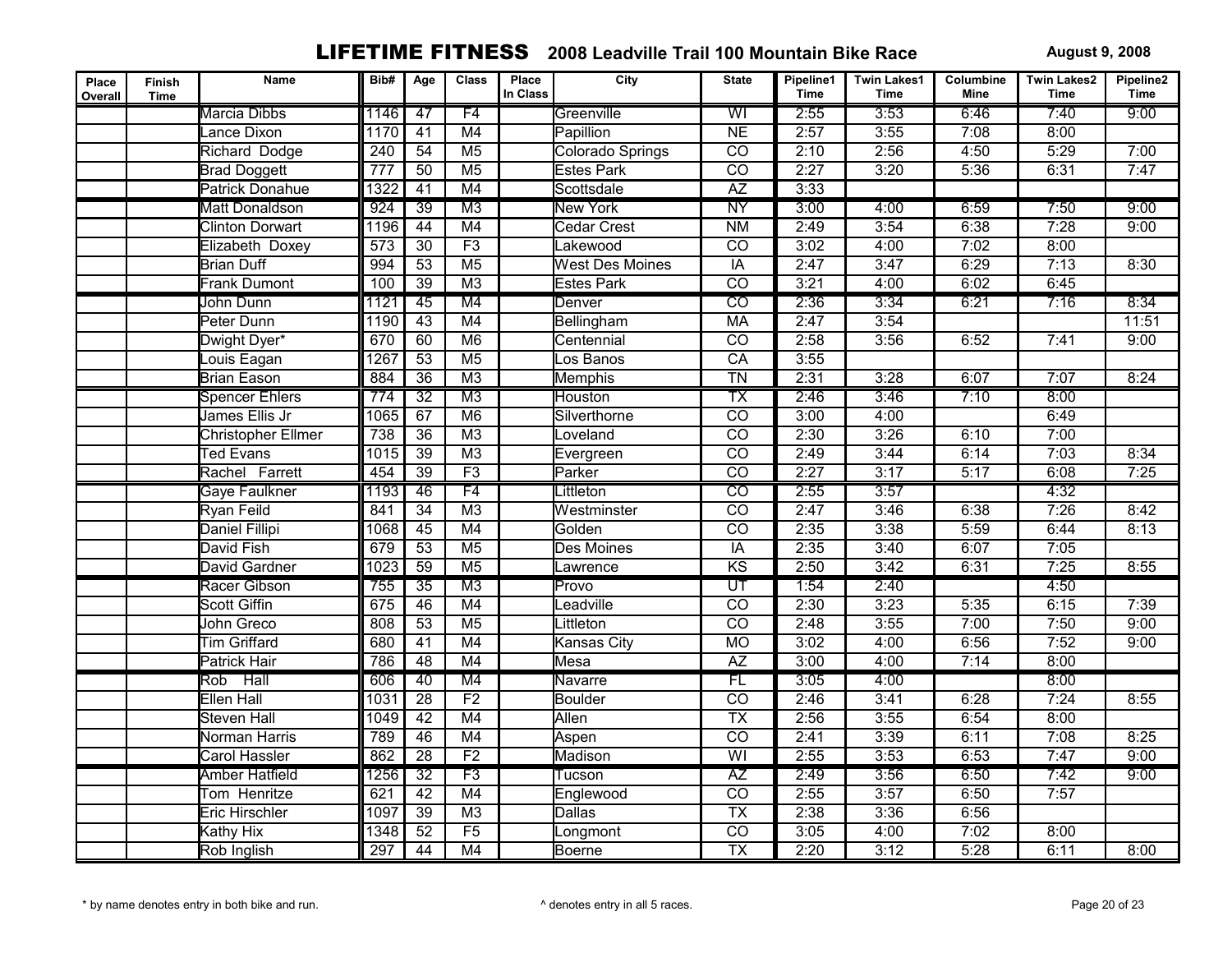| Place<br>Overall | <b>Finish</b><br><b>Time</b> | Name                  | Bib# | Age             | <b>Class</b>    | Place<br>In Class | City                    | <b>State</b>            | Pipeline1<br><b>Time</b> | <b>Twin Lakes1</b><br><b>Time</b> | Columbine<br>Mine | <b>Twin Lakes2</b><br><b>Time</b> | Pipeline2<br><b>Time</b> |
|------------------|------------------------------|-----------------------|------|-----------------|-----------------|-------------------|-------------------------|-------------------------|--------------------------|-----------------------------------|-------------------|-----------------------------------|--------------------------|
|                  |                              | Jamie Jeffries        | 682  | $\overline{39}$ | $\overline{M3}$ |                   | Kansas City             | <b>MO</b>               | 3:04                     | 4:00                              |                   | 8:00                              |                          |
|                  |                              | Andrew Johann         | 1205 | $\overline{39}$ | M <sub>3</sub>  |                   | Longmont                | $\overline{co}$         | 4:20                     | 4:00                              |                   | 8:00                              |                          |
|                  |                              | Rick<br>Johnson       | 520  | $\overline{39}$ | M3              |                   | <b>Alpine</b>           | UT                      | 2:18                     | 3:09                              | 5:24              |                                   | 7:25                     |
|                  |                              | Dan Johnson           | 965  | 44              | M4              |                   | Scottsdale              | $\overline{AZ}$         | 9:15                     |                                   |                   |                                   |                          |
|                  |                              | Randall Johnson       | 986  | 50              | M <sub>5</sub>  |                   | De Soto                 | <b>KS</b>               | 2:46                     | 3:42                              | 6:05              |                                   | 11:51                    |
|                  |                              | Larry Jones           | 691  | 59              | M <sub>5</sub>  |                   | <b>Snowmass Village</b> | $\overline{co}$         | 2:33                     | 3:34                              | 6:11              | 7:05                              |                          |
|                  |                              | <b>Alison Jones</b>   | 991  | 46              | F4              |                   | Bragg Creek, Alberta    | Canada                  | 3:02                     | 4:00                              | 7:00              | 7:53                              | 9:00                     |
|                  |                              | Al Kacin              | 904  | 39              | M <sub>3</sub>  |                   | Elko                    | N <sub>V</sub>          | 2:36                     | 3:32                              | 6:10              | 7:02                              | 8:34                     |
|                  |                              | <b>Todd Kennedy</b>   | 760  | $\overline{34}$ | M <sub>3</sub>  |                   | Carbondale              | $\overline{co}$         | 2:47                     | 3:59                              |                   | 4:31                              |                          |
|                  |                              | David Kinnear         | 749  | 41              | M4              |                   | <b>Walnut Creek</b>     | CA                      | 3:21                     | 4:00                              |                   | 8:00                              |                          |
|                  |                              | Jason Kinser          | 1003 | $\overline{35}$ | M <sub>3</sub>  |                   | <b>St Peters</b>        | <b>MO</b>               | 3:02                     | 4:00                              |                   |                                   | 11:52                    |
|                  |                              | James Kirk            | 1122 | 65              | M6              |                   | _akewood                | $\overline{co}$         |                          | 4:00                              | 7:18              | 8:00                              |                          |
|                  |                              | Ryan Kohler           | 1301 | $\overline{27}$ | M <sub>2</sub>  |                   | Colorado Springs        | $\overline{CO}$         | 2:11                     | 3:04                              | 5:25              | 6:09                              | 7:20                     |
|                  |                              | <b>Todd Kornfield</b> | 1269 | $\overline{27}$ | M <sub>2</sub>  |                   | Windsor                 | $\overline{co}$         | 2:48                     | 3:47                              | 6:26              | 7:21                              | 8:59                     |
|                  |                              | Peter Kot             | 977  | $\overline{53}$ | M <sub>5</sub>  |                   | Homer Glen              | π                       | 2:56                     | 4:00                              | 7:53              |                                   |                          |
|                  |                              | Jessica Kovarik       | 901  | $\overline{25}$ | F2              |                   | Gladstone               | <b>MO</b>               | 2:47                     | 3:49                              | 6:31              | 7:27                              | 8:47                     |
|                  |                              | Jason LaBella         | 976  | $\overline{39}$ | M3              |                   | Chicago                 | $\overline{\mathsf{L}}$ | 2:30                     | 3:28                              |                   | 6:15                              |                          |
|                  |                              | Jerri Lisk            | 736  | 48              | F4              |                   | <b>Boise</b>            | $\overline{ID}$         | 2:56                     | 4:00                              | 6:44              | 7:44                              |                          |
|                  |                              | David Loder           | 1101 | $\overline{42}$ | M4              |                   | Dallas                  | $\overline{TX}$         |                          | 3:51                              | 7:25              | 9:12                              |                          |
|                  |                              | Mark Loy              | 761  | $\overline{39}$ | M3              |                   | <b>Boulder</b>          | $\overline{co}$         | 2:35                     | 3:28                              | 5:58              | 6:57                              |                          |
|                  |                              | John Luke             | 619  | 53              | M <sub>5</sub>  |                   | Colorado Springs        | $\overline{CO}$         | 2:23                     | 3:18                              | 5:42              | 6:30                              | 7:57                     |
|                  |                              | Leslie Masters        | 703  | $\overline{51}$ | F5              |                   | Holladay                | $\overline{UT}$         | 2:38                     | 3:51                              | 6:43              | 7:37                              | 9:00                     |
|                  |                              | Cody Mathias          | 988  | $\overline{21}$ | M <sub>2</sub>  |                   | Olathe                  | K <sub>S</sub>          | 3:04                     | 4:00                              | 7:03              | 7:53                              | 9:00                     |
|                  |                              | Joshua Maximon        | 1074 | $\overline{36}$ | M3              |                   | Denver                  | $\overline{CO}$         | 4:10                     | 4:00                              |                   | 8:00                              |                          |
|                  |                              | Joe McGowan           | 1332 | $\overline{39}$ | M3              |                   | <b>Boulder</b>          | $\overline{co}$         | 2:58                     | 4:00                              | 6:54              | 7:41                              | 9:00                     |
|                  |                              | John McLelland        | 1451 | $\overline{39}$ | M <sub>3</sub>  |                   | Waynesville             | $\overline{\text{NC}}$  | 3:26                     | 4:00                              |                   | 8:00                              |                          |
|                  |                              | Andrew Mesesan        | 534  | $\overline{31}$ | M3              |                   | Salida                  | $\overline{co}$         | 2:47                     | 3:56                              | 6:41              | 7:43                              | 9:00                     |
|                  |                              | Darin Messer          | 859  | $\overline{37}$ | M <sub>3</sub>  |                   | Greenwood               | $\overline{N}$          | 2:46                     | 3:46                              | 7:29              | 8:00                              | 6:53                     |
|                  |                              | Steve Miller          | 567  | 43              | M4              |                   | <b>Scotts Valley</b>    | CA                      | 4:05                     |                                   |                   |                                   |                          |
|                  |                              | Sarah Miller          | 717  | $\overline{27}$ | F <sub>2</sub>  |                   | No Little Rock          | <b>AR</b>               | 2:59                     | 4:00                              | 7:16              | 8:00                              |                          |
|                  |                              | Vernon Miller         | 778  | 43              | M4              |                   | Estes Park              | $\overline{\text{co}}$  | 3:00                     | 4:00                              | 7:28              | 9:12                              |                          |
|                  |                              | <b>Barbie Miller</b>  | 914  | $\overline{43}$ | F4              |                   | Columbia                | <b>MO</b>               | 2:56                     | 3:49                              | 6:35              | 7:23                              | 8:54                     |
|                  |                              | Mark Mills            | 1100 | 42              | M4              |                   | <b>Dallas</b>           | $\overline{TX}$         | 3:33                     |                                   |                   |                                   |                          |
|                  |                              | Devin Mills           | 1200 | $\overline{34}$ | $\overline{M3}$ |                   | Aspen                   | $\overline{co}$         | 2:29                     | 3:22                              | 6:04              | 6:55                              | 8:18                     |
|                  |                              | David Mower           | 503  | $\overline{41}$ | M4              |                   | <b>Highland</b>         | $\overline{UT}$         |                          | 2:13                              |                   | 8:00                              |                          |
|                  |                              | <b>Tom Murphy</b>     | 1017 | $\overline{38}$ | $\overline{M3}$ |                   | Evergreen               | $\overline{\text{co}}$  | 3:05                     | 4:00                              | 7:05              | 7:58                              | 9:00                     |
|                  |                              | Ronan Murray          | 79   | 44              | M <sub>2</sub>  |                   | Avon                    | $\overline{CO}$         | 2:06                     |                                   |                   |                                   |                          |
|                  |                              | <b>Richard Murray</b> | 639  | 56              | M <sub>5</sub>  |                   | Santa Fe                | N <sub>M</sub>          | 3:09                     |                                   |                   |                                   |                          |
|                  |                              | Darrell Nivens        | 709  | 40              | M4              |                   | _ouisville              | $\overline{C}$          | 3:02                     | 4:00                              | 7:15              | 8:00                              |                          |
|                  |                              | John O'Brien          | 659  | $\overline{42}$ | M4              |                   | ong Lake                | <b>MN</b>               | 2:55                     | 3:55                              | 6:58              | 7:49                              | 9:00                     |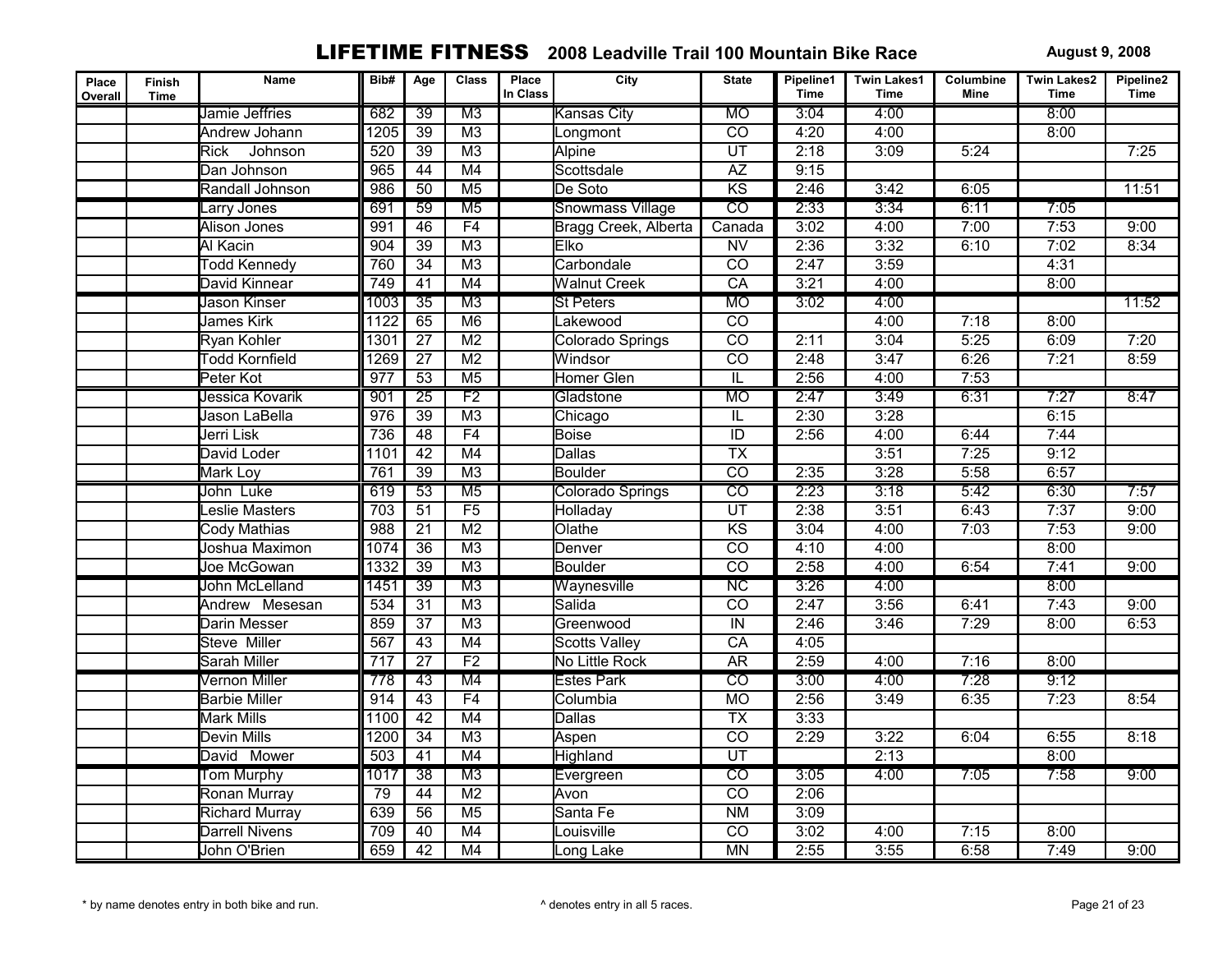| Place<br>Overall | Finish<br><b>Time</b> | Name                      | Bib#             | Age             | <b>Class</b>    | Place<br>In Class | City                     | <b>State</b>             | Pipeline1<br><b>Time</b> | <b>Twin Lakes1</b><br><b>Time</b> | Columbine<br>Mine | <b>Twin Lakes2</b><br><b>Time</b> | Pipeline2<br><b>Time</b> |
|------------------|-----------------------|---------------------------|------------------|-----------------|-----------------|-------------------|--------------------------|--------------------------|--------------------------|-----------------------------------|-------------------|-----------------------------------|--------------------------|
|                  |                       | Nancy Odle                | 737              | 40              | F4              |                   | <b>Boise</b>             | $\overline{ID}$          | 2:58                     | 4:00                              | 6:54              | 7:57                              |                          |
|                  |                       | <b>Manny Otero</b>        | 1079             | $\overline{37}$ | M <sub>3</sub>  |                   | <b>Winter Garden</b>     | FL                       | 2:46                     | 3:49                              | 6:36              | 7:21                              | 8:50                     |
|                  |                       | Pate<br>Craig             | 550              | 42              | M4              |                   | Dallas                   | $\overline{TX}$          | 2:38                     | 3:39                              | 6:14              | 7:08                              |                          |
|                  |                       | <b>Chris Patrick</b>      | 1291             | $\overline{45}$ | M4              |                   | <b>Flower Mound</b>      | $\overline{TX}$          | 2:50                     | 3:55                              | 6:35              | 7:24                              | 9:00                     |
|                  |                       | <b>Greg Patrick</b>       | 1292             | 48              | M4              |                   | Evanston                 | $\overline{\mathbb{L}}$  | 2:50                     | 3:55                              | 7:09              | 8:00                              |                          |
|                  |                       | Steven Paul               | 781              | 49              | M4              |                   | Colorado Springs         | $\overline{co}$          | 2:57                     | 3:58                              | 6:47              | 7:42                              | 9:00                     |
|                  |                       | Kevin Perry               | $\overline{34}$  | $\overline{35}$ | M <sub>3</sub>  |                   | Avon                     | $\overline{co}$          | 1:54                     | 2:43                              |                   | 4:24                              |                          |
|                  |                       | Kathleen Porter           | 629              | $\overline{47}$ | F4              |                   | <b>Cedar Falls</b>       | IA                       | 3:05                     | 4:00                              |                   | 8:00                              |                          |
|                  |                       | <b>Bill Purcell</b>       | 1173             | $\overline{72}$ | M <sub>7</sub>  |                   | Austin                   | $\overline{TX}$          | 2:46                     | 3:40                              | 6:27              | 7:16                              | 8:40                     |
|                  |                       | Cody Rankin               | 718              | $\overline{34}$ | M3              |                   | Little Rock              | <b>AR</b>                | 2:48                     | 3:47                              | 6:43              | 7:39                              |                          |
|                  |                       | David Raphael             | 782              | $\overline{45}$ | M4              |                   | Eldorado Springs         | $\overline{\mathrm{co}}$ | 3:39                     | 4:00                              |                   | 8:00                              |                          |
|                  |                       | <b>Richard Reifel</b>     | 1207             | $\overline{42}$ | M4              |                   | <b>Greenwood Village</b> | $\overline{co}$          | 2:46                     | 4:29                              |                   |                                   |                          |
|                  |                       | Chris Rieffer             | 847              | 39              | M <sub>3</sub>  |                   | Dammeron Valley          | $\overline{UT}$          | 2:48                     | 3:46                              | 6:42              | 7:30                              |                          |
|                  |                       | Trina Riggle              | 723              | $\overline{36}$ | F3              |                   | Peoria                   | $\overline{AZ}$          | 2:57                     | 3:57                              | 6:26              | 7:07                              | 8:54                     |
|                  |                       | Kristin Riley-Lazo        | 890              | $\overline{39}$ | F3              |                   | Denver                   | $\overline{co}$          | 2:57                     | 3:56                              | 6:37              | 7:38                              |                          |
|                  |                       | Jefferson Rogers          | 843              | 45              | M4              |                   | <b>St George</b>         | $\overline{\text{UT}}$   | 2:59                     | 3:59                              | 7:15              | 8:00                              |                          |
|                  |                       | Michael Romano            | 624              | $\overline{52}$ | M <sub>5</sub>  |                   | Denver                   | $\overline{co}$          | 2:57                     | 3:51                              | 6:43              | 7:41                              | 9:00                     |
|                  |                       | Jonathan Romo             | 1290             | 40              | M4              |                   | Colleyville              | $\overline{TX}$          | 2:50                     | 3:53                              | 6:59              | 8:00                              |                          |
|                  |                       | Joseph Rowe               | 1167             | $\overline{41}$ | M4              |                   | Roanoke                  | <b>VA</b>                | 2:56                     | 3:56                              | 6:43              | 7:47                              | 9:00                     |
|                  |                       | Matthew Sabidge           | $\overline{722}$ | $\overline{37}$ | M3              |                   | Scottsdale               | $\overline{AZ}$          | 3:05                     | 4:00                              | 7:21              | 8:00                              | 7:19                     |
|                  |                       | <b>Ted Salava</b>         | 1004             | 40              | M4              |                   | <b>OFallon</b>           | <b>MO</b>                | 3:04                     | 4:00                              | 7:26              |                                   | 6:50                     |
|                  |                       | Nathan Scaccia            | 1201             | $\overline{25}$ | M <sub>2</sub>  |                   | Roseville                | CA                       | 2:56                     | 3:55                              |                   | 7:39                              |                          |
|                  |                       | <b>Blaine Scheidegger</b> | 930              | $\overline{21}$ | M <sub>2</sub>  |                   | Ridgway                  | $\overline{CO}$          | 2:22                     | 3:14                              | 6:07              | 6:57                              | 8:33                     |
|                  |                       | Richard Senyszyn          | 1162             | 42              | M4              |                   | Alexandria               | $\overline{LA}$          | 2:46                     | 3:47                              |                   | 7:12                              |                          |
|                  |                       | Ronald Sheahan            | 822              | 42              | M4              |                   | Phoenix                  | AZ                       | 2:48                     | 3:48                              | 6:33              | 7:26                              | 9:00                     |
|                  |                       | <b>Chris Sherry</b>       | 1067             | 43              | M4              |                   | Littleton                | $\overline{\text{co}}$   | 2:58                     | 4:00                              | 7:07              | 7:59                              | 9:00                     |
|                  |                       | <b>Randy Simon</b>        | 1019             | $\overline{50}$ | M <sub>5</sub>  |                   | Denver                   | $\overline{co}$          | 2:47                     | 3:44                              | 6:29              | 7:17                              | 8:48                     |
|                  |                       | <b>Chris Sipes</b>        | 701              | 41              | M4              |                   | Conifer                  | $\overline{CO}$          | 2:55                     | 3:58                              |                   | 7:08                              |                          |
|                  |                       | Jackson Smith III         | 1040             | 38              | M <sub>3</sub>  |                   | Pflugerville             | $\overline{TX}$          | 2:36                     | 3:32                              | 6:27              | 7:16                              | 8:47                     |
|                  |                       | <b>Wells Squier</b>       | 1345             | $\overline{38}$ | M <sub>3</sub>  |                   | Denver                   | $\overline{co}$          | 2:43                     | 3:43                              | 6:38              | 7:28                              | 9:00                     |
|                  |                       | <b>Craig Stahl</b>        | 1008             | 40              | M4              |                   | Providence               | $\overline{\mathtt{UT}}$ | 3:00                     | 4:00                              | 6:35              | 7:24                              | 8:54                     |
|                  |                       | <b>Beth Steen</b>         | 826              | $\overline{27}$ | F <sub>2</sub>  |                   | Phoenix                  | $\overline{AZ}$          | 3:05                     | 4:00                              | 6:37              | 7:49                              | 9:00                     |
|                  |                       | <b>Aaron Sublett</b>      | 1255             | 45              | M4              |                   | Tucson                   | $\overline{AZ}$          | 2:59                     | 3:59                              | 7:12              | 8:00                              |                          |
|                  |                       | Chris Suchey              | 892              | $\overline{41}$ | M <sub>3</sub>  |                   | Arvada                   | $\overline{co}$          | 3:02                     | 4:00                              | 7:00              | 8:00                              |                          |
|                  |                       | <b>Rob Tamer</b>          | $\overline{910}$ | $\overline{34}$ | M3              |                   | Washington               | $\overline{UT}$          | 2:58                     | 3:57                              | 6:48              | 7:39                              | 9:00                     |
|                  |                       | Katherine Tuttle          | 856              | $\overline{28}$ | $\overline{F2}$ |                   | Tucson                   | $\overline{AZ}$          | 3:04                     | 4:00                              | 7:02              | 7:47                              | 9:00                     |
|                  |                       | <b>Anne Underwood</b>     | 1022             | 46              | F4              |                   | _awrence                 | KS                       | 2:56                     | 3:55                              | 6:36              | 7:35                              | 8:55                     |
|                  |                       | Roger Villmow             | 984              | 45              | M4              |                   | <b>Woodland Park</b>     | $\overline{co}$          | 3:21                     | 4:00                              |                   | 8:00                              |                          |
|                  |                       | ee Walter                 | 1010             | 40              | M4              |                   | Oak Ridge                | <b>TN</b>                | 2:50                     | 3:51                              | 7:15              | 8:00                              |                          |
|                  |                       | <b>Alison Watt</b>        | 969              | $\overline{56}$ | F5              |                   | _ongmont                 | $\overline{co}$          | 2:49                     | 3:47                              |                   | 8:00                              |                          |